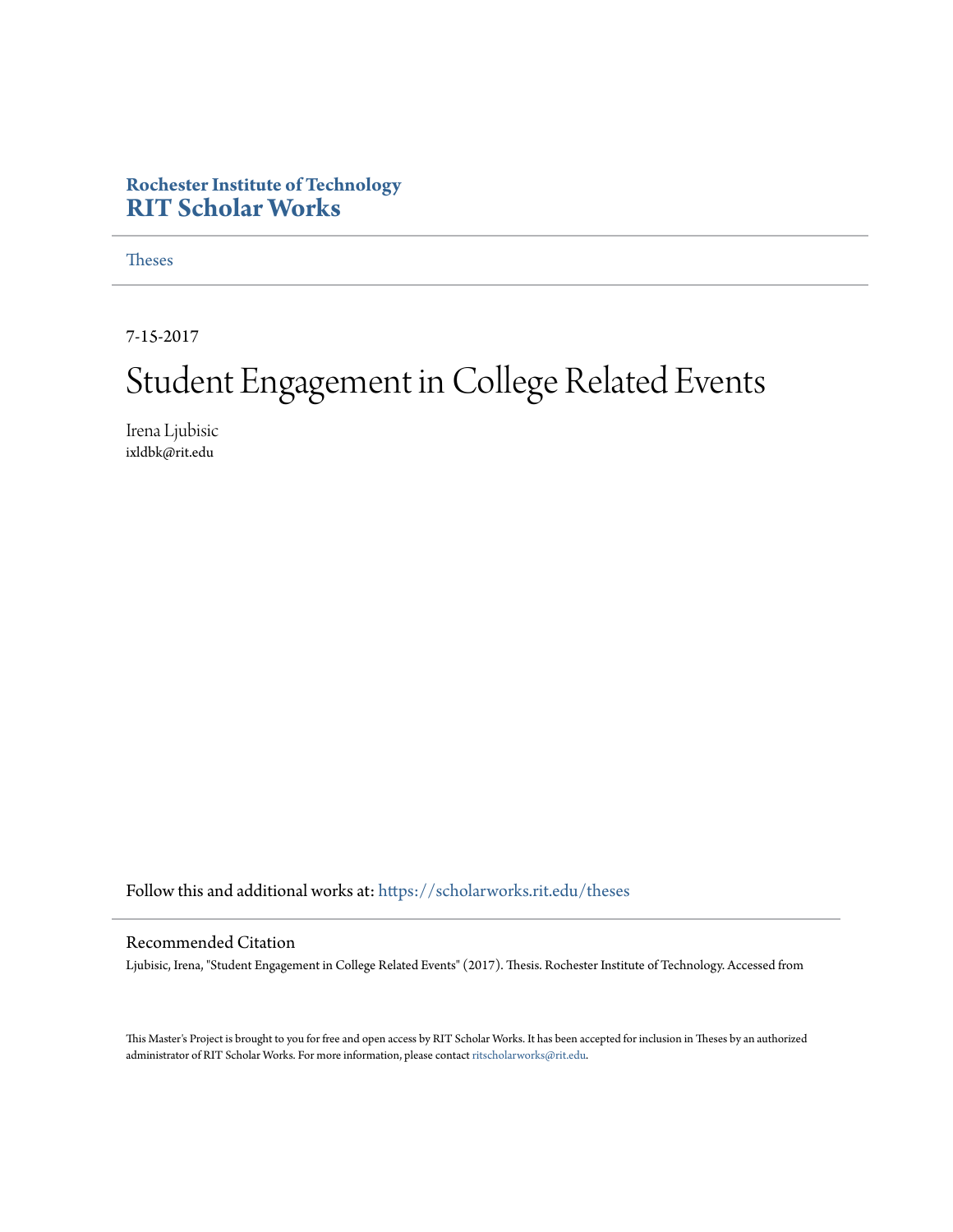# $R \cdot I \cdot T$

## **Student Engagement in College Related Events**

By

Irena Ljubisic

A Capstone Project Submitted in Partial Fulfillment of the Requirements for the Degree of Master of Science in Service Leadership and Innovation

> Department of Service Systems College of Applied Science and Technology

Rochester Institute of Technology-Croatia Zagreb, Croatia July 15, 2017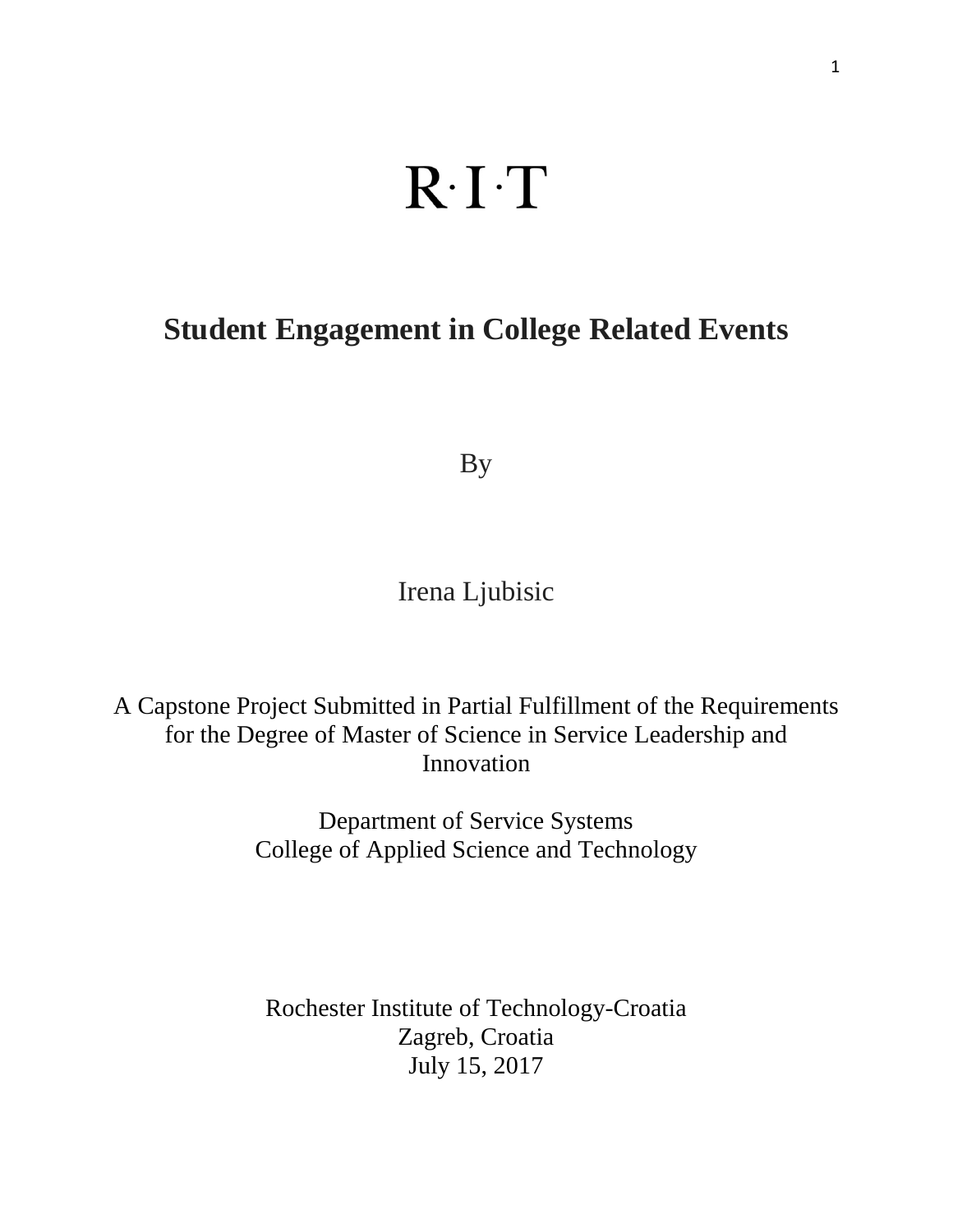## **Committee Approval:**

**Jennifer Matic** Date Date Capstone Advisor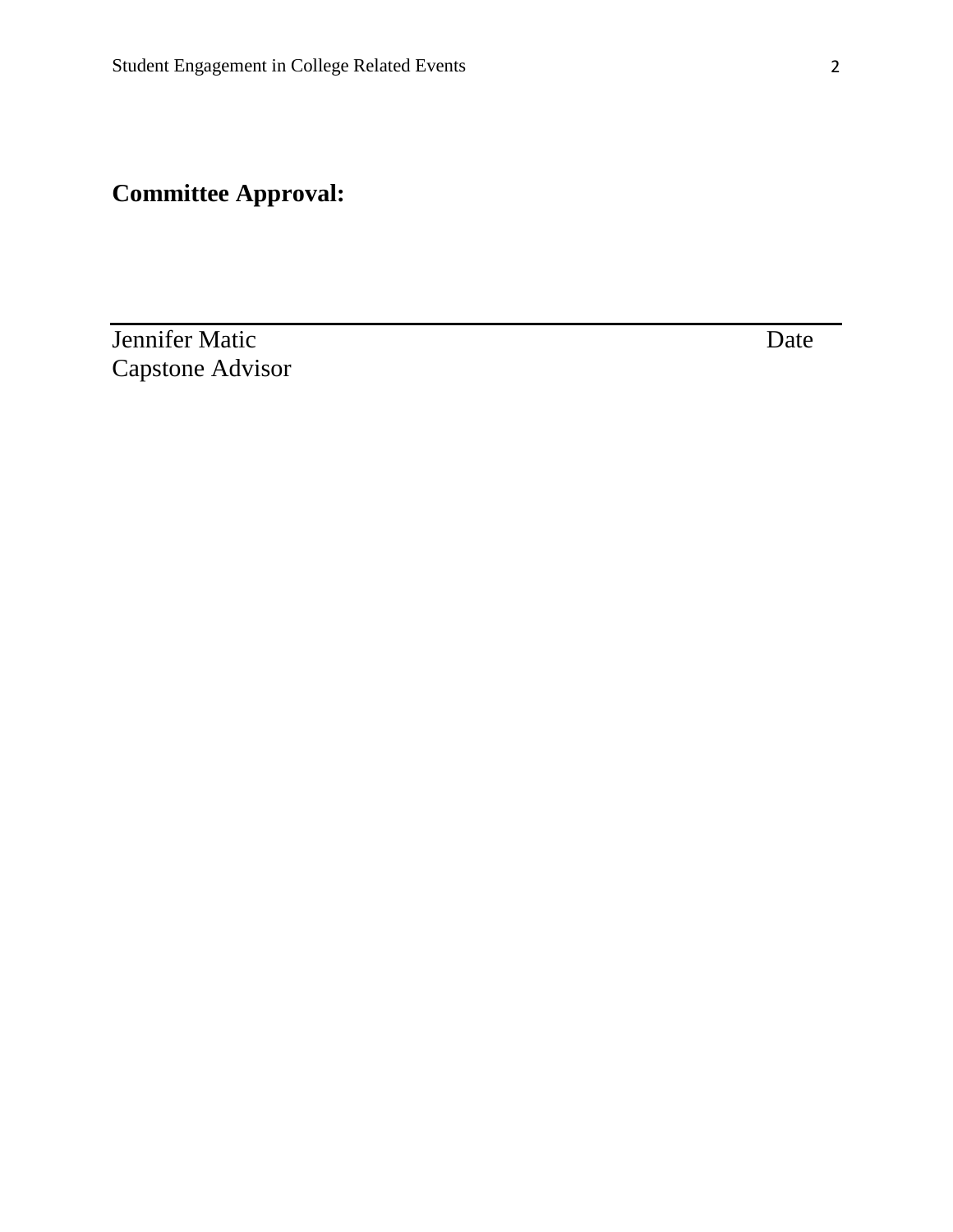#### **Abstract**

This qualitative exploratory study looks into motivators of engagement of students in college related events at RIT Croatia's Dubrovnik campus and how students perceive their sense of belonging to RIT Croatia. Furthermore, this study tries to identify the impact of RIT Croatia's communication channels on the level of engagement in college related events. The data for this study was gained through conducting in-depth, in person interviews with eight randomly sampled sophomore and junior year students of the International Hospitality and Service Management program, with equal representation of males and females per year level.

The findings of this study indicate that students are motivated to attend college related events by a relaxed and positive atmosphere, and for the purpose of socializing and creating relationships with their peers and professors, followed by getting long lasting benefits from networking with business representatives and Alumni. Choosing to attend the events is greatly impacted by the "crowd mentality", students' personalities, quality and diversity of the offer, and clearly conveyed messages of "what's in it for me". When it comes to promoting college related events and increasing level of engagement, the currently used RIT Croatia communication channels are not reaching out to students in a satisfactory manner, and there is a need for adapting the communication to the demands of Generation Z members.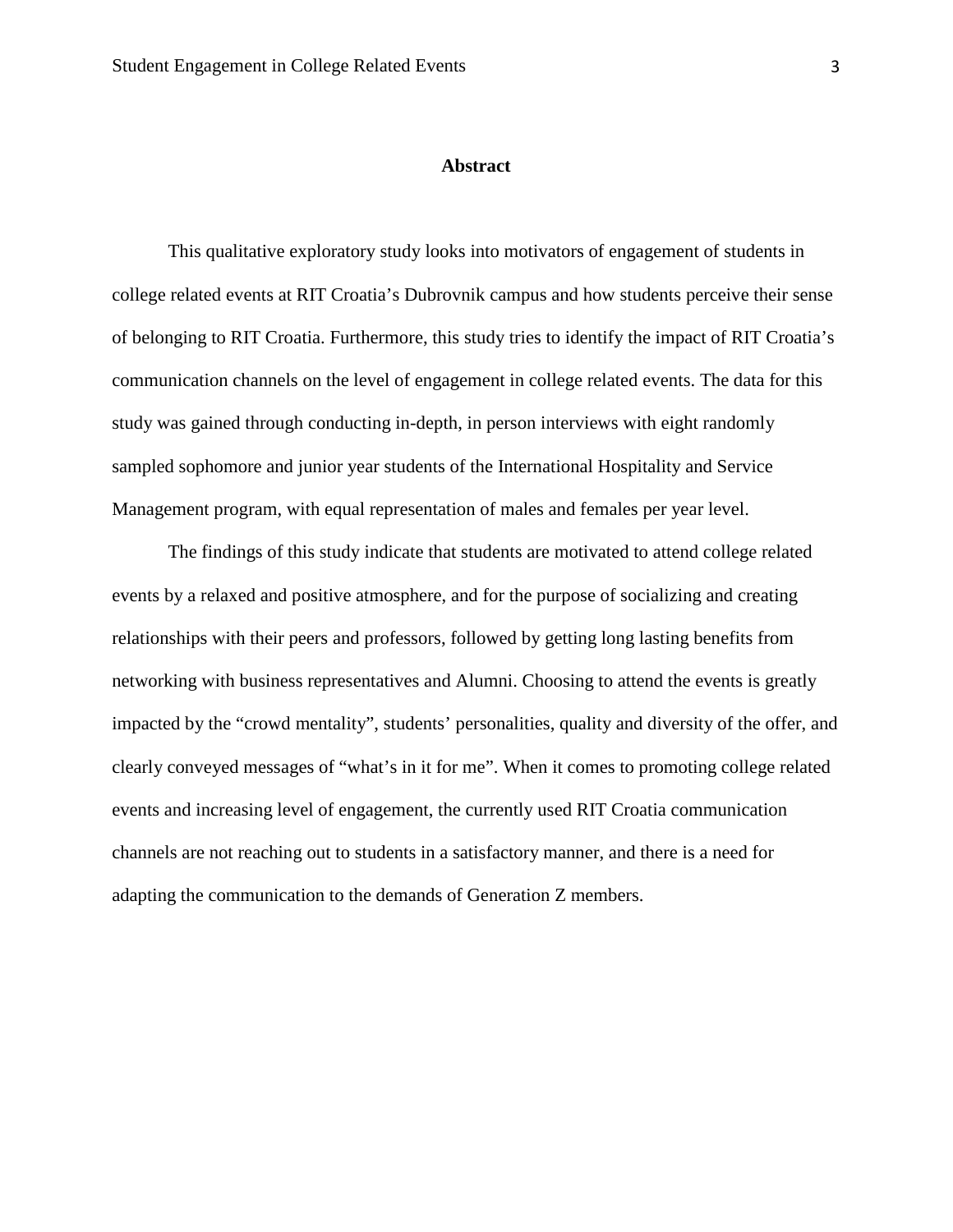| Universities Communicating with Generation Z Students via Online Social Networks  12         |  |
|----------------------------------------------------------------------------------------------|--|
| Comparison of Student Engagement in College Life Between USA and Europe  14                  |  |
|                                                                                              |  |
|                                                                                              |  |
|                                                                                              |  |
|                                                                                              |  |
|                                                                                              |  |
|                                                                                              |  |
|                                                                                              |  |
|                                                                                              |  |
|                                                                                              |  |
|                                                                                              |  |
|                                                                                              |  |
| Importance of Influencers in Motivating Students to Attend College Related Events 27         |  |
|                                                                                              |  |
|                                                                                              |  |
|                                                                                              |  |
| RIT Croatia Communication Channels as Motivators of Engagement in College Related Events  31 |  |
|                                                                                              |  |
|                                                                                              |  |
|                                                                                              |  |
|                                                                                              |  |
|                                                                                              |  |
|                                                                                              |  |
|                                                                                              |  |

#### **Contents**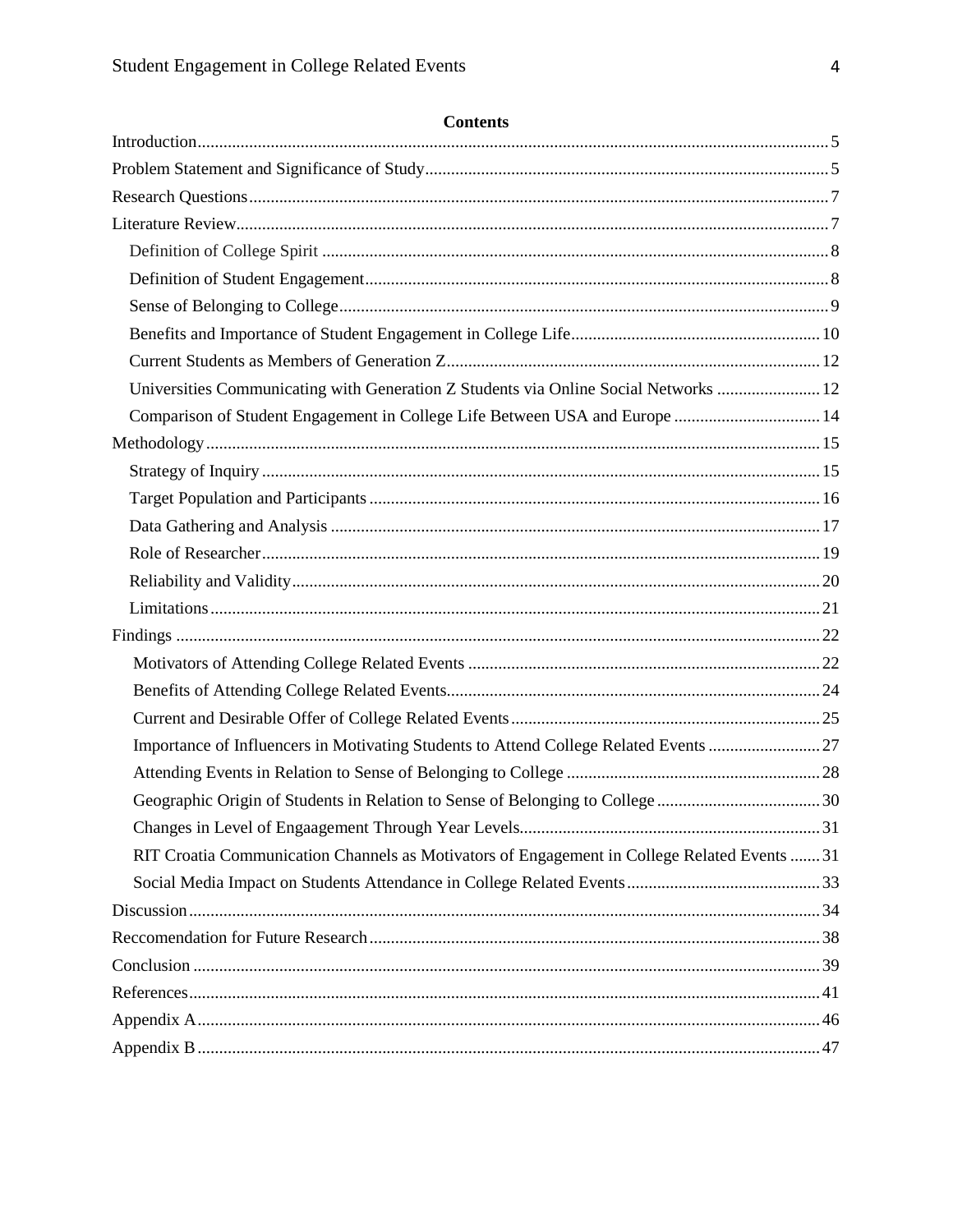#### **Introduction**

It is generally considered by many people that student years are supposed to be among most memorable years of one's life. It is the rites of passage from adolescence to adulthood; it is the time when young people separate themselves from secure and comfortable surroundings and go into the whole new world. When stepping into that new world of college life, students are facing new academic challenges, but they are also offered the possibility of being engaged in many other aspects of student life.

Engaging in college related events is an integral part of the overall college experience as it builds up the college spirit and a sense of belongingness (Bronner, 2012). College spirit is perceived as an enthusiasm, an identification of oneself with the institution and its traditions through loyalty and participation in cheering, supporting and promoting the institutional values (Bronner, 2012, p. 163). As emphasized by Bronner, "A host of games, rituals, and festivals promote social bonding, cultural growth, and self-development in the process" (2012, p. 192). Thus, engaging in college related events contributes to the development of both personal and professional networking opportunities, which can be of significant influence for further personal and professional development of students upon graduating from the International Hospitality and Service Management program at RIT Croatia Dubrovnik campus.

#### **Problem Statement and Significance of Study**

When considering the aspects of student engagement in college related events, it is important to emphasize that the level of engagement in college related events at RIT Croatia Dubrovnik campus is decreasing over the past five years. When going into the program, the majority of freshmen students are generally involved in all segments of student life, but as they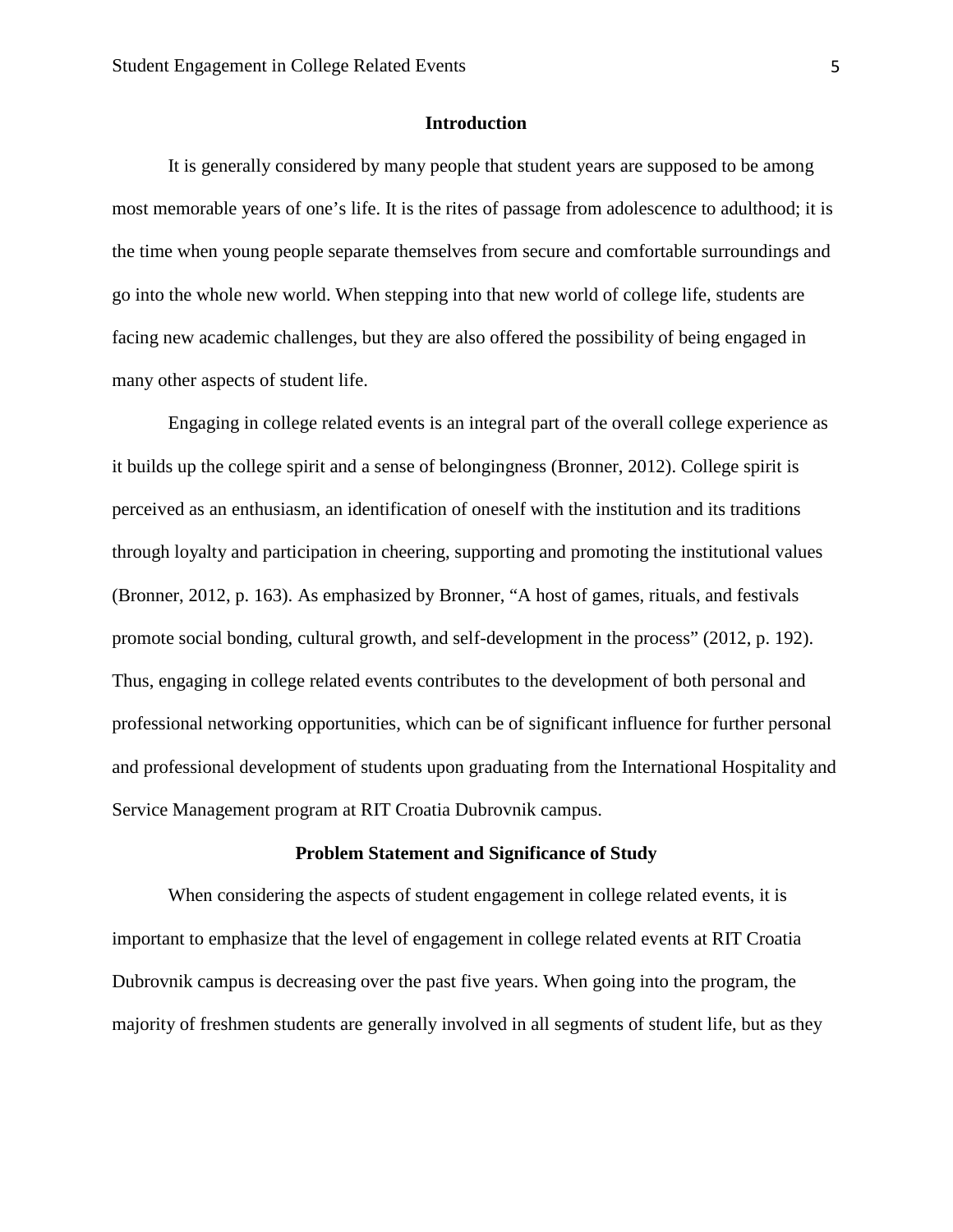move into their sophomore and junior year, there is a general decrease in interest for engaging in college related events of all sorts.

Some argue that one of the most important parts of being a student is to fit into the college community within the first year of studying (Andres, 2004). The initial studying years present a new beginning in life where students, especially those who study outside their hometown, experience unknown freedom which occupies a lot of their time and requires a lot of energy, whereas in their later years of studying, students tend to spend less energy on socializing and more towards achieving academic success which will benefit them in the future (Andres, 2004, p.126).

Current sophomore and junior year students of the International Hospitality and Service Management program are members of the Generation Z. Generation Z, also called the Internet Generation, is a common denominator for people born between 1995 and 2010, thus a generation that is highly influenced by the digital age and the era of internet, which their members were born into (Seemiler & Grace, 2015). Being exposed to digital technology and the Internet all their lives has made members of Generation Z to be more self-reliant and self-sufficient when it comes to seeking information and making decisions (Bányai & Dudás, 2013). The lack of interest for Generation Z students to engage in college related events could merely be a generational issue, but what can RIT Croatia do communication wise in order to better integrate students into the RIT Croatia community by infecting them with college spirit?

The purpose of this qualitative study is to investigate the engagement of sophomore and junior year students of the International Hospitality and Service Management program in college related events at RIT Croatia Dubrovnik campus. The investigation will help RIT Croatia to understand the underlying factors that determine the level of engagement of sophomore and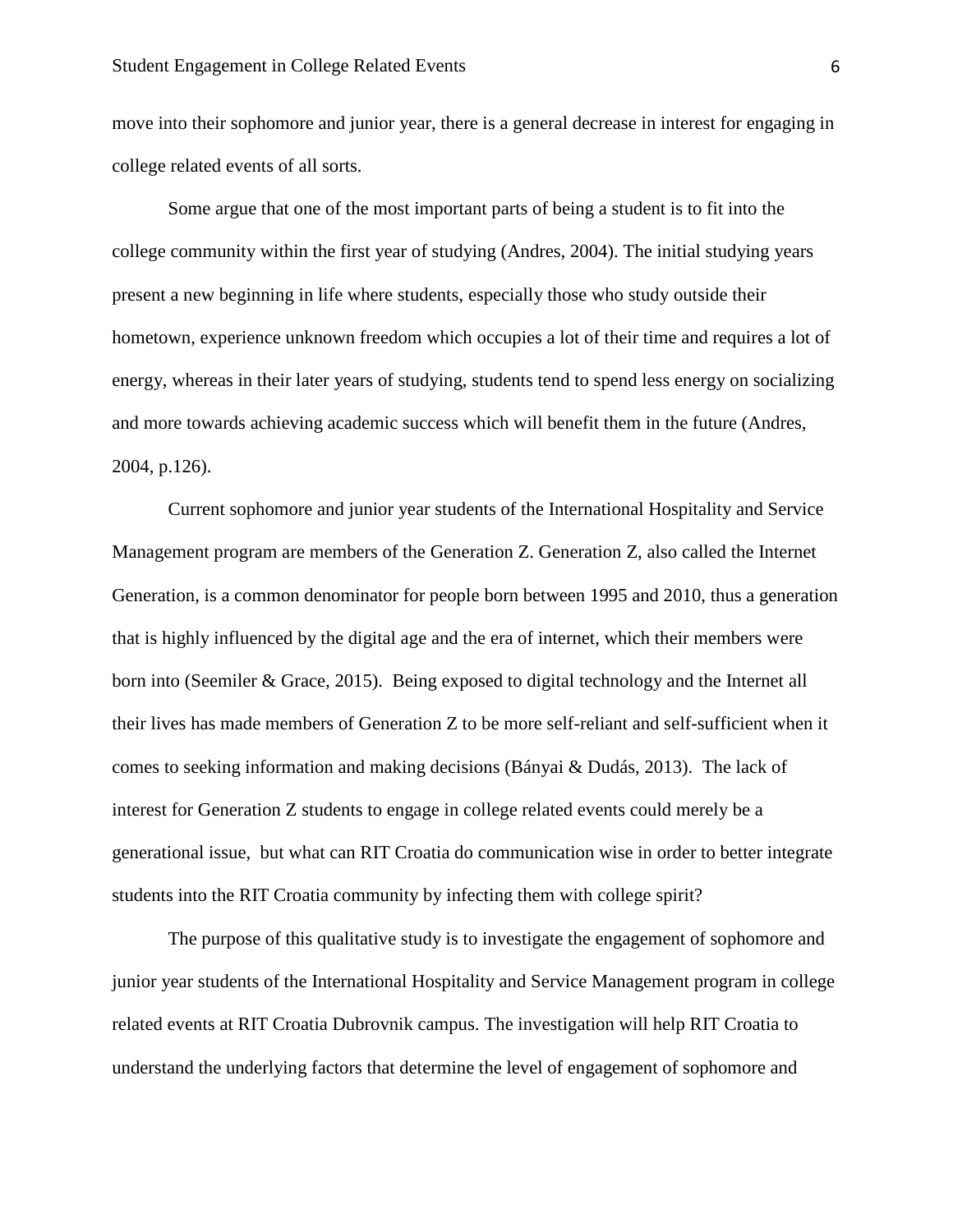junior year students in college related events at RIT Croatia Dubrovnik campus. Moreover, it will potentially identify effective communication channels for RIT Croatia to increase the engagement of sophomore and junior students in the college related events at RIT Croatia Dubrovnik campus. The findings of this study might be beneficial to other educational institutions, or any other institutions that are dealing with members of Generation Z as their customers.

#### **Research Questions**

The aim of this qualitative research was to answer the following two central questions and sub questions:

RQ1: What motivates students to engage in college related events at the RIT Croatia Dubrovnik campus?

- What factors influence students' decisions when it comes to engaging in college related events?
- What kind of college related events attract students?

RQ2: How do students perceive their sense of belonging/engagement to the RIT Croatia community?

- How do students perceive benefits from getting involved in college related events?
- How can RIT Croatia's internal communication motivate students to engage in college related events?

#### **Literature Review**

Student engagement in college related events is looked at as an important segment during the time spent on college. It adds value to the experience of studying and it strengthens the connections one has with the chosen institution of higher education, as well as all individuals one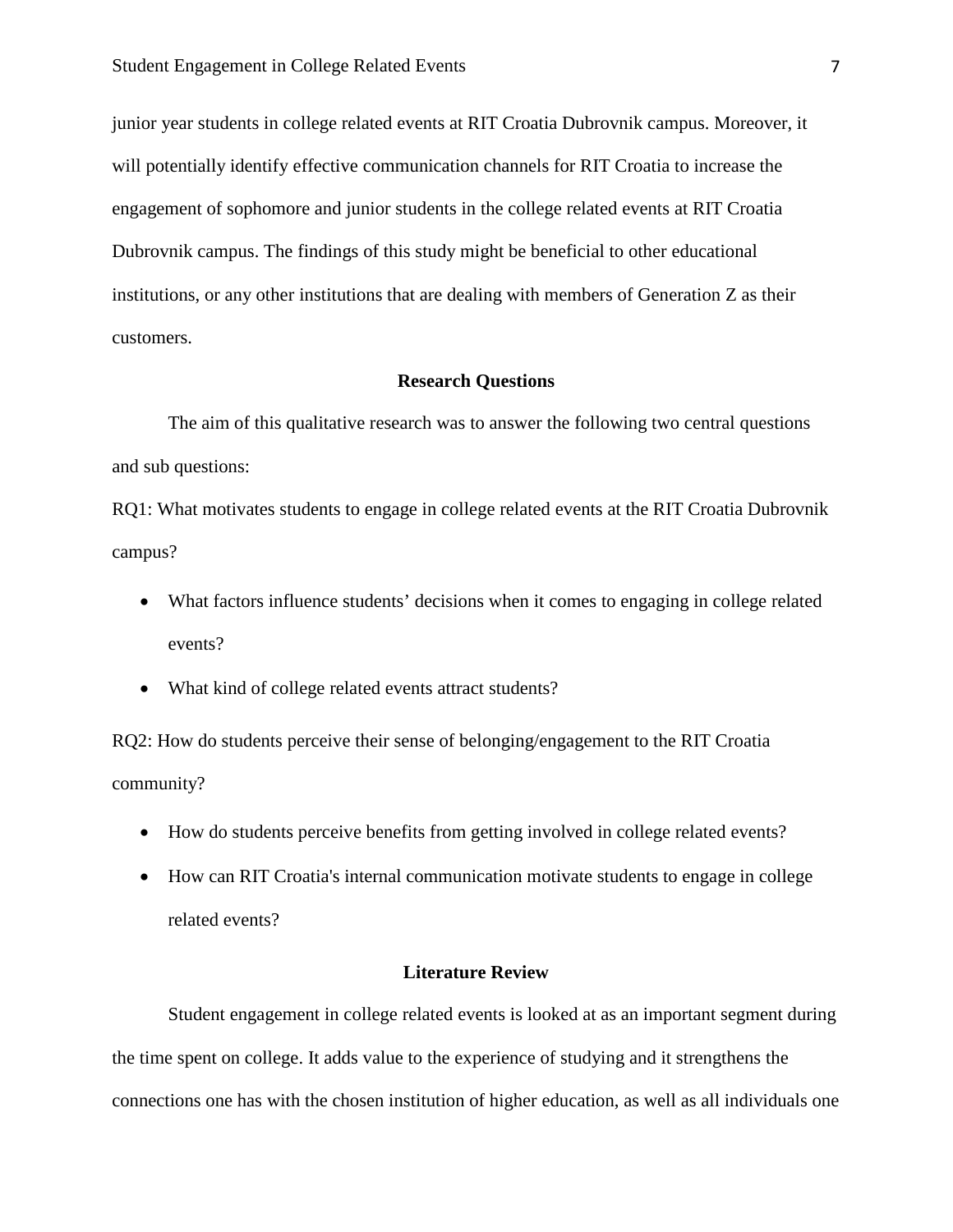interacts with during studying. Moreover, being involved in multiple aspects of college life can significantly contribute to student's personal and professional development during their studying years and beyond. Majority of current students at undergraduate programs belong to the Generation Z, and it is important for universities to understand the most effective ways to create and retain students' engagement in college life. Having this in mind, it is important to look into existing research to define college spirit, student engagement and its connection to their sense of belonging to the institution.

#### **Definition of College Spirit**

College spirit is defined as "an enthusiasm, an identification of oneself with the institution and its traditions through loyalty and participation in cheering, supporting and promoting the institutional values (Bronner, 2012, p. 163). Bronner has defined student college spirit as "a sense of the institution's tradition or legacy and the concept of students taking part in an unbroken chain from the past to the future" (2012, p. 163). More specifically, Bronner (2012) emphasizes stronger feelings associated with college spirit as oppose to high school spirit, meaning that student create stronger bonds by being immersed in the college environment.

#### **Definition of Student Engagement**

Student engagement is defined as "the time and energy that students devote to educationally purposeful activities and the extent to which the institution gets students to participate in activities that lead to student success" (Strayhorn, 2012, p. 108). Astin (1999) defines student involvement as "a construct that should not be either mysterious or esoteric. Quite simply, student involvement refers to the amount of physical and psychological energy that the student devotes to the academic experience. Thus, a highly involved student is one who, for example, devotes considerable energy to studying, spends much time on campus, participates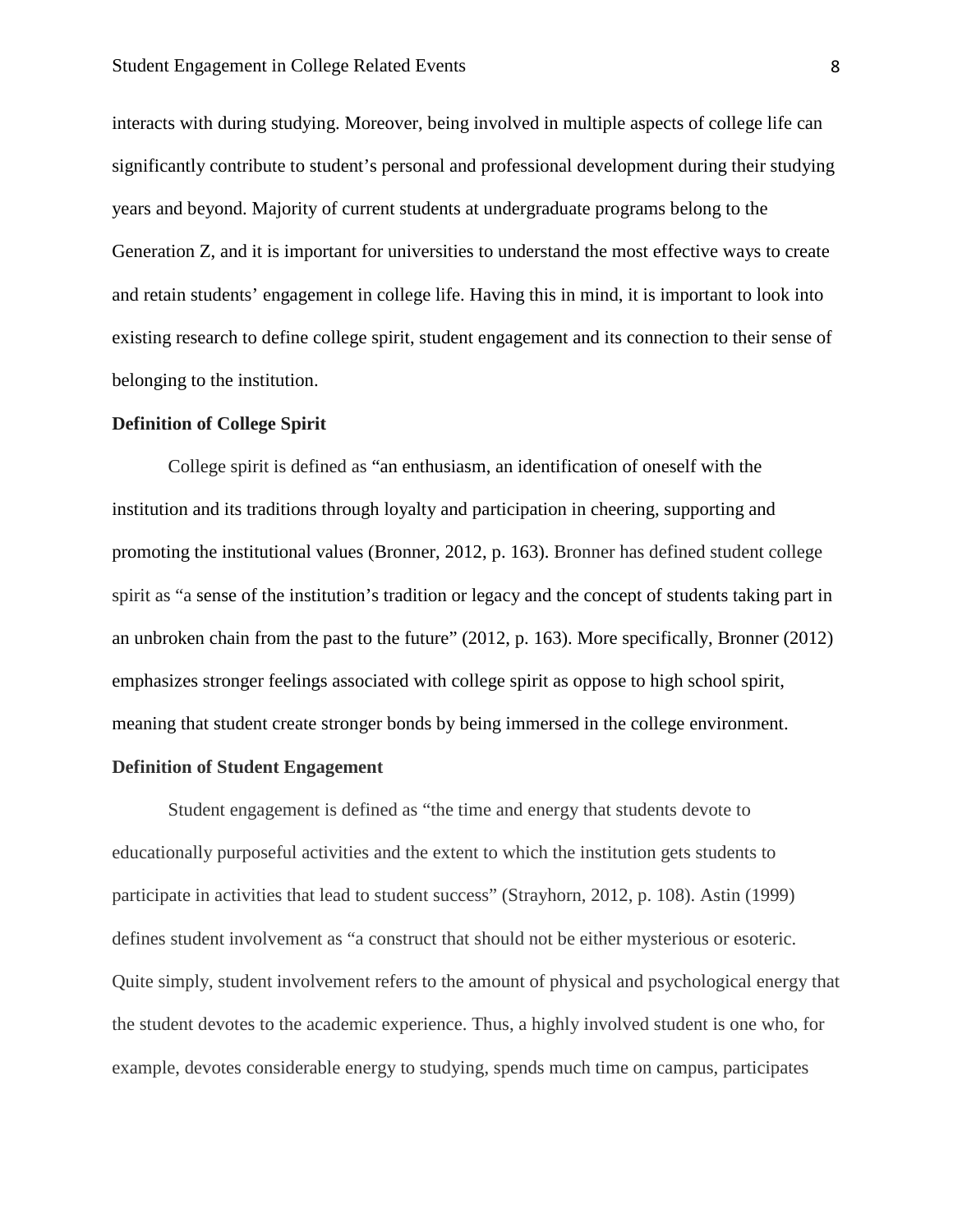actively in student organizations, and interacts frequently with faculty members and other students" (p.518).

#### **Sense of Belonging to College**

Researches indicate that personal sense of belonging to the environment within the academic institution of their choice is an important factor connected to positive experience of student life (Freeman, Andreman & Jensen, 2007). Strayhorn emphasizes that **"**Whether measured in terms of the quantity or quality of meaningful relationships that students develop with others on campus, or the frequency with which college students engage in their own learning, college students' sense of belonging is important and yields a statistically significant (and sizeable) influence on learning and development outcomes" (2012, p.107).

Transitioning into college life requires young individuals to undergo multiple changes impacting their lives; from living arrangements, new friends to new academic environments, and they need to cope with finding their way towards independence and responsibility (Pittman & Richmond, 2008). While many students manage this transition without major problems, others face issues and consequently, many of them drop out of college (Pittman & Richmond, 2008). Statistics indicate that the majority of drop outs occur during the first year of college and there are two indicators that should be more examined when it comes to better adjustment to college, and those are the sense of belonging to college and the quality of friendships (Pittman & Richmond, 2008). In his study, Strayhorn (2008) discovered that the majority of students started to feel the sense of belonging to the college solely after joining clubs, various student organizations and participating in college related events. Many students have also indicated that the sense of belonging was their primary goal when deciding to take part in college life (Strayhorn, 2012). Moreover, students who reported "being frequently involved in meaningful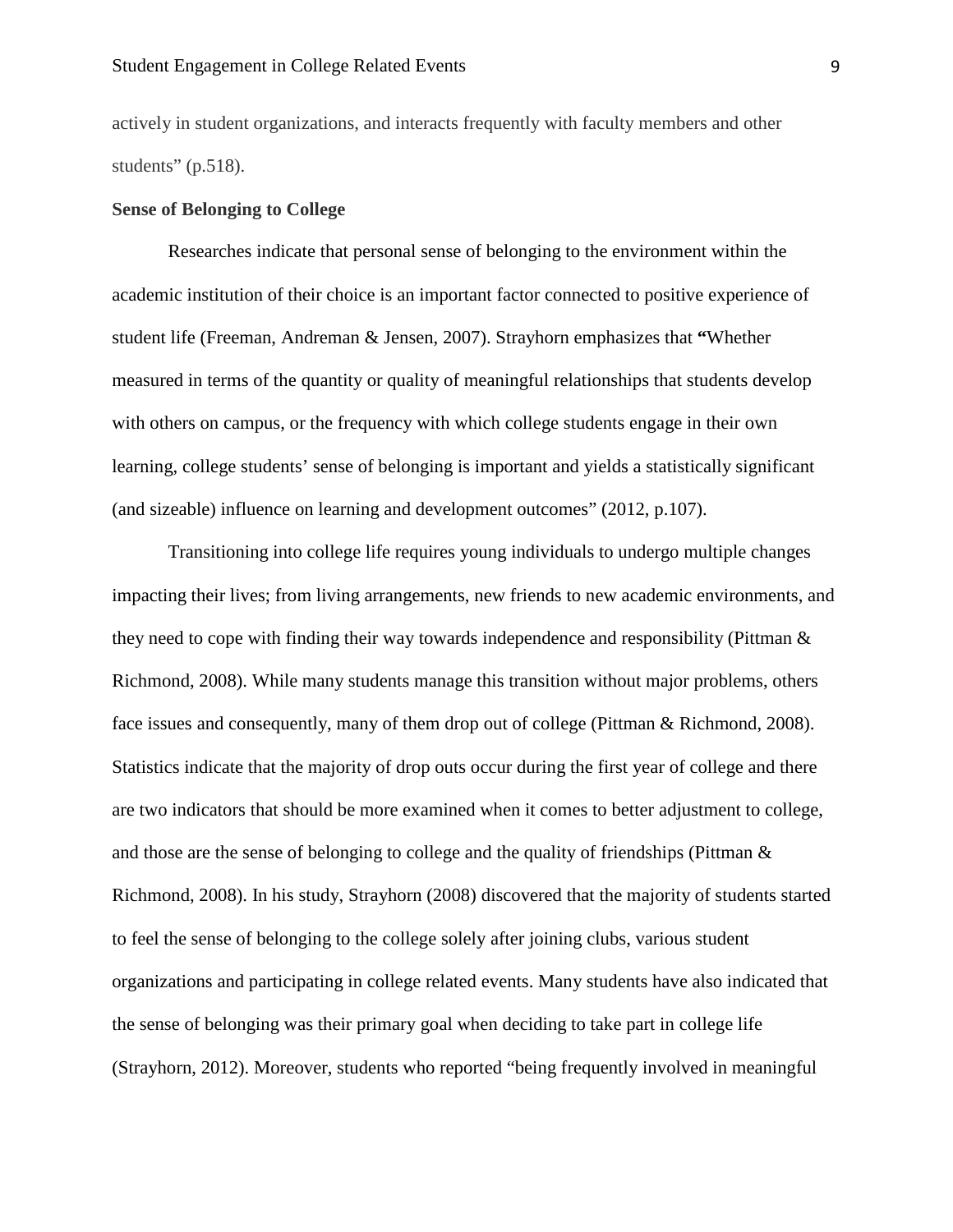college activities, also tended to report a greater sense of belonging in college" (Strayhorn, 2012, p.111).

#### **Benefits and Importance of Student Engagement in College Life**

Engagement of students in college life can be beneficial in multiple levels and it can transcend in importance form college years to work environment later on in life. As pointed out by Walsh (2009) vast opportunities exist on college for meaningful and knowledgeable interaction outside the classroom. However, students often don't take these opportunities seriously and on many occasions students attend these types of events just for the sake of getting extra points (Walsh, 2009). It is suggested by Daniels and Brooker (2014) that creating awareness of their overall student identity is beneficial to students for their engagement at university events and it helps them to shape their attitudes towards their future working environment upon graduating.

When students are involved in college life, they have the opportunity to connect with their peers, to get to know the college environment better and to see themselves more clearly in relation to college community (Strayhorn, 2012). Students involved in college life are oriented towards gaining experiences that would benefit them during their time spent on college, such as gaining new friends, pursuing their personal interests though hobbies and other activities that are not related specifically to the academic part of the studying experience (Holzweiss, Rahn & Wickline, 2007). Moreover, building their own identity through social interactions with other members of the college community is an integral part in the college years for students' development as individuals (Lairio, Puukari & Kouvo, 2013).

Past research also indicates that the level of student engagement varies throughout their year levels. Many studies have been conducted on the topic of retaining freshmen students by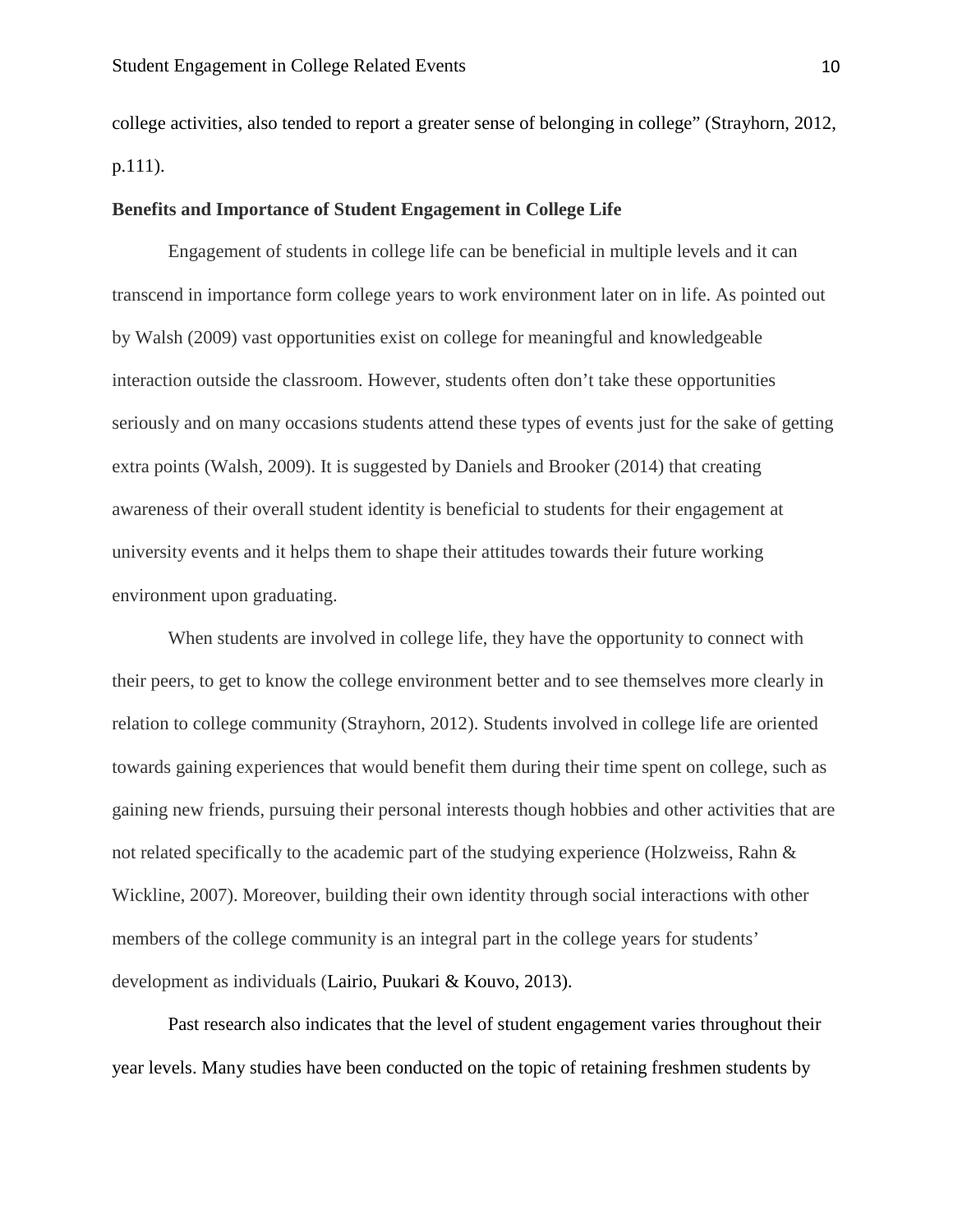engaging them more into the college environment. Besides retention of freshmen students, the literature indicates some issues that occur during the sophomore year when students often feel lost and question their purpose at college (Wang & Kennedy-Phillips, 2013). Wang and Kennedy-Phillips (2013) have provided a definition of the term "sophomore slump", which is defined as a stage where students seem to drift through their second year of studying struggling to determine what they really expect out of college (p.541). This particular problem is also connected with sense of belonging to the college environment and the results of their survey have shown that academic self-efficacy and institutional commitment are strong indicators of the level of involvement among second-year students (Wang & Kennedy-Phillips, 2013).

There are numerous reasons as to why a student would drop out of college, and DeWittz, Woolsey and Walsh (2009) mention "finances, poor academic performance, lack of family or social/ emotional encouragement, difficult personal adjustment and integration into the college social and academic community, and/or "fit" with the university, and feelings of isolation and helplessness"(p.20). Andres and Finlay (2003) have described Tinto's theory of student dropping out of college, which states that students who are more engaged and integrated into the college environment both academically and socially are less likely to drop out of college; this indicates the importance of student integration in the college community.

From the perspective of universities, the social capital that is imbedded in the value of students, faculty and staff should be perceived as a valuable resource and as such, it should be encouraged through various forms of engagement: from classroom, to various college events, in order to use it to their strategic advantage (Swanson, 2008). When properly enhanced and directed, social capital can bring multiple benefits to the university as it can increase retention, enrollment faculty and staff satisfaction, etc. (Swanson, 2008).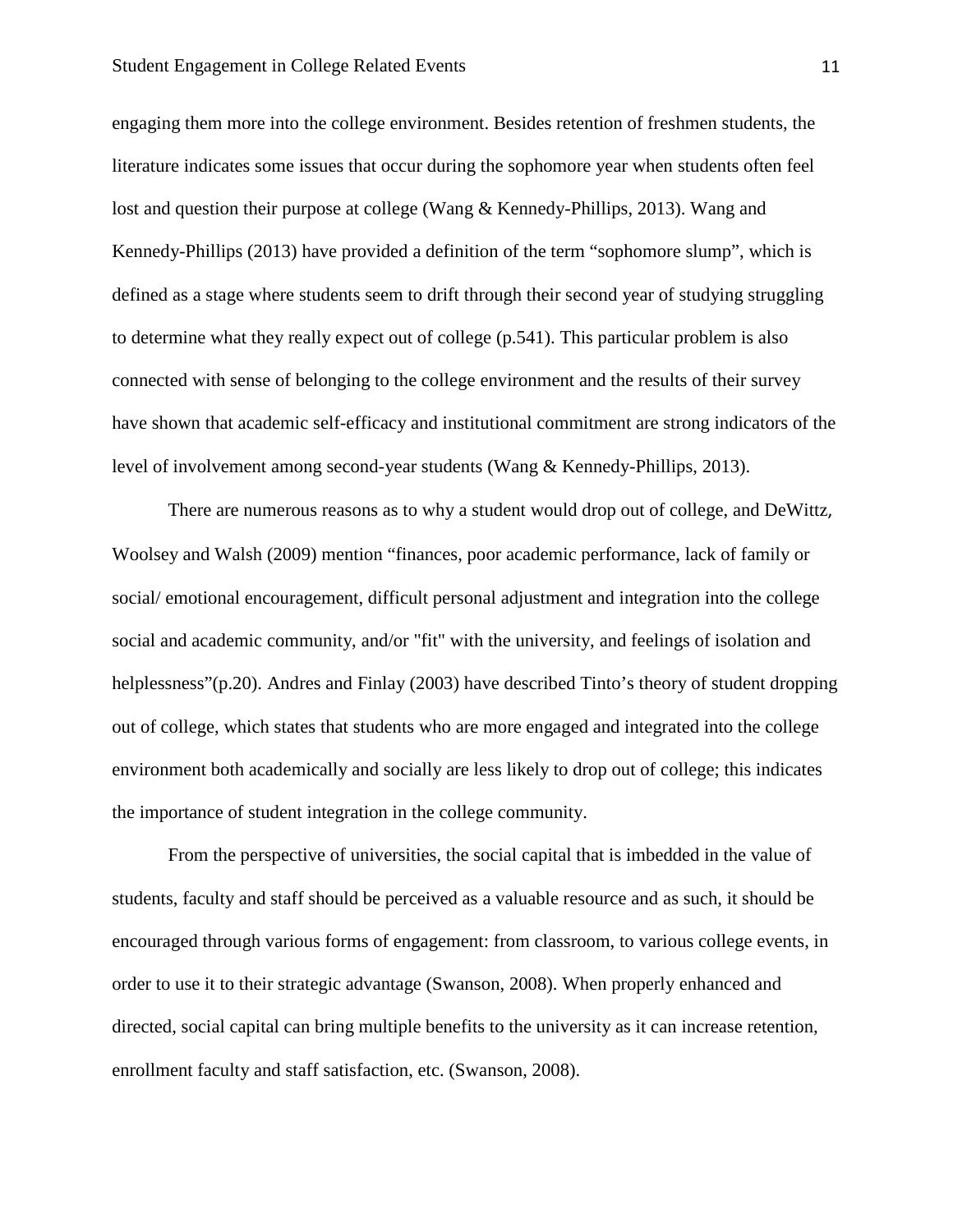Engagement of students in the organization of various college related events can also influence the attendance rate. The Southern Vermont College dealt with low student engagement in college related events by including them in the process of selecting and organizing events of their interest. By doing so, they obtained a significant increase in the number of students attending the events **("**Student employees", 2006).

#### **Current Students as Members of Generation Z**

The majority of the current student population at the RIT Croatia Dubrovnik campus belongs to Generation Z. Generation Z defines those individuals who are born in the period between 1995 and 2010, thus generations that are highly influenced by the digital age and the era of the internet (Seemiler & Grace, 2015). In order to find a proper way of communicating with students who are members of Generation Z and to motivate them to engage in college life, there is a need for understanding what makes them different.

The main characteristics of Generation Z. Being born with high technology in their hands, Generation Z members are focused on communicating via mobile devices and having easy access to all information (Anderson, 2004). With such a strong influence by modern technology, Generation Z is considered to be smart, open-minded, determined, capable, eager to solve problems and in touch with everything that is going on in the world (Seemiler & Grace, 2015). Having all this in mind, organizations of any type are advised to provide members of Generation Z with shared information and to recognize their ambitions to encourage them in expressing themselves as individuals (Anderson, 2004).

#### **Universities Communicating with Generation Z Students via Online Social Networks**

According to Ghosh, Chawla and Mallott (2012), social networks are "interactive Webbased applications that facilitate social interaction in a virtual environment" (p.105). Wandel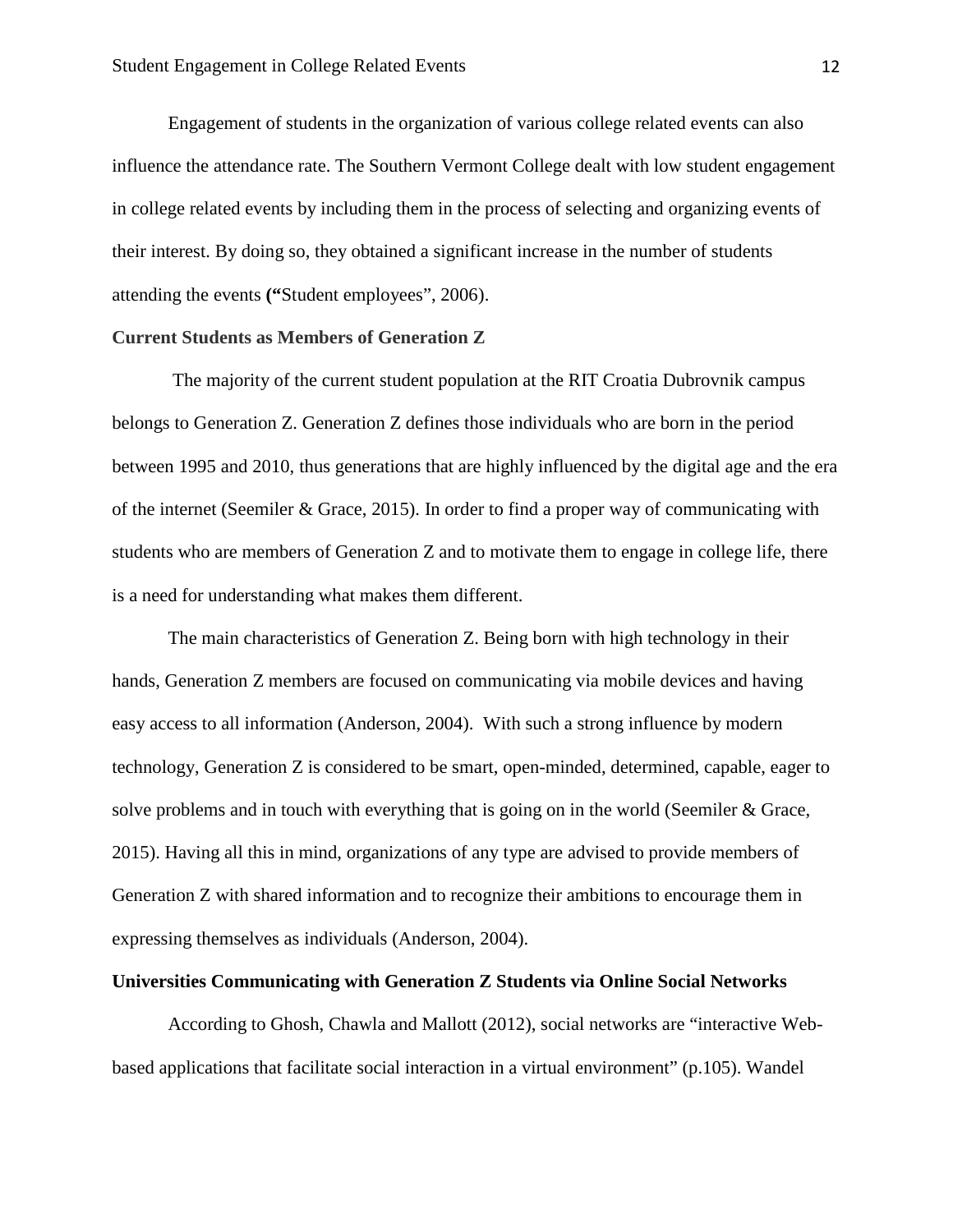(2008) says that *"*online social networks serve a parallel purpose through Web sites intended to help users meet new people or stay connected with friends and associates. Online social networks are also called "virtual communities" or "profile sites," and the relationship-building capacity of these sites results in more than simplistic social consequences, particularly when it comes to higher education" (p.35). Network participants are exposed to groups focused on the advantages and/or disadvantages of specific colleges, clubs, and professors. Higher education institutions are rapidly realizing that reputation, campus culture, and even enrollment figures may be affected by online social networking.

The social media and social networking became integral means of communication, whether it is sharing information, discussing online or just for mere entertainment (Kaur, 2014). Considering the high level of technology present in the communication style of Generation Z, higher education institutions understand the importance of adjusting their communication style when it comes to their students. Having a lively online community environment is beneficial for student engagement in university studies and college life, as it allows multidimensional communication between students and faculty and staff (Annala, Mákinen, Svárd, et al., 2012).

Universities should find positive ways to use social media for the benefit of their students in establishing relationships, and providing opportunities for them to interact with each other related to their courses and activities (Dalton & Crosby, 2013). Moreover, social media provides a good platform for students to organize themselves in creating various projects, and nowadays, social media provides an entry point for students to be active and to get to know everything about a certain university even before starting their studies (Dalton  $\&$  Crosby, 2013). This changes the conservative way of communicating with students as it provides students with more independence (Dalton & Crosby, 2013).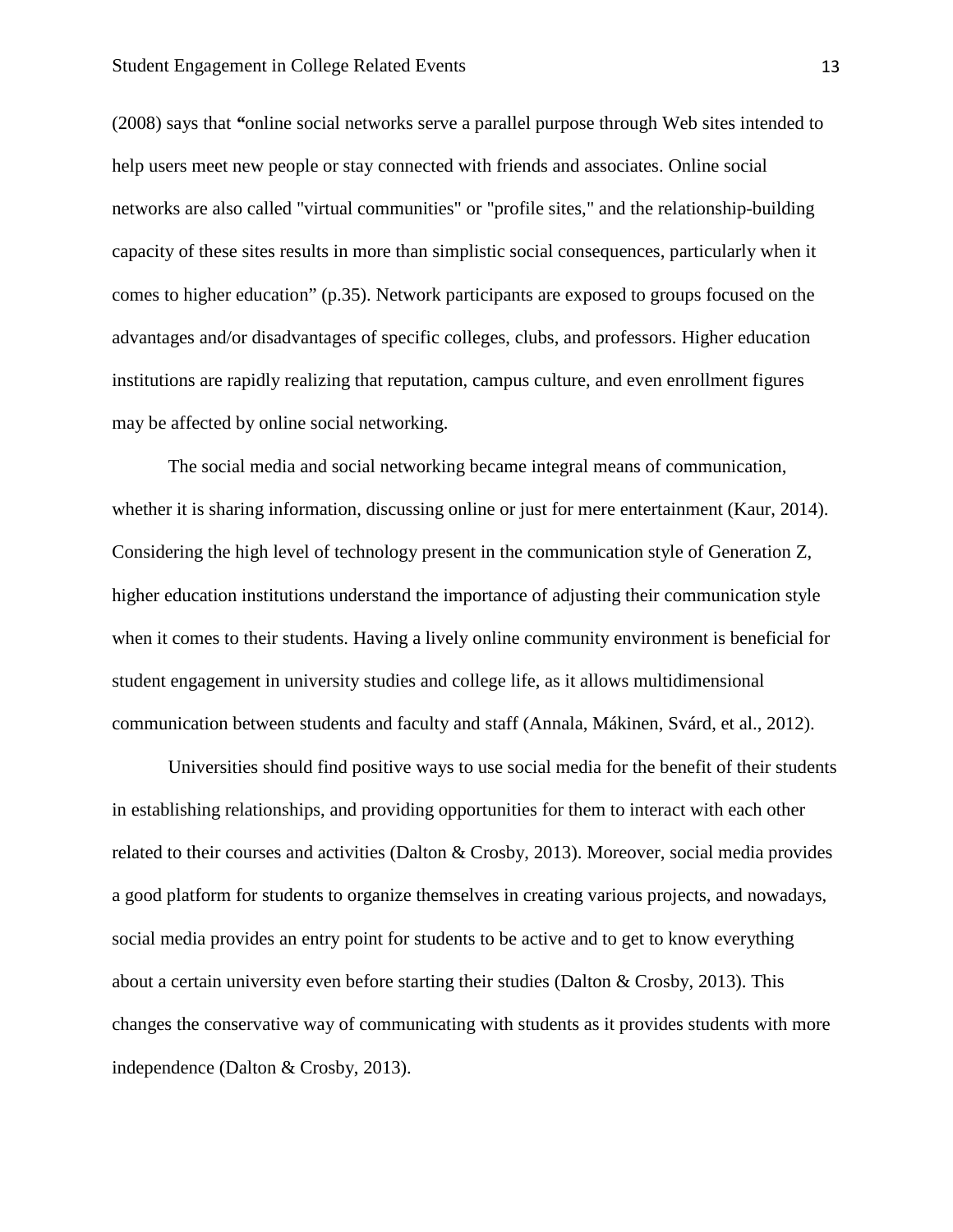#### **Comparison of Student Engagement in College Life Between USA and Europe**

RIT Croatia, located in Croatia, Europe, is a global campus of Rochester Institute of Technology, from Rochester, NY, USA. It is important to understand the cultural differences when it comes to universities and college life between the USA and Europe. In recent decades, universities have shown significant attention to placing students as important stakeholders in their process of getting education at higher educational institutions (Bateson & Taylor, 2004). Students are given opportunities to evaluate and to be treated as consumers when it comes to education and at the same time there have been indicators that students are more reluctant to engage in student life (Bateson & Taylor, 2004). Bateson and Taylor (2004) explore some factors influencing the attitudes of students when it comes to their university experience, such as general student characteristics, student expectations and needs outside the classroom and what do universities do to understand student needs, particularly related to Central and Eastern Europe (Bateson & Taylor, 2004). This examination shows that many students are expecting universities to be technologically savvy, fast in communication and customer-oriented towards their students. Moreover, student mobility has forced universities to think about being more competitive when it comes to supporting the diversified student body (Bateson & Taylor, 2004). While universities in the US have nurtured the idea of students being engaged in multiple levels during their studying years, the European universities had different tradition, which was more conservative and not very open to two-way communication with its students (Bateson & Taylor, 2004).

The level of interest in student life shown by US universities is indicated by the fact that the majority of available research on the topic of college students and student life is related to US universities (McInnis, 2004). The impact of globalization on the way students perceive their student experience is making universities rethink their way of communication and to adapt to the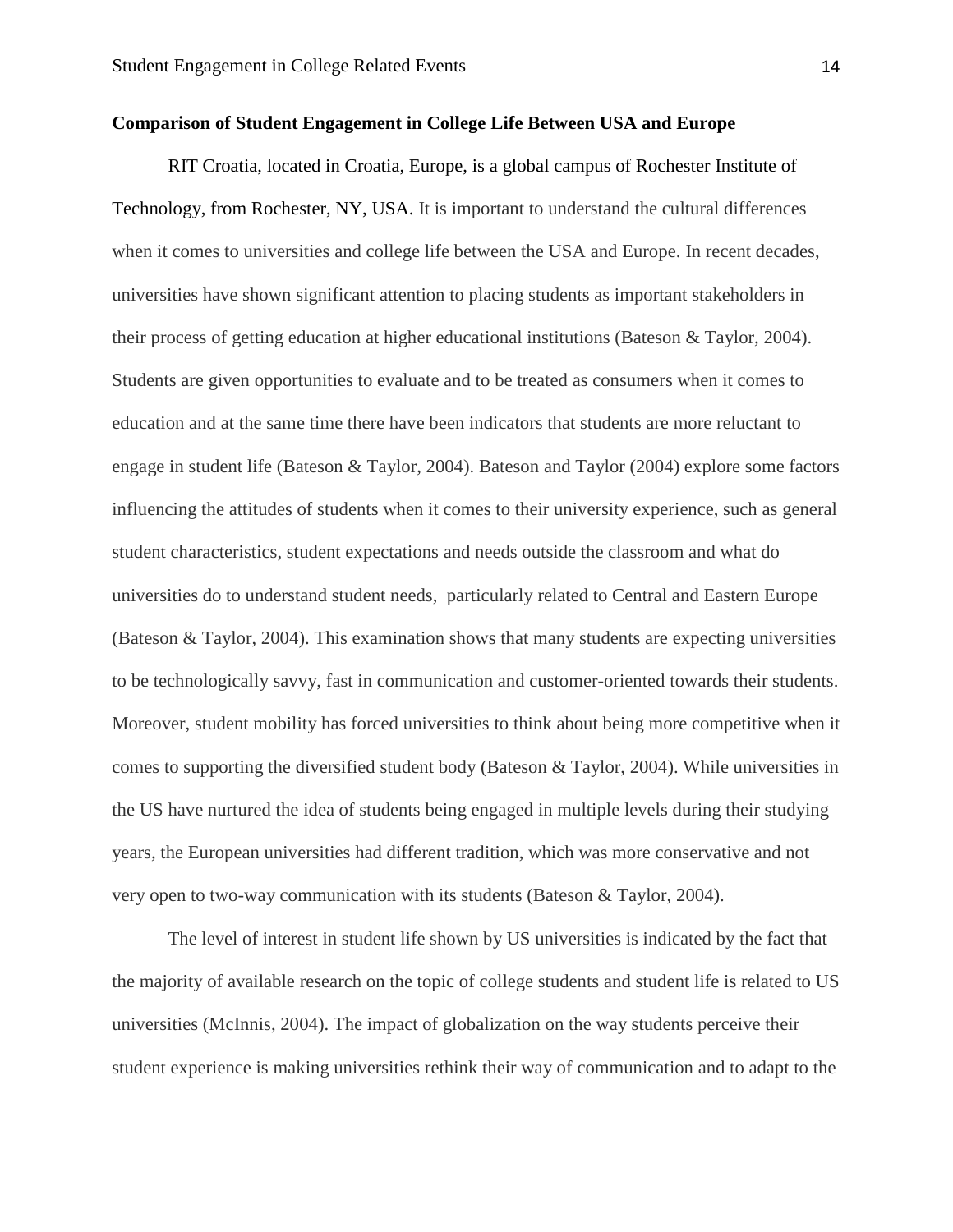new generations, and in many cases, universities feel like they are the ones that need to adapt to students rather than the other way around (McInnis, 2004)

#### **Methodology**

The methodology that is used in this study is qualitative exploratory, with the purpose of investigating the factors that influence the engagement of students in college related events. The investigation was done in a narrative style through a constructivist philosophical worldview. This specific research method was chosen with the purpose of gaining an in-depth understanding of the participants' views on engagement in college related events (Creswell, 2014). Moreover, it enabled identification of the underlying factors that determine the level of student engagement in college related events, and their sense of belonging to the college community.

#### **Strategy of Inquiry**

Strategy of inquiry used for this research study involved conducting in-person, semistructured, open-ended interviews. This approach was chosen with the purpose of gaining detailed and in-depth information from the participants (Creswell, 2014). The open-ended questions allowed participants to express their thoughts and opinions in details. Participants' wide and detailed answers provided a broader view of the topic of research, which might be critical to the research outcomes (Creswell, 2014).

The questions were concentrated on participants' views on student engagement in college related events and their opinions about the relevance of the events for their college experience. Moreover, the questions looked into how participants are connecting their engagement level with their sense of belonging to the college community, and how they perceive the benefits gained from engaging in non-academic activities while in college.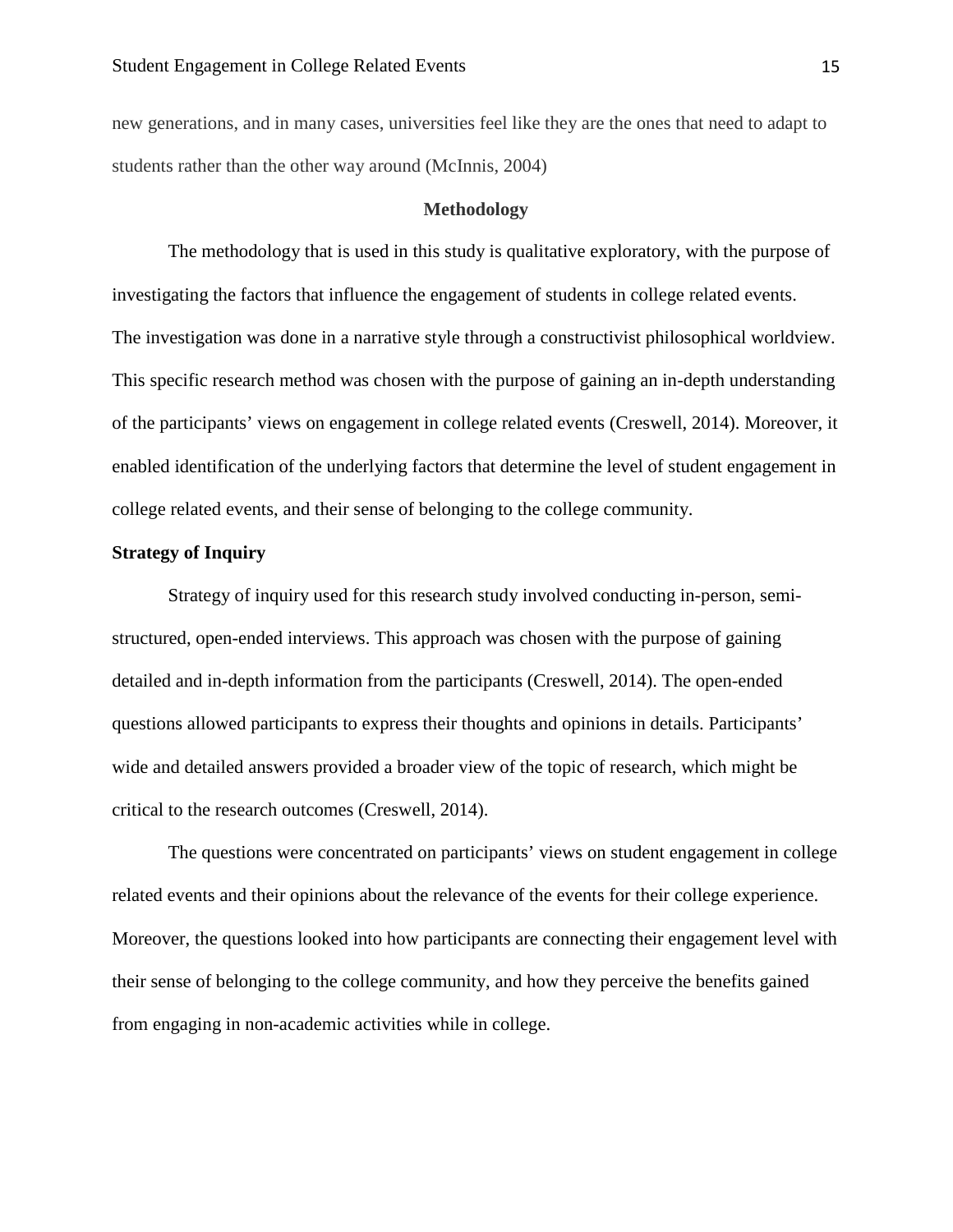#### **Target Population and Participants**

Participants of this research study were sophomore and junior year students of the International Hospitality and Service Management program (IHSM) at RIT Croatia's Dubrovnik campus. There are 85 active sophomore and junior year students enrolled in the IHSM program at RIT Croatia, which is the target population for the purpose of this study. Freshmen students were not included as previous experience at RIT Croatia Dubrovnik campus has shown that students visit college related events quite frequently and in larger numbers during their first year as oppose to upper year levels. Seniors were excluded as previous experience at RIT Croatia Dubrovnik campus indicated that seniors tend to be less engaged in general, whether it is due to their focus on finishing their undergraduate education, or their general lack of interest for various reasons, which might be an opportunity for further research. Students of the Web and Mobile Computing program were excluded as they generally tend to be less involved in social events and they gravitate more towards socializing primarily among themselves. The sample size for this research study was eight students, equally divided according to the year level and gender. The participants belonged in the age group ranging from 19-21. Due to having direct access to the targeted population, a random sample was determined in which participants were equally represented based upon year level and gender.

The RIT Croatia's official student data base was used for random sampling. In order to get the random sample, all active junior and sophomore year students from the IHSM program were filtered and exported into an excel spreadsheet. Following the export, the targeted population was divided into four separate spreadsheets based on two year levels, and their gender. Once the spreadsheets were made, the Stat Trek Random number generator was used in order to come up with a random sample of the population. Students were then approached and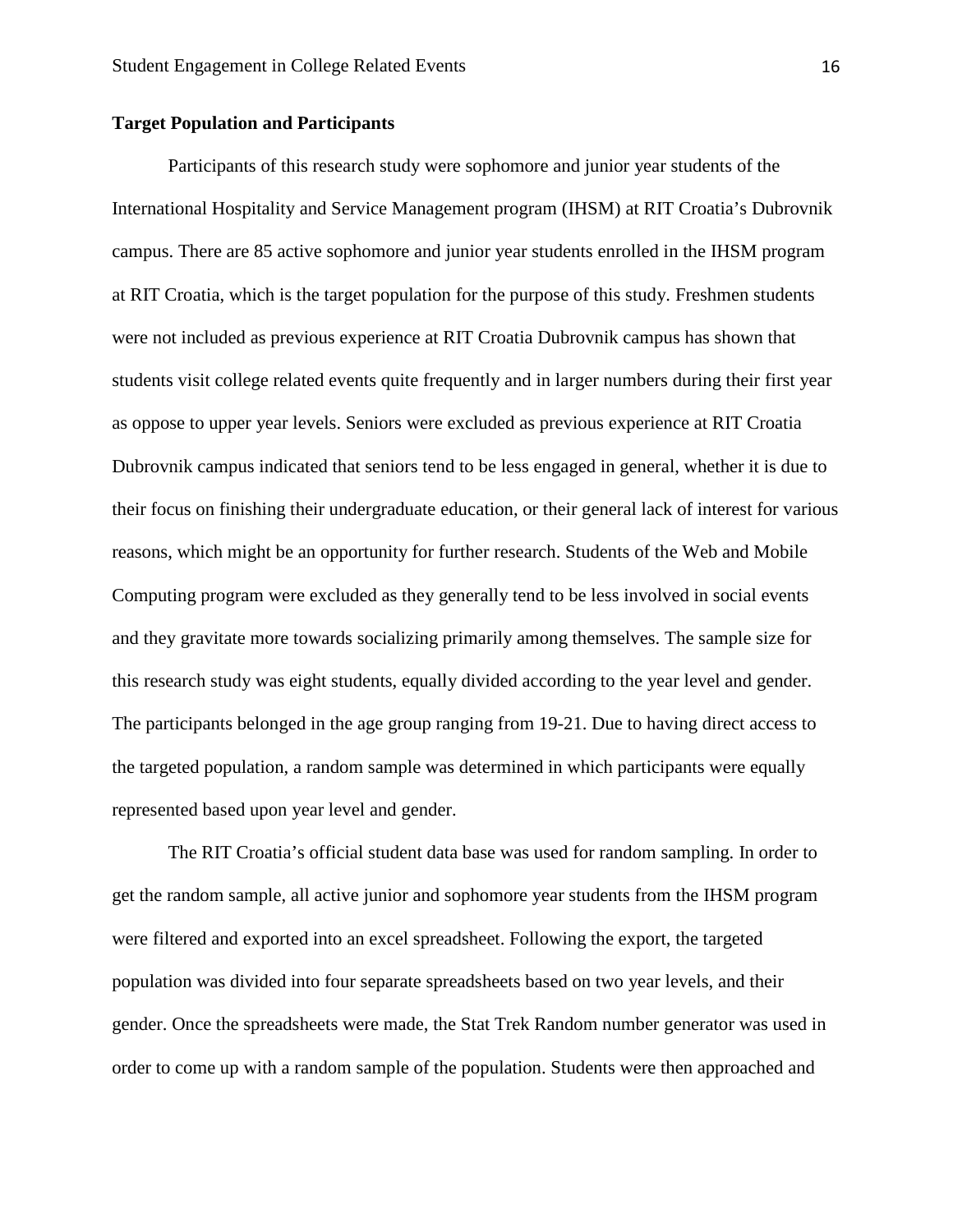several of them stated that they are not available or interested for the interview. The process of getting the random sample was repeated by excluding the unavailable candidates from the spreadsheet and redoing the process by using the random number generator. After several takes, eight interviewees, who were willing and able to participate, were selected to be interviewed for this research and their year level and gender are shown in Table 1. By using this method the biased approach to choosing sample was avoided. The interviewees were rewarded for their participation with free vouchers for pizza and soft drinks in one of the restaurants in Dubrovnik.

| <b>Interviewees</b> | <b>Year Level</b> | Gender |
|---------------------|-------------------|--------|
| Interviewee #1      | Sophomore         | Male   |
| Interviewee #2      | Junior            | Female |
| Interviewee #3      | Sophomore         | Female |
| Interviewee #4      | Sophomore         | Female |
| Interviewee #5      | Junior            | Female |
| Interviewee #6      | Junior            | Male   |
| Interviewee #7      | Sophomore         | Male   |
| Interviewee #8      | Junior            | Male   |

**Table 1.** Interviewees as per Year Level and Gender

#### **Data Gathering and Analysis**

The questions used in the interviews were open-ended questions (see Appendix A for a complete list of questions). Notes were taken to properly collect all answers, and all interviews were audio taped in order to make sure that answers are fully documented (Creswell, 2014). The location where in-person interviews were conducted was RIT Croatia campus, in order to provide a familiar an inviting setting to the participants who are spending much time on campus due to their studying. Potential negative consequences of choosing this location might be that interviewees might consider this location to be too formal, and they might be reluctant to be upfront with their opinion in a setting that is directly tied with the topic of the research. Prior to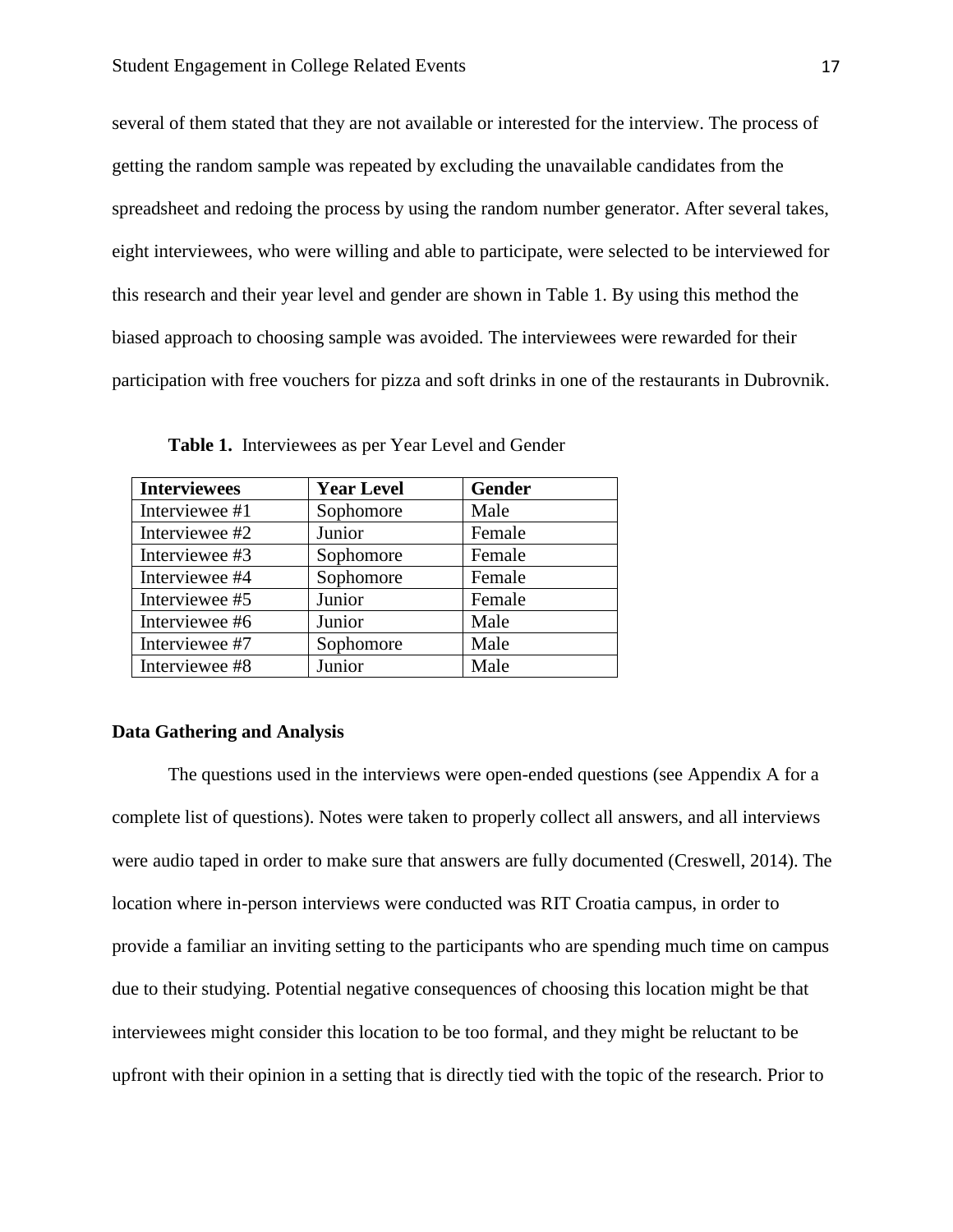doing the interviews, the administration of RIT Croatia Dubrovnik campus was notified and asked for approval for the use of their facilities.

All participants were interviewed by the same person in order to ensure the same approach toward conducting the interview. Interview time slots of 30 minutes were used for conducting interviews and the interview timeline was planned according to participants' availability. Proper time management ensured enough time to gather all necessary data from each interviewee. The interviewer introduced herself prior to the beginning of each interview, and explained the purpose of the interview and the interview process, in order to make sure the interviewees completely understand the topic of the interview and feel comfortable being interviewed (Creswell, 2014). As the questions were open-ended to guarantee an opportunity for participants to go in-depth with providing answers, interviewees were also encouraged to ask questions if something was unclear (Creswell, 2014). Providing an informal setting helped the interviewees to open up and speak up freely. The timing for the interviews was chosen related to the academic calendar of RIT Croatia, meaning that interviews did not take place when students had a break or final exams. Considering this, the interviews took place at the beginning of spring semester of the academic year 2016/2017, and all interviews were done within a one month period.

In order to prevent any subjective impressions during the data gathering and analysis, the researcher made sure to transcribe the gathered data promptly after collecting data to maximize the extraction of relevant information. Upon transcribing the interviews, the transcripts were carefully reviewed for several times to make sure all research questions are answered in the collected data. Based on the transcript, the data was coded manually with notes taken throughout the entire process to ensure detailed coding. Prior to interviews, the researcher wrote several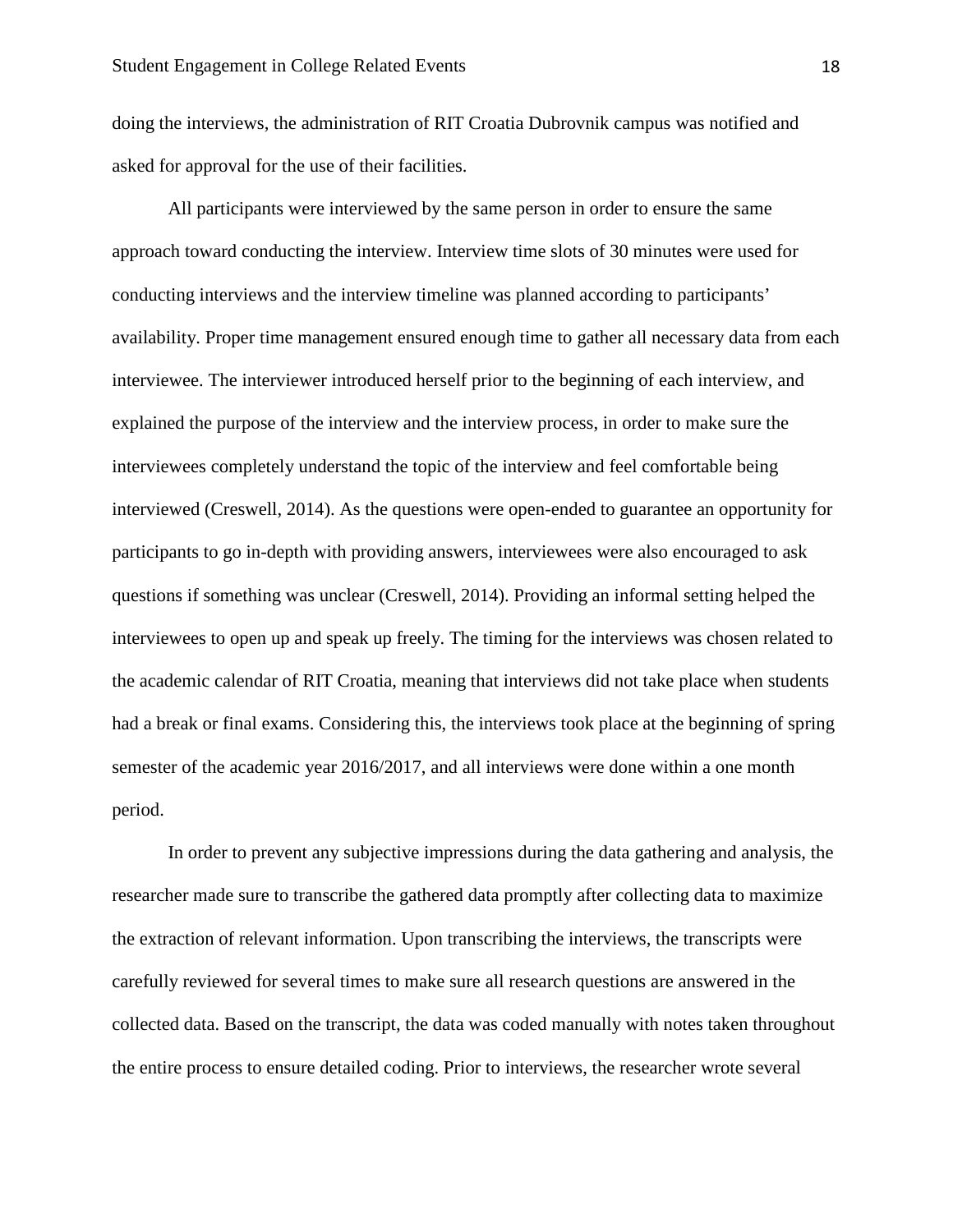codes that were expected to derive form the answers. After the interviews, all tapes and notes were reviewed for several times, and the researcher manually coded all relevant words and phrases. Following this, the codes were manually grouped in themes and some themes were merged together (See Appendix B for a detailed list of codes). Some codes were left out as they were not relevant to the topic. Some new themes emerged during the coding process.

#### **Role of Researcher**

Being that researcher's role plays a key part in a qualitative study, the primary goal was to ensure an unbiased approach to collecting and analyzing data. The researcher's interest in this specific topic derived from the fact that she is an RIT Croatia alumna, who graduated from the International Hospitality and Service Management program in Dubrovnik, and she is also an employee of RIT Croatia for the past 12 years. Throughout her work experience that included several different positions, she became very interested in the generational changes and the way students perceive their connection with RIT Croatia. With this interest, came the desire to further explore their mindsets, and possibly to identify new ways that RIT Croatia can communicate with the students to further engage them in RIT Croatia community. The researcher believes that through this study, she will come across some valuable insights that will be of use to her in her future interaction with potential and existing students. Moreover, the same information might be useful to other employees of RIT Croatia for the purpose of enhancing our services to upcoming generations of students.

Due to researcher's long-lasting professional and personal connection with this institution and its students, it was an imperative that she remains objective in the data gathering and analyzing process in order to come up with valuable answers. The long-lasting connection with RIT Croatia on various levels, as well as the knowledge she has about the interviewees, could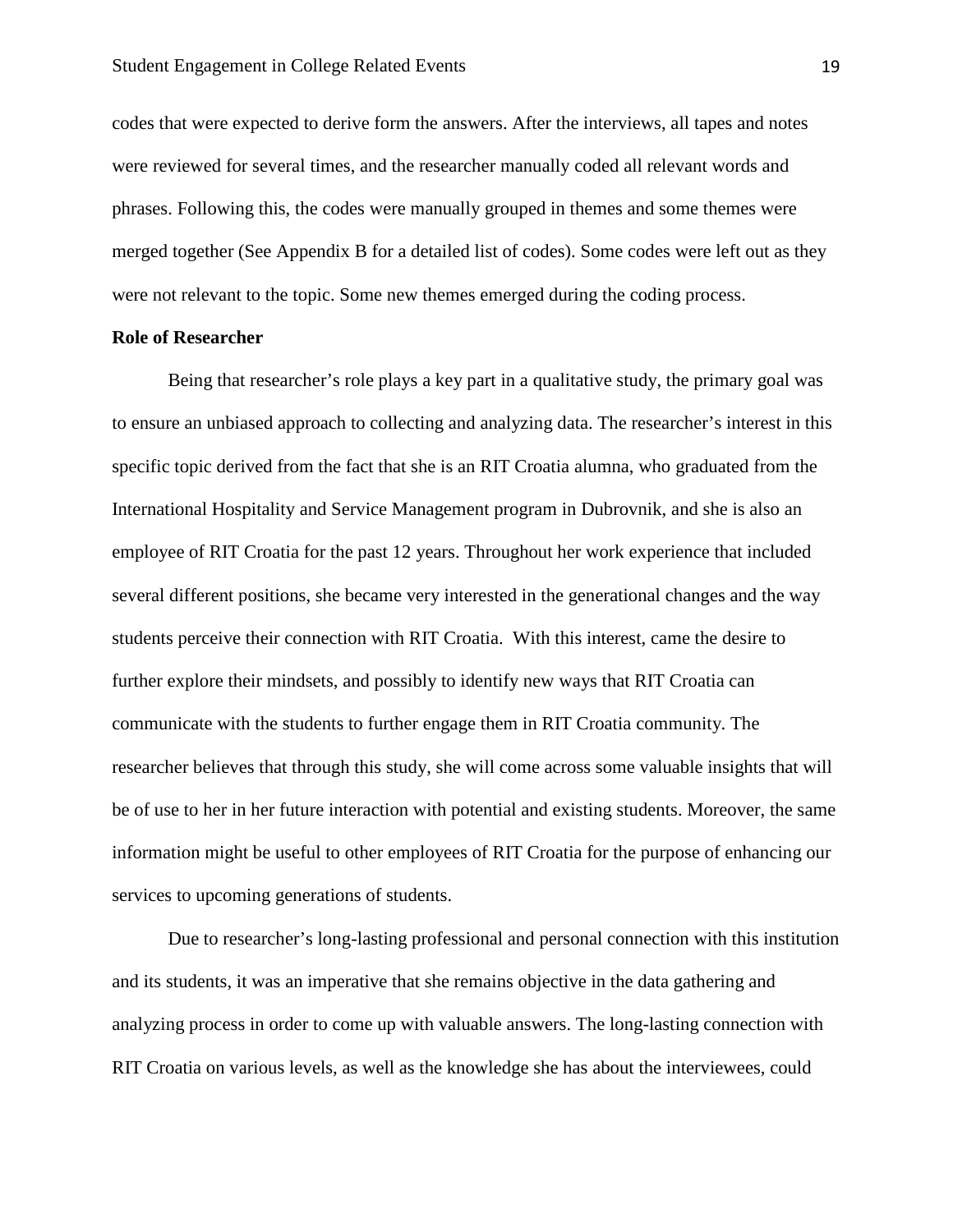have created potential bias towards their views. Moreover, the generational gap and differences between the times when she was a student and nowadays, could have caused some judgmental opinions over what interviewees had to say. The researcher's personal opinion is that the majority of Generation Z members approach belonging to the RIT Croatia community with a certain disconnection and passiveness. At the same time, they are very vocal with their sense of entitlement, but without much effort to invest themselves into anything related to the community. The researcher thinks that younger generations have a tendency to take things for granted. Often times they don't realize the connection between having available resources for improving college days and actually making an effort to utilize those resources on individual basis every student is in charge of making a decision of making the best out of everything offered or staying aside. Due to stated potential bias, during the data collecting and analyzing process, the researcher kept an open mind and avoided neglecting data that do not fit the analysis (Denscombe, 2014). Furthermore, to maximize the genuine outcomes of this study, the researcher utilized interviewing skills such as: being attentive, sensitive to feelings of the interviewees, being nonjudgmental, respecting the rights of the interviewees, and allowing them space and time to express their opinions (Denscombe, 2014).

#### **Reliability and Validity**

Qualitative research often has limitations in the sense of demonstrating the validity and reliability of collected data (Denscombe, 2014). When it comes to in-person interviews with open-ended questions, it is that much more challenging to come up with reliable data which are not affected by the interviewer. On the other hand, in-person interviews provide in depth information and personal insights that might not be detected otherwise. In order to utilize all benefits of qualitative research and to minimize potential downfalls, the sample was comprised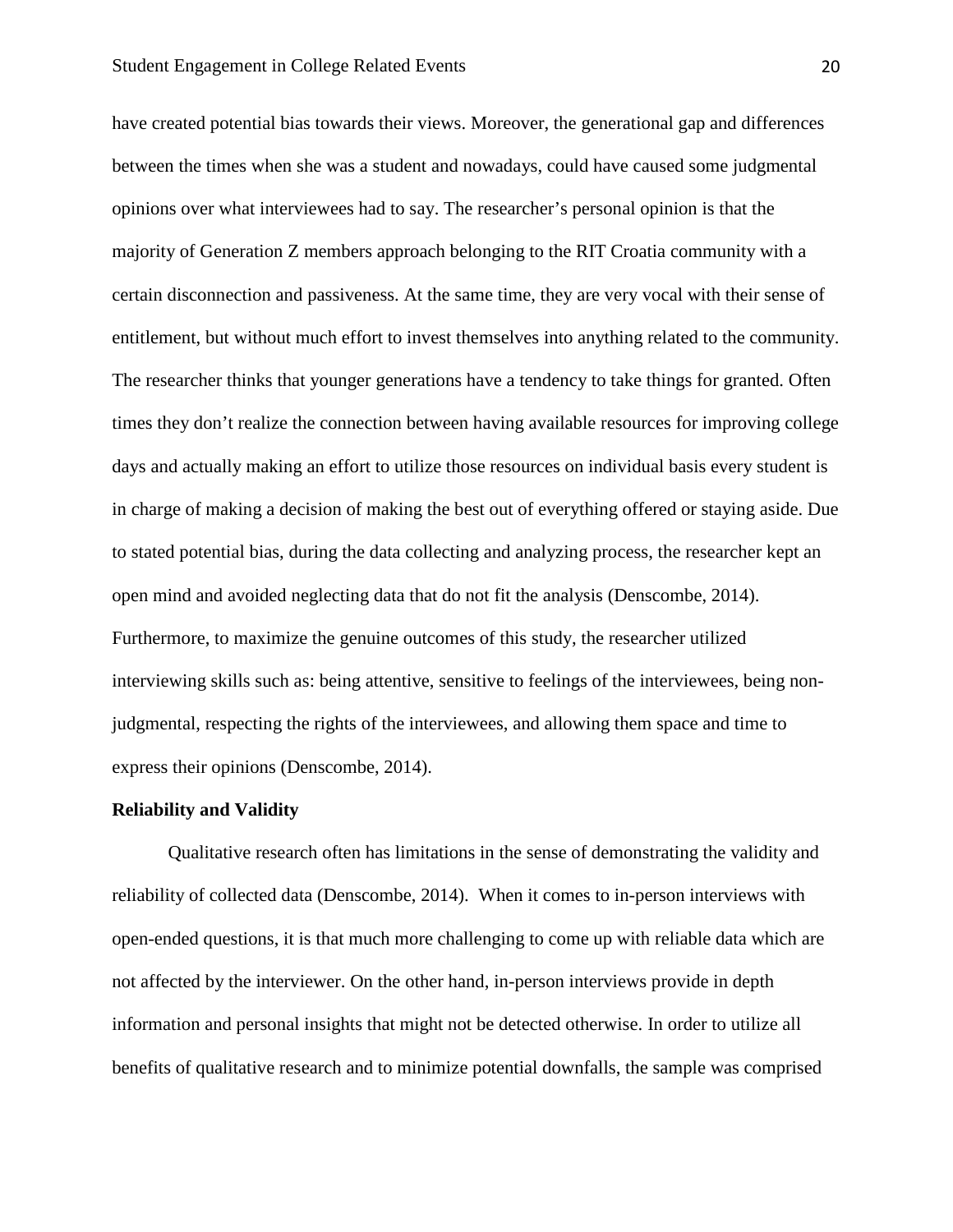of equal number of students according to year level and gender. Moreover, the participants were chosen randomly from RIT Croatia data base in order to avoid personal bias based on previous interaction with students. Concerning the research questions, the questions were constructed in a way that motivates participants to express their opinions and views open-mindedly and without constraints. Audio-taping the interviews ensured recording of all data which were coded later on.

#### **Limitations**

Possible limitations of this study include students being reluctant to participate in the study for various reasons. Moreover, participants may be insincere or incomplete in providing answers to the asked questions. Some participants may have an inert attitude towards engagement in college related events and thus provide superficial answers. Some participants may be completely unaware of what would actually engage them, so they might give unclear and incomplete answers. The sample of eight students may not be significant in size or in diversity in order to provide data that properly reflects the entire student population of sophomores and juniors at the International Hospitality and Service Management program in Dubrovnik. The fact that engagement in college related events is often encouraged by assigning points by some professors may also be a limiting factor. Current junior year students are not as diversified as some previous generations. The majority of current juniors originate from Dubrovnik and the immediate region, which might significantly impact their perspective on engagement in college related events and the level of belonging to RIT Croatia, due to the fact that they have less need to be heavily involved in the college community. Moreover, some students engage in college related events solely for the purpose of gaining extra points, which might also impede their answers.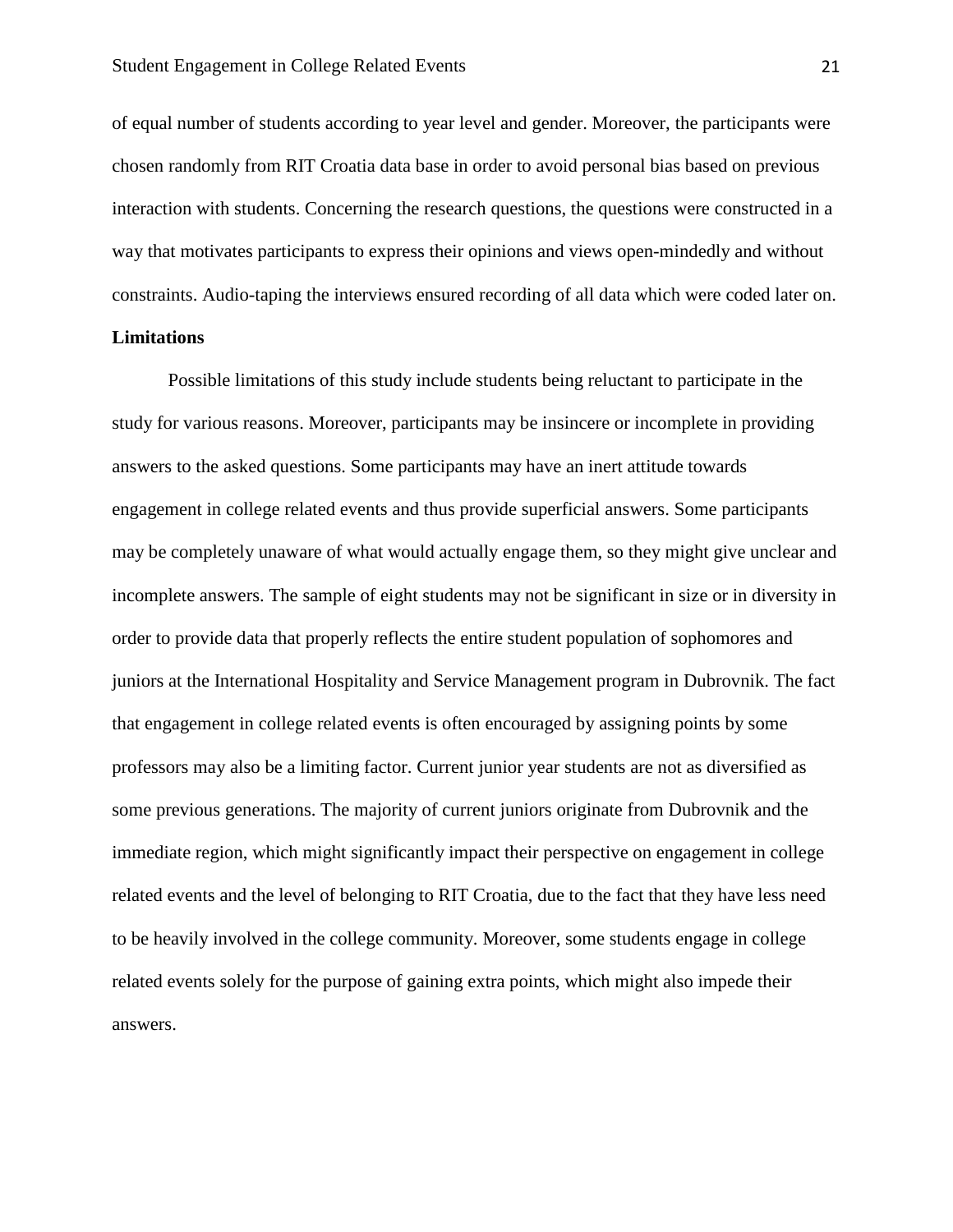#### **Findings**

During the data analysis process, the predicted and newly emerged codes were grouped based on relevance and connectivity, and main categories were identified that describe the joint themes from participants' answers (Creswell, 2014). From designated categories, the most relevant ideas that are in common to participants were extracted. Some categories were merged together into the following seven themes.

#### **Motivators of Attending College Related Events**

All interviewees emphasized that the biggest motivator of attending college related events is socialization with both peers from all year levels and professors as well. Socialization at college related events enables them to feel more integrated and accepted.

The relaxed and positive atmosphere, especially when it comes to less formal, socializing events like barbeque or holiday auction, is also a very important motivator to all students that were interviewed and it contributes greatly to their participation. Interviewee #8 stated "at these events we get to see the other, more relaxed side of our professors, where they make an effort to talk to us and get to know us even outside of classroom, which I greatly appreciate. I think their presence motivates students to attend as well". Interviewee #3, on the other hand, especially appreciates the approachability of the Dean at the events as this is not common on Croatian state universities where deans and professors are not that approachable. She said that it means a great deal to her when she is able to exchange opinions on some topics with the Dean himself, stating that it is makes her feel more appreciated.

Another important motivator of attending college related events was food and beverage, which was indicated by 4 out of 8 Interviewees, who all mentioned that if there is good food and beverage, the attendance is guaranteed. Extra points are stated to be motivators of attendance for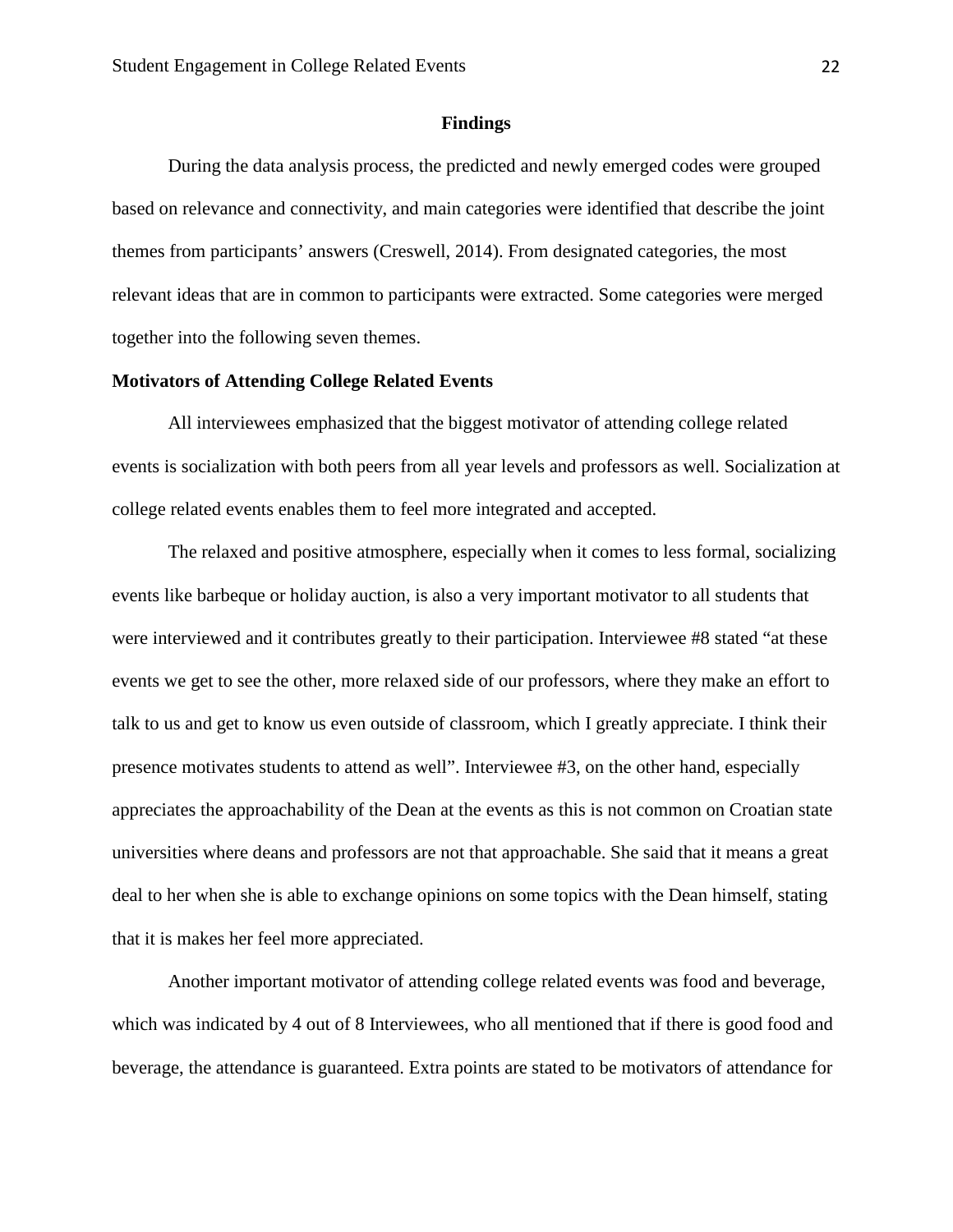four out of eight students as well. Interviewee #2 commented that extra points mean a great deal to her as they contribute to her application for additional scholarship to decrease tuition. On the other hand, Interviewee #3 said that she is not motivated with extra points as she does not need them academically or scholarship wise. Instead, she is motivated to attend by positive outcomes for the future.

Interviewee #2 thinks that majority of events at RIT Croatia should follow the example of the Career Education Day event where attendance is mandatory, as she thinks only mandatory attendance can motivate people to attend more. Interviewees #5 and #6 disagree and think that putting mandatory attendance can only demotivate student and create a sense of resistance.

Interviewees #3, #4 and #7 indicated that they are greatly motivated by organized guest speakers events and various workshops, because these events provide them with an opportunity to gain more insight into the real business world, and to learn about other people's experiences. Interviewee #7 suggested that guest speakers could consider being more interactive instead of just talking, as he thinks that two-way interaction would encourage more students to attend these events. Interviewee #5 expressed regret for not motivating herself more to attend guest speaker lectures as she is fully aware of all the benefits. However, she contributed her low level of engagement to her slightly introverted personality and she thinks that she would be more motivated if guest speakers are better introduced to students by professors prior to the actual event taking place. Interviewee #7 also emphasized the positive outcomes of organized workshops on various topics with outside partners, where he feels he gained long lasting knowledge and he got certificates of participation as well, which he believes is also a potentially strong motivator of attendance. He strongly suggests that RIT Croatia proceeds with organizing even more interactive workshops with outside partners in the future.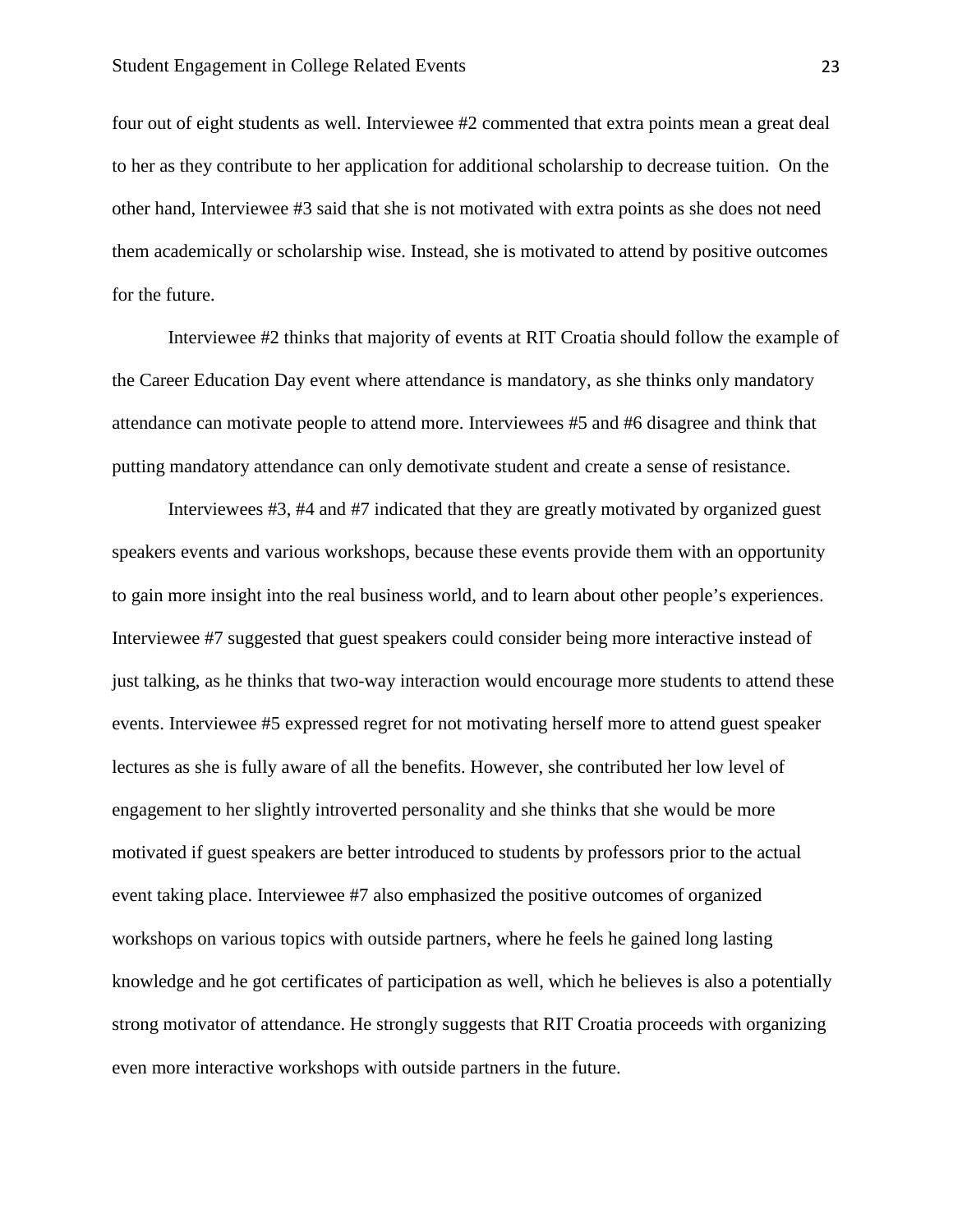#### **Benefits of Attending College Related Events**

When asked about the benefits of being engaged in college related events, all interviewees consider that meeting peers from other sections and year levels is a great benefit. Three out of eight interviewees mentioned that attending events positively contributes to a family-like atmosphere at RIT Croatia. Interviewee #3 commented "through these relationships that are formed outside the classroom, I am gaining friends for life, who might very well be my business partners in the future. I believe this is very significant because if I get to know them well during studying years, I will be better prepared to opportunities that the future brings". Spending time with professors outside of classroom is considered to be a benefit to all interviewees as well, and it was among first things mentioned by all participants.

Networking with business representatives is stated as a benefit of attending college related events by seven out of eight interviewees. Interviewees #2, #3 and #4, all mentioned Career Education Day as the best example of how events give them business networking opportunities, which might be beneficial for their future careers.

Four out of eight interviewees also stressed the benefits of being in interaction with Alumni through various events. They understand the importance of connectivity and they see how older generations stick together, which makes them appreciate the sense of belonging to an institution even more. Interview #8 said that Alumni Association at RIT Croatia is definitely "light years ahead of other universities in Croatia".

Three out of eight interviewees mentioned that for them it is very important to get the experience of volunteering in various types of events. Interviewee #3 emphasized that for her the connection with the local community is very important and that she would like to see more events in cooperation with local community. She sees this connection with local community as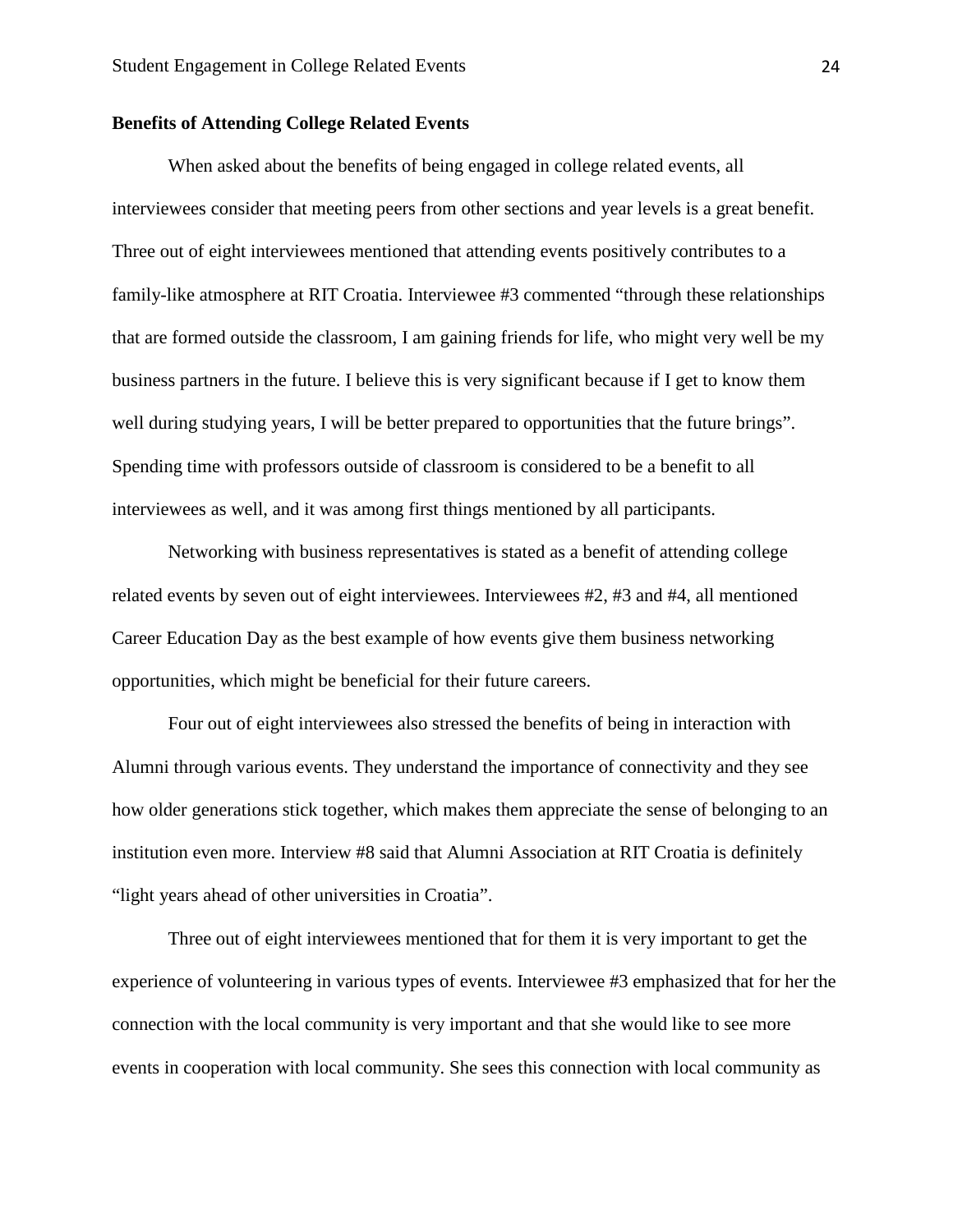beneficial to her because she is not from Dubrovnik and she feels more connected with Dubrovnik through these types of events.

Interviews #4 and #8 believe that attending college related events are beneficial to them because they have the opportunity to develop better communication and interpersonal skills on various levels. They perceive this as important because it enhances general maturing process in communication and it helps them to understand the importance of being engaged for gaining long term benefits both personally and professionally.

#### **Current and Desirable Offer of College Related Events**

Six out of eight interviewees think that the current offer of college related events at RIT Croatia Dubrovnik campus is very good in general. Five out of eight interviewees compared it to other institutions of higher education and they think it is on a much higher level than at any other university in Croatia and the immediate region. Three out of eight students think that the events are well distributed throughout the entire academic year. However, six out of eight students think that the offer should be diversified on yearly basis to avoid repetitiveness which can demotivate student level of engagement.

Interviewee #4 thinks that the offer is just fine as it is, and that there should be no more events because there is something for everyone's taste, whereas interviewee #5 thinks the offer is boring, repetitive, and that some events are not at the highest level. For example, she believes that Career Education Day either does not have very good company representatives, or the companies are not well presented to students in order to get their attention.

Four out of eight interviews said that student clubs should be more active and that there should be more sports activities organized for students, where they can be physically active and socialize at the same time. Interviewee #3 commented that she is very surprised by the fact that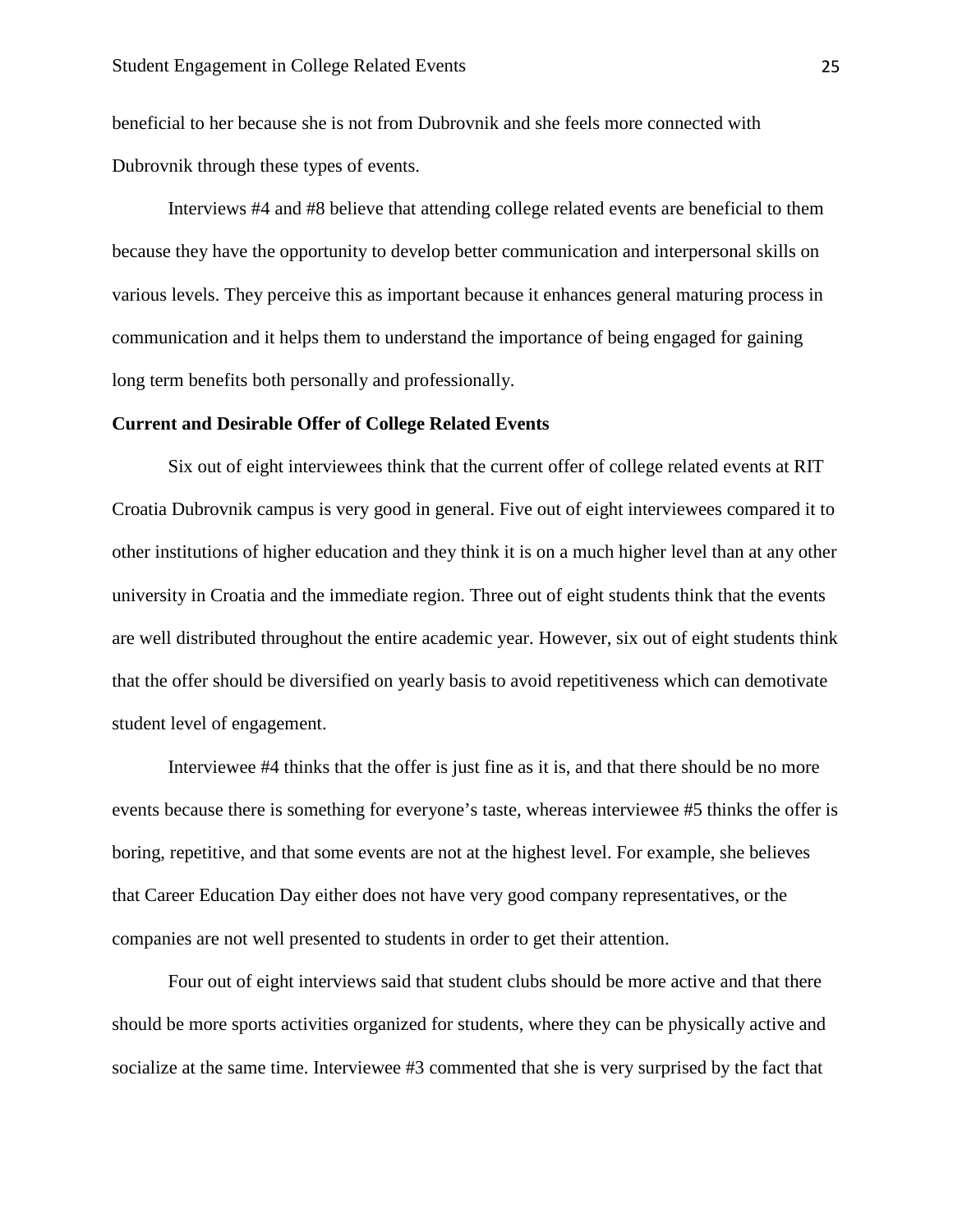for an American institution, there are so few active student clubs. She also commented that the process of opening up a student club is lengthy and complicated; she initiated the activation of a tennis club, but by the time she got approval over budget and where they could actually find place to play, she got demotivated and frustrated.

Interviewee #7 said the atmosphere at some events could be better, especially when it comes to communication between freshmen students and professors. He said that the Croatian and regional mindset creates a barrier related to free communication between professors and students, so professors should encourage newly coming students to break down those barriers as soon as possible and to learn how to communicate more openly.

Interviewee #2 made a point by stating that not all events create the same level of interest and that different personalities are attracted to different events. Three out of eight students also commented that the hectic night life is not appealing to their personalities, and therefore they prefer events that are organized in settings that provide opportunities for a quieter, two-way communication and exchanging of ideas, as oppose to partying.

Interviewees #5, #6 and #7 commented that RIT Croatia should maybe organize more events with other Dubrovnik based universities to gain more diversity. Interviewee #5 made a remark that the student body of RIT Croatia is relatively small and meeting the same people on daily basis on campus, and then meeting the same people on events can get boring and demotivating. This is why she would like to see more joint events for the purpose of meeting new people.

Interviewees # 2 and #5 also commented that if the events are somewhat the same every year, at least the venue could be changed from time to time; there were several examples of increased attendance solely due to the fact that an event is held at another venue.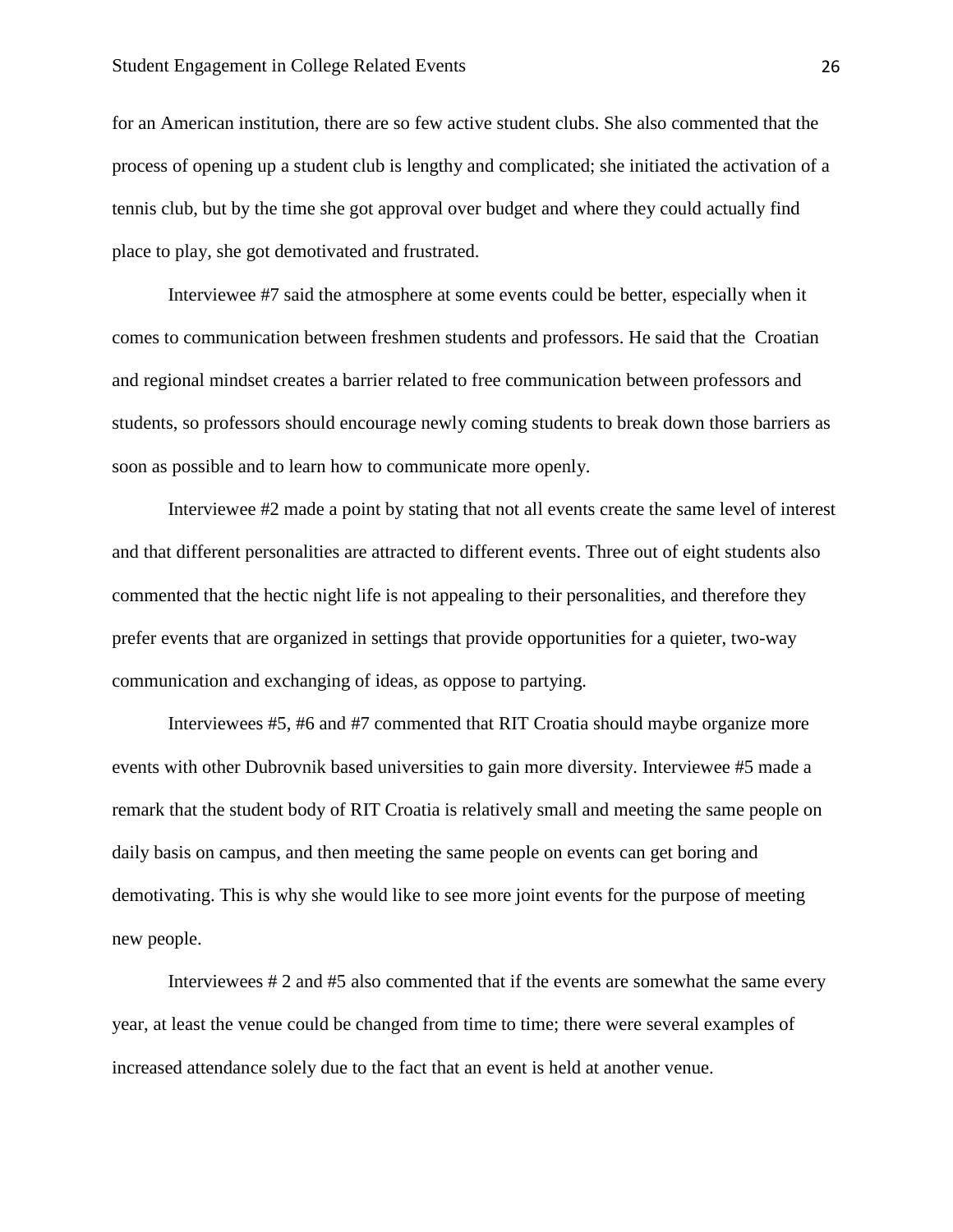Interviewee #3 also made a comment on the possible impact of timing when it comes to level of engagement. She stated that the majority of events are organized during the weekends which might interfere with personal plans students have, which might involve traveling home, studying or simply resting.

#### **Importance of Influencers in Motivating Students to Attend College Related Events**

Importance of influencers among peers was mentioned by five out of eight interviewees, which makes it a very significant factor when it comes to attending college related events. As per interviewees, influencers are strong individuals whose opinion matters to other students. Influencers influence the decisions their peers make with their personal attitudes about events offered and benefits of attending. Interviewees #5 and #6 especially emphasized that they are motivated by their friends to attend. Interview #5 mentioned in several occasions that the so called *crowd mentality* plays the key role in her decision to attend events by saying "if my gang is coming then I'm coming, if not, then no way".

Interviewee #8 said that events should be promoted by influencers among students and that would greatly contribute to the increase of motivation to attend college related events. Interviewees #3, #8 and #5 said that Student Government members should be more active in becoming influencers. If not all, then they should identify some among themselves who would be willing and able to motivate the student body to attend events. According to interviewee #3, influencers can make a difference in promoting events by being well connected, enthusiastic, accepted by peers and engaged in showcasing the benefits of attending events. Interviewee #8 is an active member of Student Government for three years and he has been actively promoting events among students throughout this entire period. From his experience, this kind of approach is the most effective one as the word of mouth goes a long way, especially in a small community.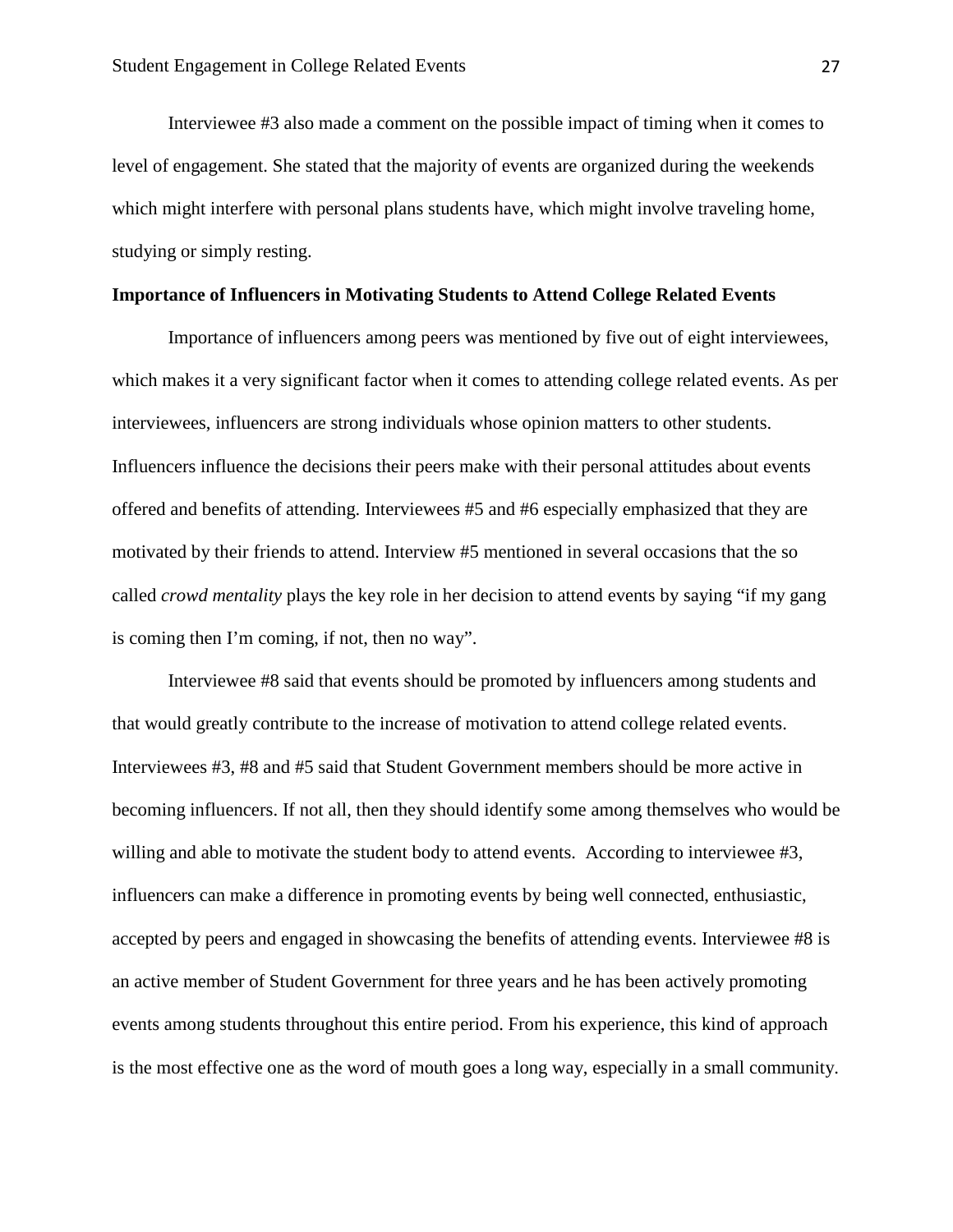He believes that every incoming generation should have some students who will be identified as willing and able to be influencers. On the other hand, he thinks that there are a lot of negative influencers as well, and those are students who have a passive aggressive approach and are looking down on everything. He calls them "complainers" and perceives them as persons who are not satisfied with anything, but are not likely to take any action in order to improve their own experience of college. He believes these kinds of personalities might have a severe negative impact on other students, especially if there are a lot of them in the same generation.

#### **Attending Events in Relation to Sense of Belonging to College**

All interviewees associate attending college related events with having a stronger sense of belonging as they fully understand the correlation. Yet, they all have their own individual perceptions and personal interpretations of the intensity of their sense of belonging.

Interviewees #2 and #8 think that a sense of belonging to an institution of higher education is not so rooted in Croatian culture, as opposed to the American culture. Interviewee #2 says that often time's people feel embarrassed when forced into situations where they have to demonstrate that sense of belonging at certain events. Interviewee #8 thinks that the sense of belonging to an institution can be nurtured gradually and he personally feels an extremely strong sense of belonging that increased gradually throughout the years. Attending college related events enhanced his sense of belonging and pride greatly.

To four out of eight interviewees the sense of belonging increased over time through being exposed to a positive atmosphere and interaction with peers and professors, which increased their sense of togetherness. Interviewee #7 felt the same strong sense of belonging from the first day he became an RIT Croatia student. He feels like part of a family and he is looking forward to spending the remaining two years of studying while being equally heavily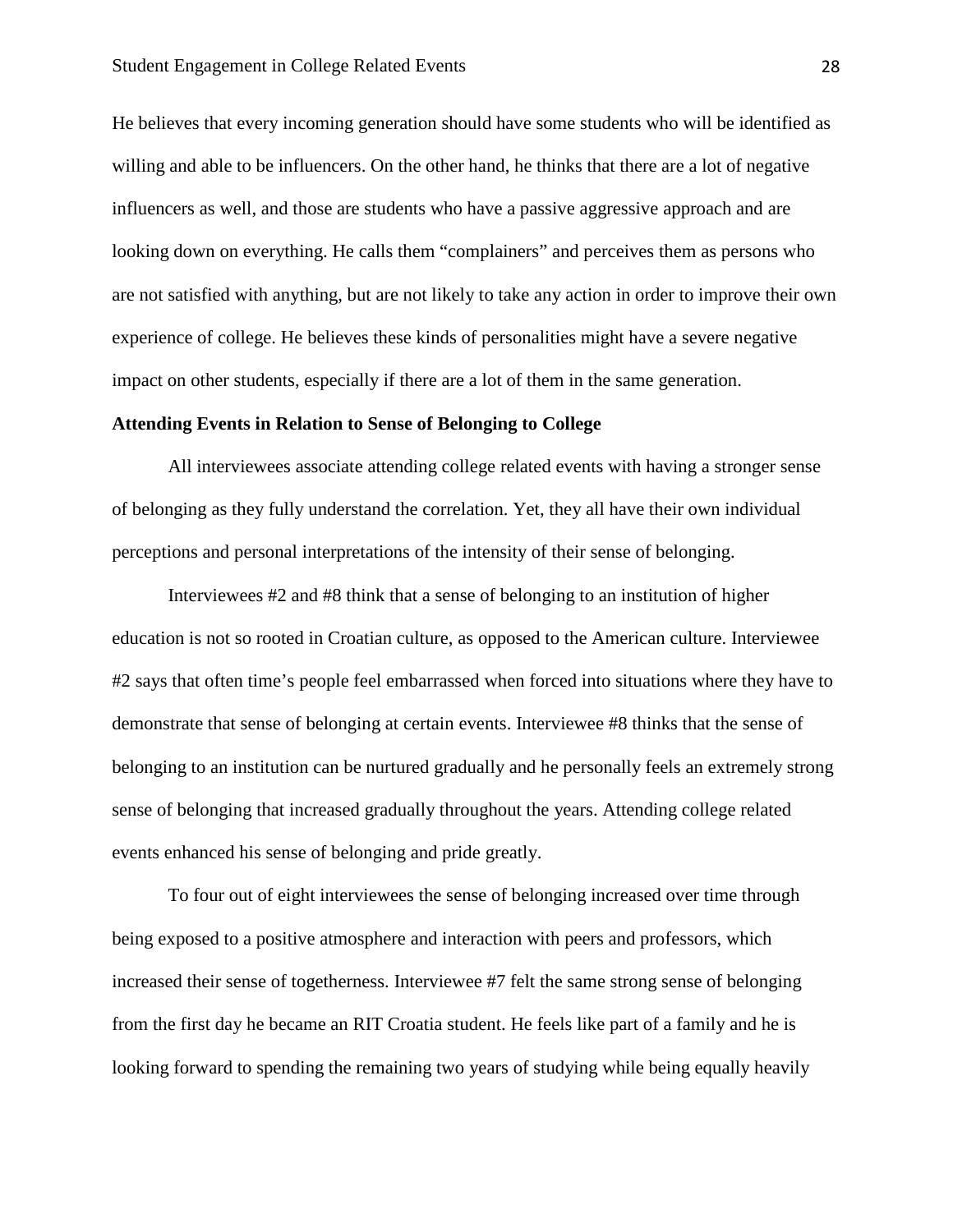involved in all aspects of student life. In addition to overall student life at RIT Croatia, the strong branding of RIT contributed to the maximum sense of belonging to Interviewee #8, and he feels that the constant visual presence of RIT is important and it enhances his feeling of belonging not only to RIT Croatia but to RIT as well. Interviewee #3 thinks that networking and connection with Alumni contributes greatly to her sense of belonging. She said that she likes Dubrovnik as a city, but she would be willing to go study elsewhere; however it would be ideal to bring RIT Croatia with her anywhere she goes, that's how strongly she is connected to the institution. Interviewee #4 shares a similar opinion, and she thinks that attending events is closely connected with the increased sense of belonging that she has, she feels as she is a part of a big and relevant institution, especially when events connect all campuses.

Student #5 on the other hand commented that she is not the kind of personality that can be fascinated by a sense of belonging to an institution; she is more of an introvert and a strong individualist. She goes to events because of her friends and not because it is organized by RIT Croatia. However, she does feel a strong level of engagement when she is in a situation where she needs to defend RIT Croatia from some outsiders who perceive it as not worthy in comparison to state universities. Otherwise, she is very critical over internal quality and in her opinion, the events are not at the top of her list for suggesting improvements as there are other priorities.

Interviewee #8 also mentioned that the strongest reaction when it comes to belonging and defending his choice of studying comes when someone outside of RIT Croatia community comments something like: "that college is just something that you pay for and pass without any effort".

**Geographic Origin of Students in Relation to Sense of Belonging to College**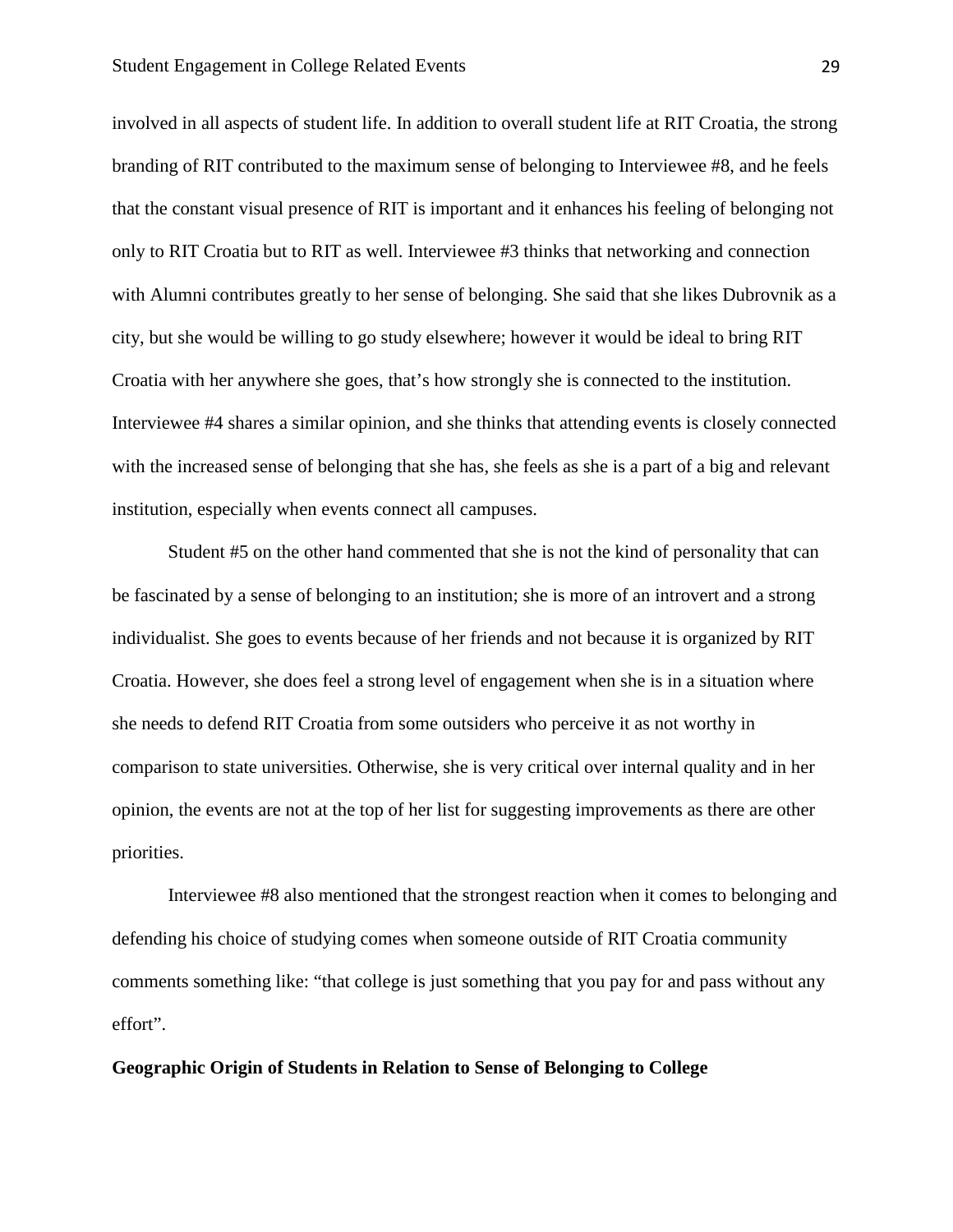During the interviews, the importance of geographic origin of students emerged as an important theme. Four out of the eight interviewees commented that if the majority of students who belong to one generation are from Dubrovnik, they tend to be more focused on their local nucleus rather than on integration with new friends at RIT Croatia. Consequently, local students tend to be less engaged in college related events.

Interviewee #5 noticed that students from Dubrovnik have the tendency to stick together and even if they do attend events they remain a closed group. She is a junior year student and her generation has a lot of students from Dubrovnik. Interviewee #8, who is from Dubrovnik and also a junior, noticed that Dubrovnik students are often separated, not very receptive of others, and disengaged, with a weak sense of belonging to RIT Croatia. He thinks that there is very little RIT Croatia can do to further motivate local students to be more engaged in college related events with the purpose of utilizing resources and creating a sense of belonging. The reasons he states have to do with Dubrovnik being a small and closed community, with somewhat narrowminded mindsets of being self-sustainable. He believes that local students should be motivated to be engaged from day one, and that RIT Croatia should educate them and demonstrate the benefits and fun aspects of being active in events.

Interviewee # 6, who is from Dubrovnik, stated that he is balancing his local friend and private life with the RIT Croatia friends well, and that he is well integrated on both fronts; however he is sometimes torn between the two groups when he needs to make a decision on what event to attend.

Interviewee #3, who is not from Dubrovnik, thinks that all students who are not from the local community have one thing in common – they are outsiders – and this brings them closer together. Events organized by college enable them to be even closer.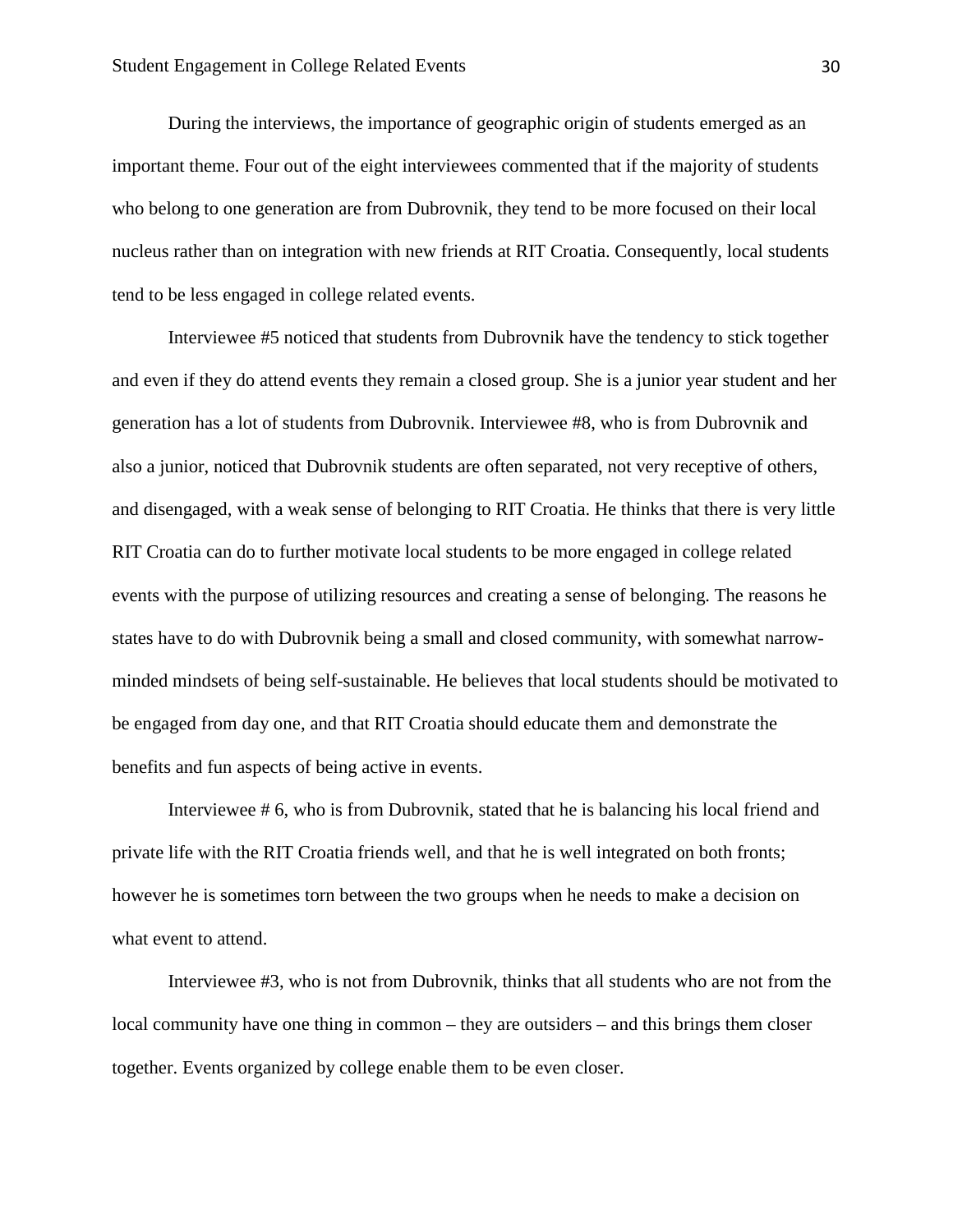#### **Changes in Level of Engagement Through Year Levels**

The level of engagement in college related events is changing and evolving over years. Three out of eight interviewees stated that their level of engagement varied throughout the years of studying; they tended to be more engaged with getting more mature. As they became more engaged they got to know more people and started to feel more confident and outgoing.

Interviewee #4 said that on her freshman year she attended events predominantly due to extra points, whereas now she attends events for herself, as she understands the importance and benefits, and she wants to take advantage of everything that is offered.

Interviewees #2, #3 and #7 are equally engaged from day one as they were always fully aware of positive outcomes, whereas interviewee #5 said that her level of engagement decreased from her freshman to her junior year. This is partially due to her personality, and she also commented that once she got to know everyone she did not feel motivated enough to continue to attend the same events over and over again. She said that her level of engagement started to decrease progressively at her sophomore year. Although her generation and her crowd are passive when it comes to college related events, they never discussed reasons why they no longer attend events.

## **RIT Croatia Communication Channels as Motivators of Engagement in College Related Events**

When asked about RIT Croatia's communication channels in relation to level of engagement in college related events, all eight interviewees said that there is room for improvement. Seven out of eight interviewees had a strong opinion over "All Users" e-mails, stating that they are bombarded with loads of e-mails from various departments on daily basis, and only one interviewee, #6, said he has no issues with receiving that many e-mails.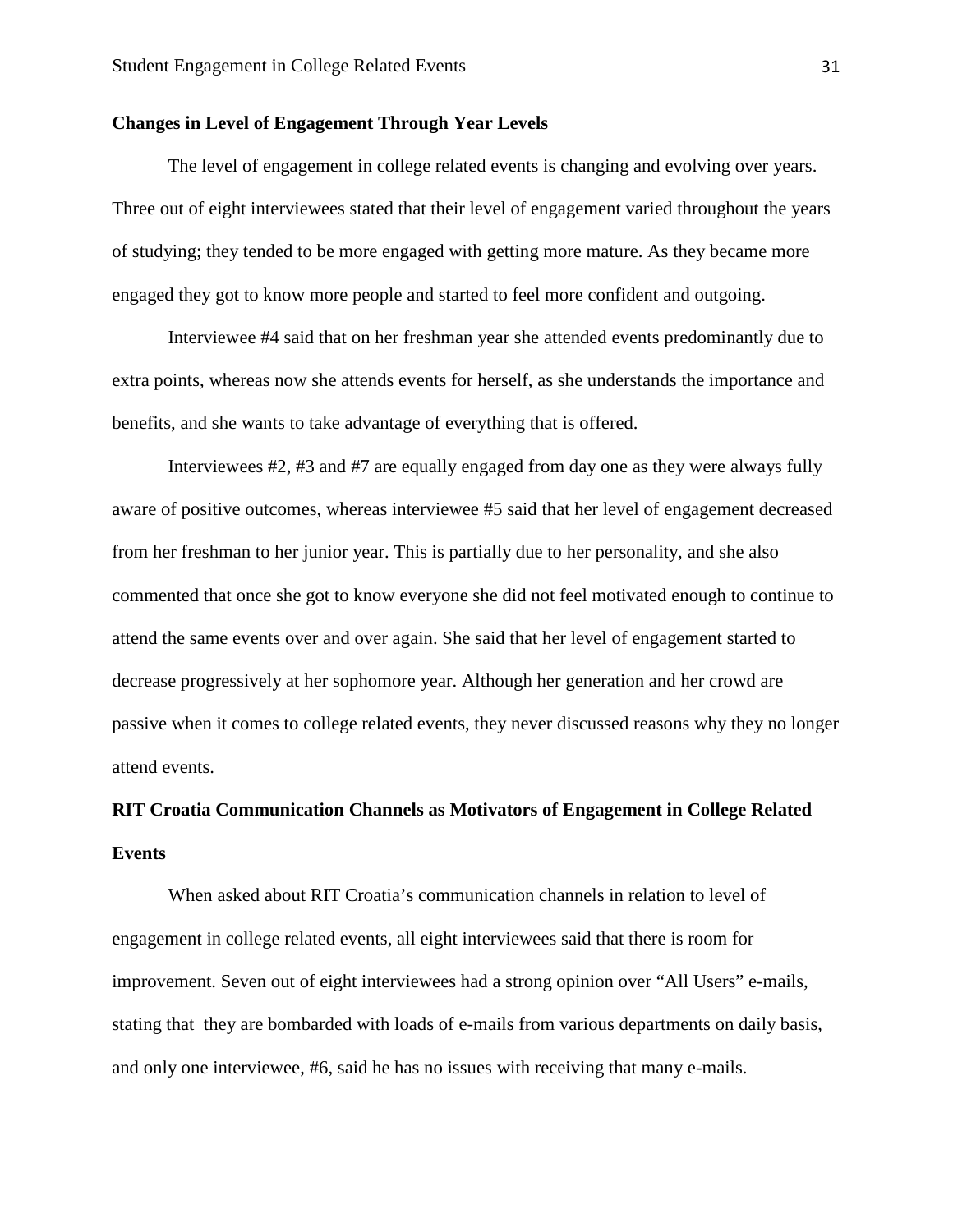Interviewees #3 and #4 stated that e-mails are too detailed and too long, which discourages them to read them all. Sometimes they either skip entire e-mails or they just skim through without really paying much attention. Interviewee #3 thinks that e-mails should serve as a backup option for notifying students on events. Interviewee #8 thinks that promoting events through e-mails is counter effective as students might think events are boring and stuck up.

Seven out of eight students had strong positive feelings about promoting events through in-person communication. They think that in-class promotion of events shows more credibility and presents events in a more personable, effective and interesting way. Six out of eight interviewees agreed that sharing personal experience from previous events, and showcasing of benefits of attending would have a big impact on attendance, as oppose to distanced e-mail or social media communication. Interviewee #8 emphasized that events should be presented by their peers (influencers) who can communicate the right message and share their own experiences which might be appealing to students and he connected this again with positive outcomes of word of mouth among peers. Four out of eight students underlined the importance of professors in conveying messages as they perceive professors to be credible and worthy of following. Interviewee #6 thinks that professors have the opportunity to educate students on the importance of attending events. Four out of eight interviewees also pointed out that RIT Croatia should ask for students' input on the offer of events for the future.

When it comes to visuals in the building, interviewees #3, #7 and #8 think that posters used for promoting events should be more eye-catching. Three out of eight students said that they hardly use RIT Croatia's main web site, except for getting some important documents. Facebook is more important as a mean of communication. Interviewee #7 stated that Student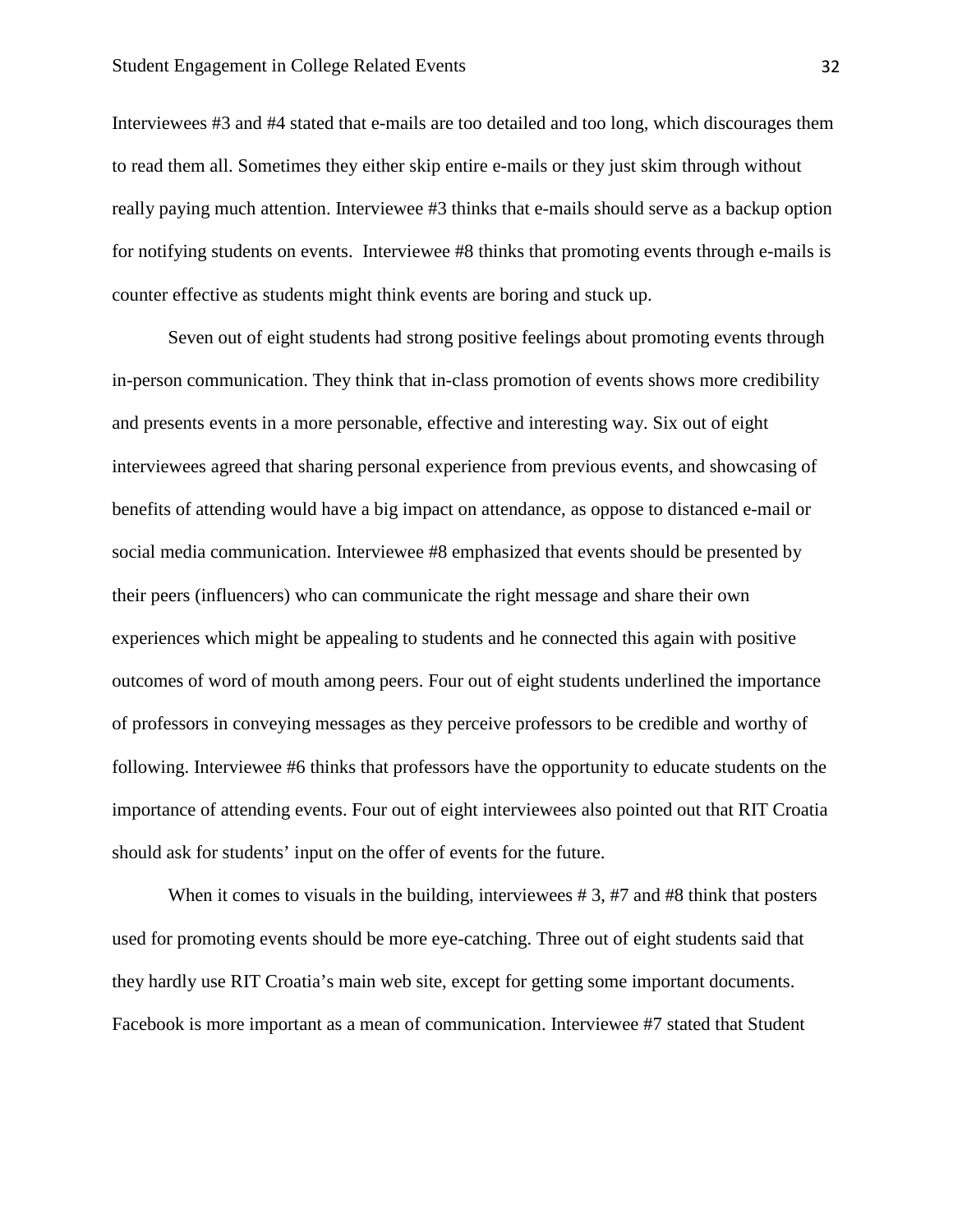Government should get more funding to promote events and positive outcomes for students to increase level of understanding of "what's in it for me".

#### **Social Media Impact on Students Attendance in College Related Events**

Being that having a presence on social media is inevitable when communicating with members of Generation Z, it is important to understand how they perceive existing RIT Croatia communication on social media and what would they like to see more of. Although all interviewees use social media, the research showed that not all of them have the same level of engagement or same expectations from social media interaction.

Interviewee #1 indicated that he does not use Facebook or any other social media platform as the main communication channel. Therefore, he said that RIT Croatia Facebook page means nothing to him in relation to being informed. Interviewee #4, on the other hand, said that she primarily relays at RIT Croatia's Facebook and Instagram page for information. She is constantly present on social media, but at the same time she would not like to be bombarded with lots of notifications related to RIT Croatia. She thinks that the Facebook page is just fine, but the Instagram account could be better utilized because a lot of young people spend the majority of their time on Instagram, therefore she thinks RIT Croatia should focus more on that specific social media platform . Interviewee #7 believes that the main Facebook page is generic, concentrated solely on the outside stakeholders, and with very little or non-existing interaction with current students. He thinks that should be changed and suggests the use of fun, interactive contests and games with prizes to attract more likes, to keep students engaged and to motivate them to attend events. Interviewees #2, # 3, #7 and #8 also suggest the use of more short and fun videos, as that is the most popular way of promoting on Facebook nowadays. Interviewee #7 also thinks that the Instagram account is underutilized and should be used more in promoting RIT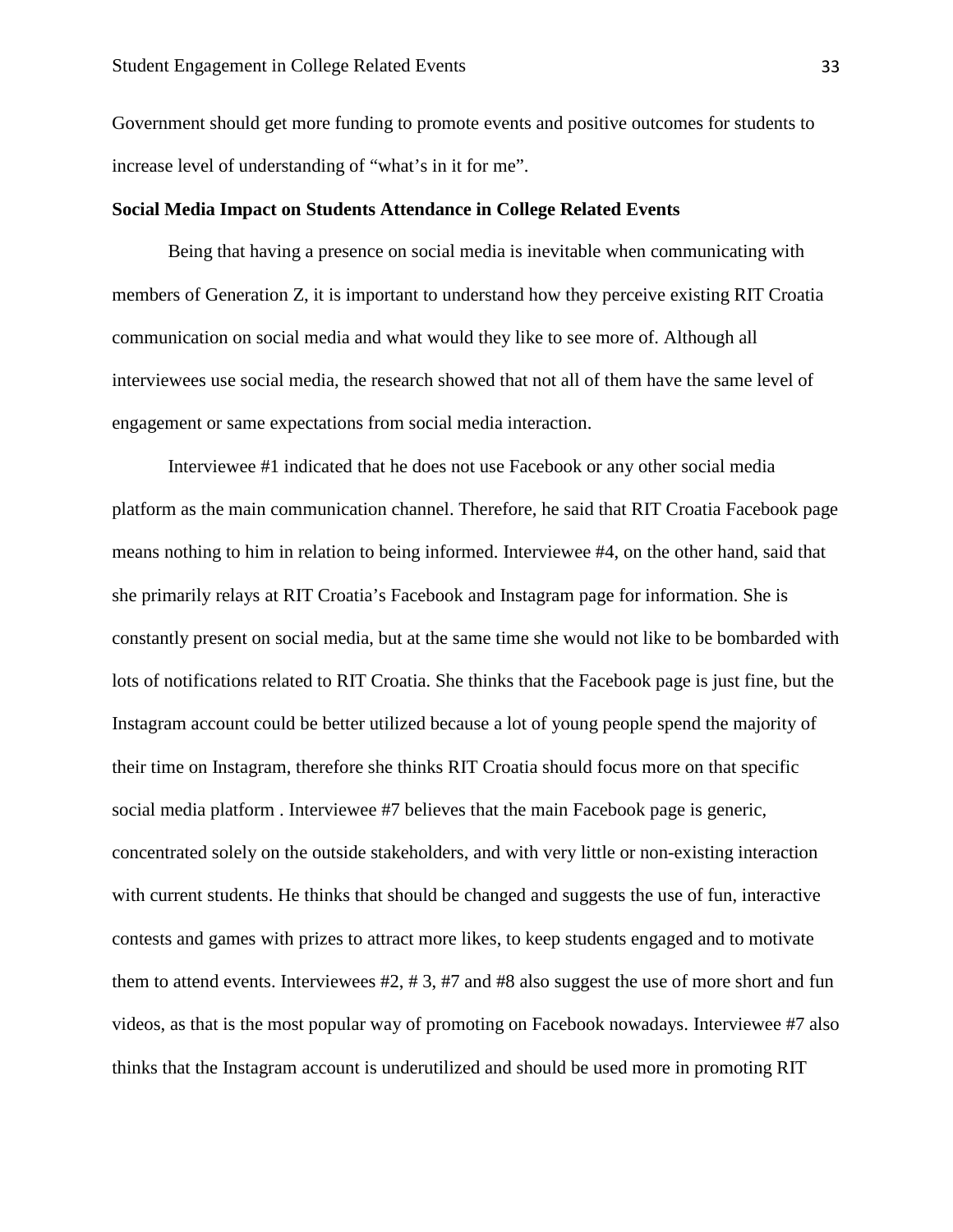Croatia student life. Four out of eight interviewees don't pay much attention to RIT Croatia's main Facebook page.

Interviewees #2, #7, #8 and #4 think that creating a separate Facebook page that is dedicated solely to RIT Croatia events might attract more people and get more likes. Interviewee #2 and #7 suggest creating an internal campaign for gaining more likes once this separate group is opened on Facebook. This would ensure that all students who have liked the page get notifications about upcoming events. Internal campaign should be supported by influencers, which again goes back to the importance of in-person communication.

#### **Discussion**

The aim of this qualitative, exploratory study was to investigate the motivation of students to be engaged in college related events, as well as students' perception of the sense of belonging to RIT Croatia and their standpoints on how the institution communicates with them internally to enhance their level of engagement.

With the analysis of the data collected, the researcher discovered that some standpoints are in line with the literature that is already published on the topic of student engagement and their sense of belonging to an institution. A good example of conclusion supported by previous research is that all interviewees agree that being engaged in college related events increases their sense of belonging to the institution of higher education as well as their positive experience of student life (Freeman, Andreman & Jensen, 2007). Moreover, the data analysis indicated that all interviewees are aware of the multiple benefits of being active and of taking advantage of various opportunities (Walsh, 2009). Being connected with their peers and getting to know their environment better is also something that is recognized as important by interviewees, which goes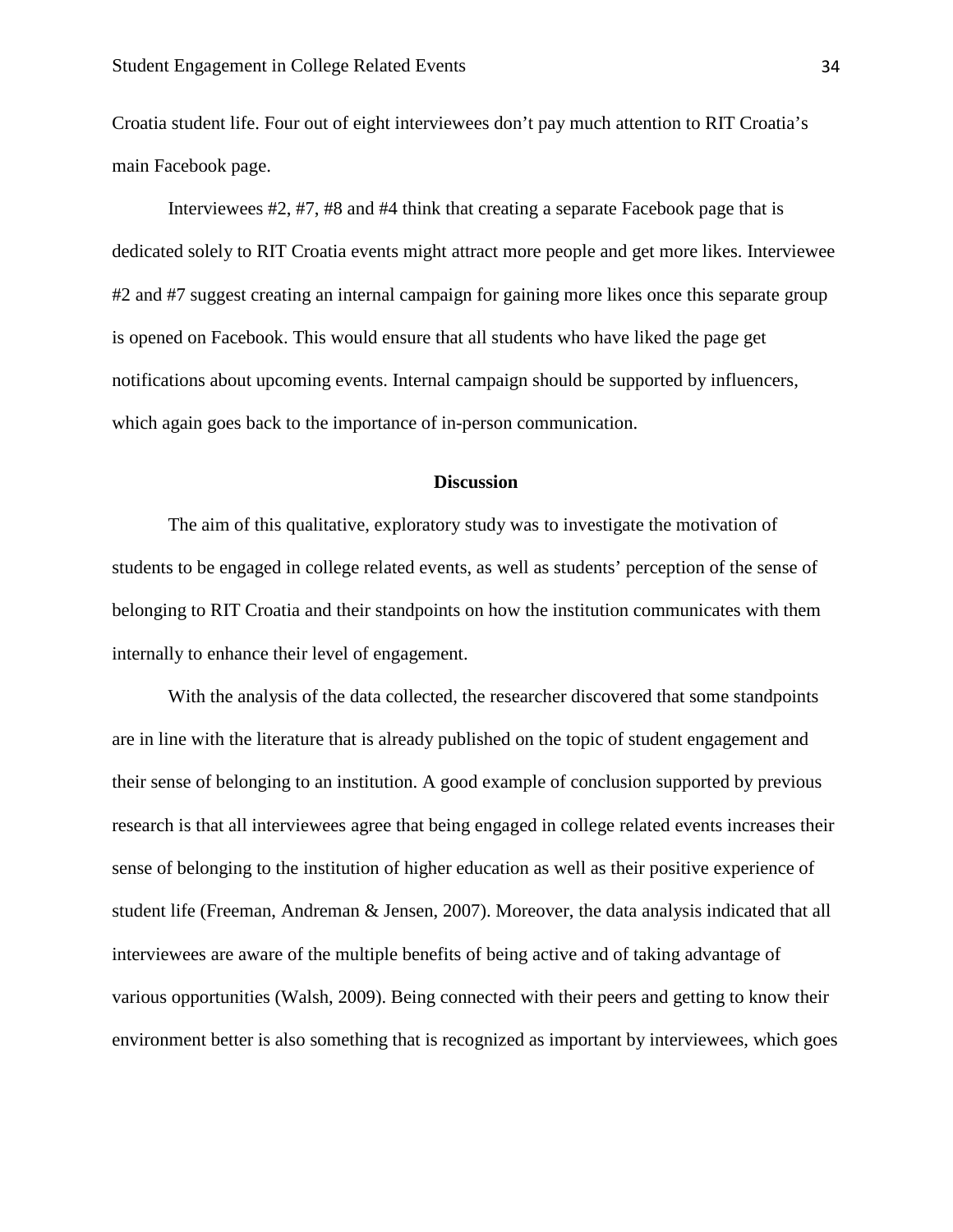in line with what was written by Strayhorn (2012). These opportunities help students to develop their communication skills and to gain more self-confidence.

What was also interesting from the analysis is the fact that all interviewees mentioned that they greatly appreciate the opportunity to socialize with the professors in a relaxing and positive atmosphere at college events; they perceive this as a very important benefit and something that rarely can be found in Croatian universities. A relaxed and friendly atmosphere is also one of the main motivators of being engaged in events for all interviewees, as it contributes to their sense of belonging which encourages them to keep attending the events. Another factor that was very interesting is the fact that several interviewees mentioned the impact of the "crowd mentality", meaning that their decision of whether to attend events greatly depends whether other members of their immediate friends circle are attending or not. This is a good indicator of the importance of influencers among peers, which was also mentioned by five interviewees.

When it comes to some main characteristics of Generation Z and their preferred means of communication, six out of eight interviewees stated that the use social media a lot, but are not satisfied with the inert and dry way RIT Croatia is communicating with them via social media. Four interviewees suggested a more interactive, two-way communication with students as main stakeholders, which goes in line with the previous literature that indicated the importance of having a lively online community environment that would allow multidimensional communication between students, faculty and staff (Annala, Mákinen, Svárd, et al., 2012). During the interviews, four interviewees mentioned the need for having a separate RIT Croatia Events Facebook page, and to motivate attendance by creating fun and engaging visual stimuli that would be appealing to newer generations. However, during the interviews one very interesting and unexpected factor emerged, and that is the highly positive impact of in person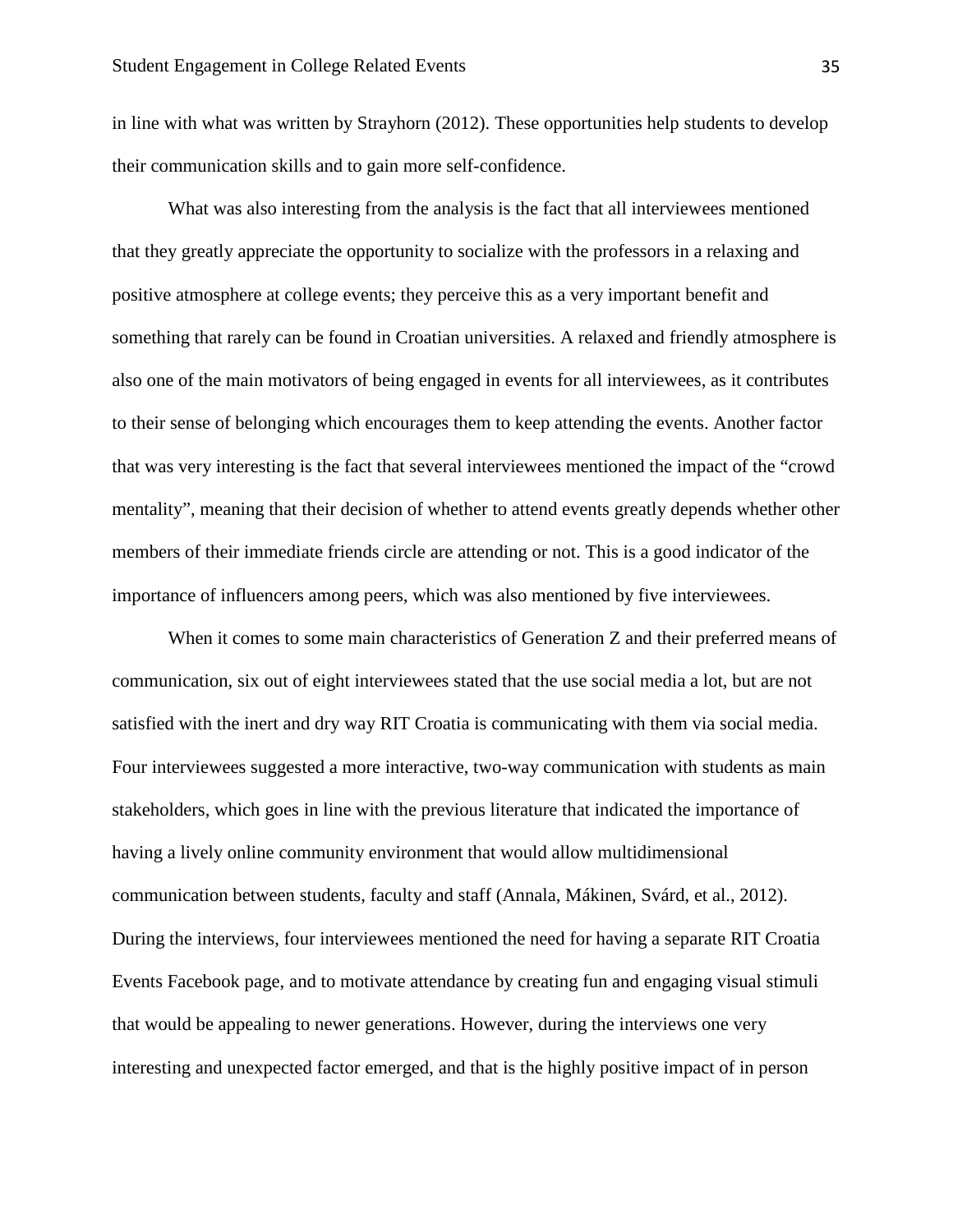communication when it comes to promoting college related events. Although the interviewees belong to Generation Z, the digital generation, for some reason seven out of eight strongly suggested that in person communication in class is greatly appreciated, and if supported by sharing personal experience, it can reach more people and motivate them to attend. The in-person communication can be done by peers and by professor, as they perceive professors as important influencers who can be very successful in demonstrating the benefits of attending events. This particular finding is very interesting and it should definitely be further explored. Further exploration might show the connection with the fact that newer generations are bombarded with visual stimuli via social media, and if they belong to a small and well connected community, maybe they are more appreciative of the in-person communication as something that is opposite to what they are exposed to via social media.

Another interesting finding is aligned with the literature review as well: the difference between how Croatian students and US students perceive and demonstrate their sense of belonging to the university of their choice. Two interviewees made interesting remarks about Croatians being more restrained and not used to showcasing their sense of belonging, which probably has to do with the fact that students in Croatia are not used to being treated as the main stakeholders, unlike US students (Baetson & Taylor, 2004). The mentioned cultural differences are a good segway into the next interesting finding which has to do with the impact of the geographic origin of the students on the level of engagement and sense of belonging to RIT Croatia. This particular factor was expected to arise during the interviews, and it was mentioned by four interviewees. If a critical number of students at a certain generation come from Dubrovnik and the immediate surroundings, then that generation tends to be less involved in college related events and they tend to have less connection with the institution. Those students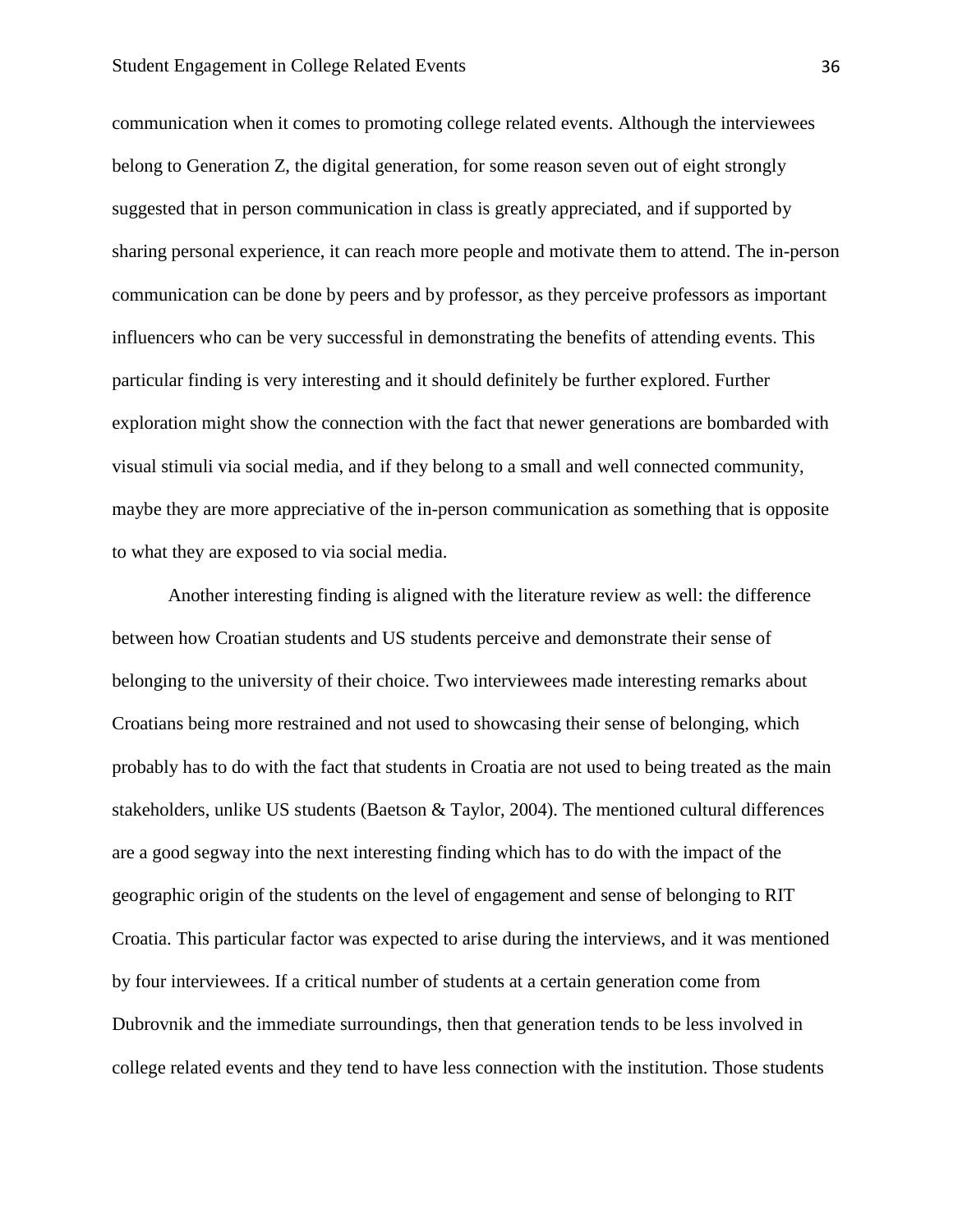tend to leave classes and go back to their local nucleus, without making an effort to establish more in depth contacts with their peers or the institution in general. On the other hand, if a certain enrolled generation has less students from Dubrovnik and immediate region, and more coming from other parts of Croatia and the world, there are indicators that those students might tend to gravitate more towards establishing new relationships and getting that felling as if they belong, and college related events might serve that purpose. This particular finding should be further explored.

Another important finding is the need for diversifying the offer of college related events. This was underlined by the six out of eight interviewees, even by the ones who have a very positive opinion on the general offer, but they do think things should change to create more interest. This factor should be seriously taken into consideration by RIT Croatia if they would like to increase the level of engagement of students in college related events. Generation Z looks for constant change in the way they are entertained and engaged and there should be more efforts to satisfy their needs being that they are the main stakeholders of RIT Croatia Dubrovnik campus.

Extra points for attending events, given by professors in certain courses, were indicated as a motivator to half of the interviewees, but not as the main factor and not to majority of them. Half of interviewees indicated food and beverage as a very good motivator of attendance, and four of them stated that having more sports activities and interactive fun games would enhance the level of engagement and further strengthen the relationships between students, professors and staff.

The analyses showed that for many of the interviewees, the level of engagement changes with years as they mature and begin to understand the benefits of attending. Also, not all students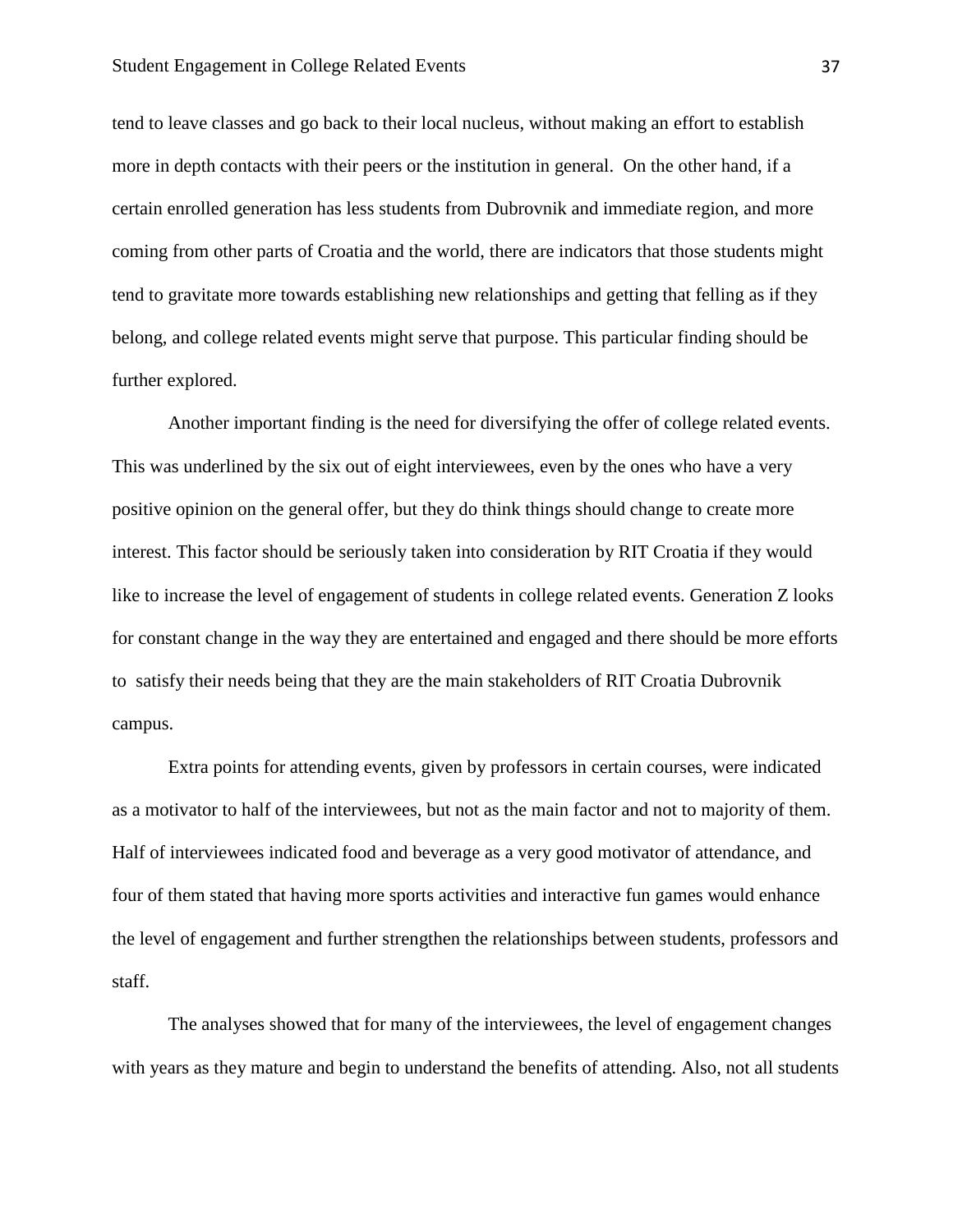#### Student Engagement in College Related Events 38

have the same personalities; some prefer to stay low and not be fully engaged, whereas others might be demotivated by the offer, or some other issues at the college, and get less involved during the years. Personalities also have a big influence over choosing to attend certain events. Some students prefer low key events and choose to attend only those events went where they could engage in quiet conversations with peers, professors, business representatives or Alumni for the purpose of benefiting personally and from a professional standpoint, whereas others are more focused on socialization with peers and having fun. All interviewees however, fully comprehended the importance of business networking, but some take advantage of networking during events, whereas other didn't, which again has to do with different personalities and levels of ambition. Some interviewees emphasized that their strongest sense of belonging comes when they need to defend their choice of studying from the outsiders, and this shows a very interesting dynamics of current students still encountering the stigma of private higher education that is existing in Croatia.

#### **Recommendation for Future Studies**

This study was limited with numbers of interviewees and focused only on one undergraduate program at RIT Croatia's Dubrovnik campus. For further research it would be beneficial to include students from the Web and Mobile Computing program, who might have a different standpoint on this topic.

Moreover, the interesting finding about the positive impact of in person communication and influencers when it comes to promoting college related events might be an interesting topic for further research, especially due to the fact that it came from members of Generation Z, who are perceived as a digital generation. The possible explanation for this occurrence is that there is an overload of social media messages, which created a possible need for a change in preferred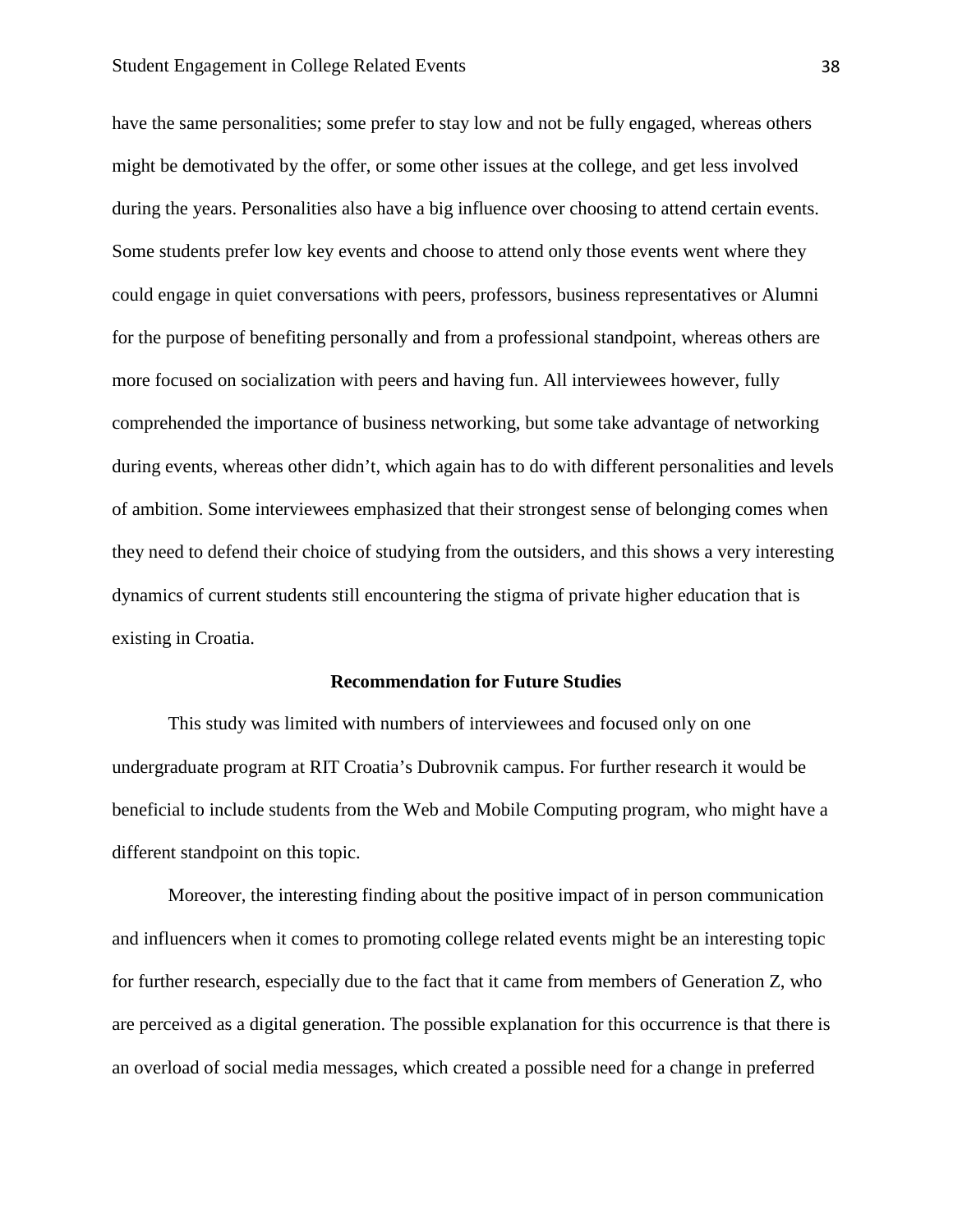communication style with Generation Z currently enrolled at RIT Croatia. This might also be influenced by the fact that RIT Croatia is a small campus, and nurturing a sense of community and family like atmosphere is encouraged at all levels of communication, which in return potentially creates a need for going back to more in-person communication.

Another interesting topic for further research might be the impact of whether students are attending college in their hometown or not, as this might potentially impact the level of engagement in college related events and students' sense of belonging.

#### **Conclusion**

When it comes to students of the International Hospitality and Service Management program at RIT Croatia's Dubrovnik campus, it is very important to gain in-depth knowledge and understanding regarding their behavioral habits and expectations when it comes to attending college related events. Sophomore and junior year students belong to the Generation Z and RIT Croatia should look into adapting the offer of college related events to fit the needs of the most prevalent generations on campus. By responding to their needs and suggestions, RIT Croatia will positively impact the students' level of engagement in student life.

Moreover, the new ways of communicating with those students should be identified with the purpose of increasing their sense of belonging to the college. After looking into what are their preferred communication styles, RIT Croatia has a chance to adapt and anticipate instead of being reactive to the lack of interest students sometimes demonstrate.

By motivating students to be more engaged and to understand the benefits of participating in all segments of student life, RIT Croatia would also benefit, as the new generations of students would consequently be more closely connected within RIT Croatia community. The sense of belonging nurtured through student engagement continues even upon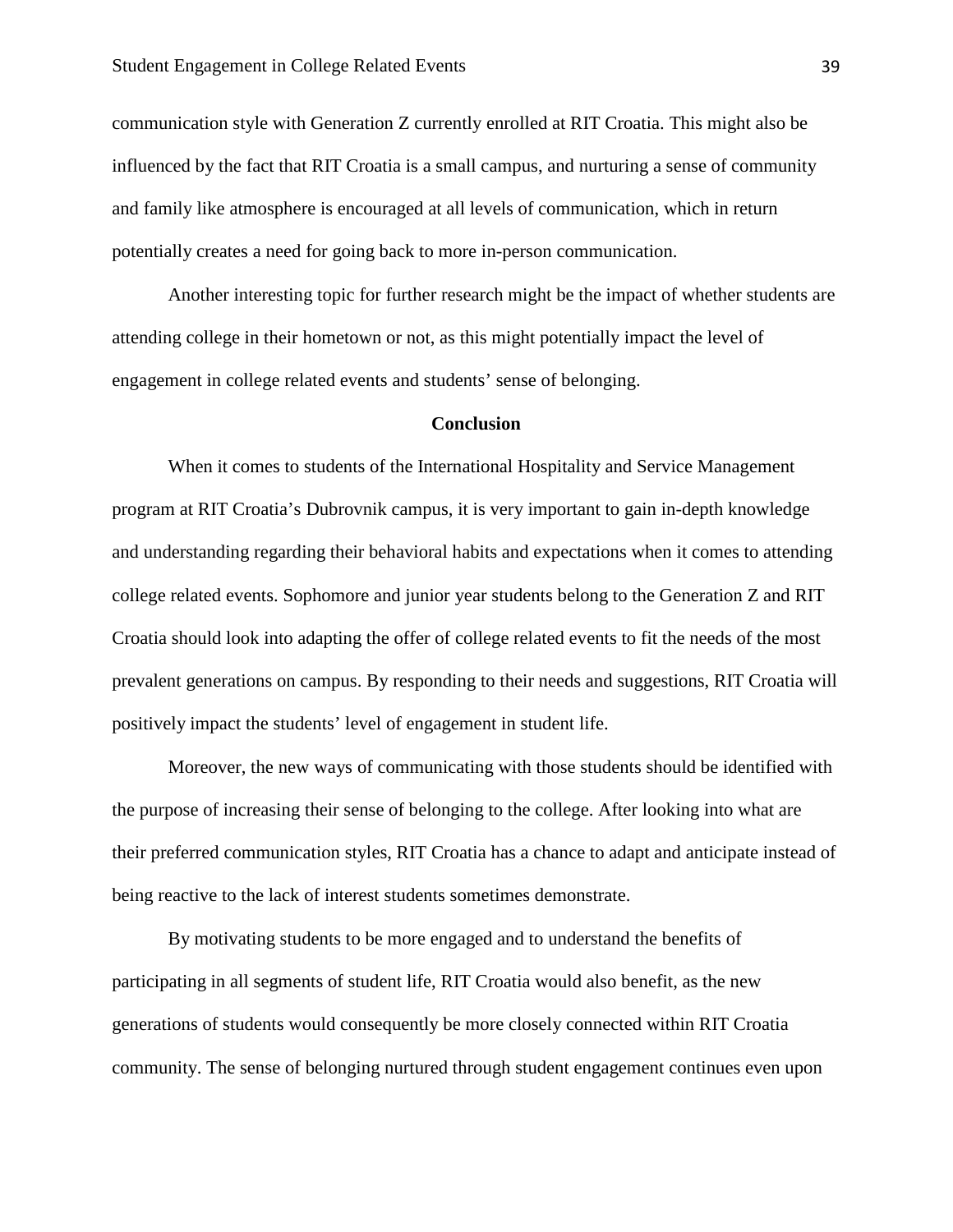graduation, which is also beneficial to RIT Croatia, as graduates who leave the college with a sense of belonging and satisfaction are likely to promote RIT Croatia to new generations of incoming students.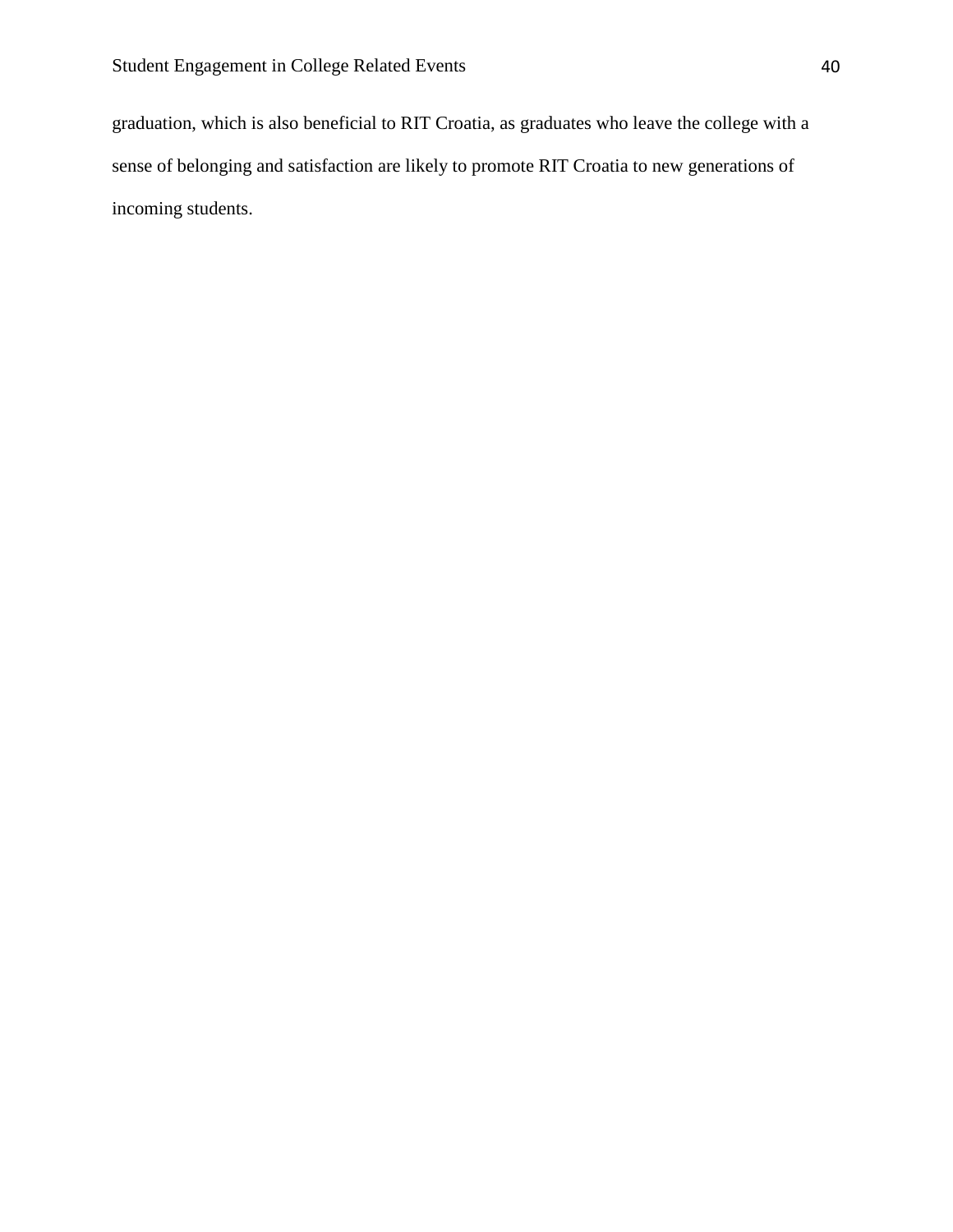#### **References**

Anderson, J. (2004). Educating Generation Zzz .. *Phi Kappa Phi Forum, 84(4),* 59-60. Retrieved from:

http://ezproxy.rit.edu/login?url=http://search.ebscohost.com/login.aspx?direct=true&db =bsh&AN=15211798&site=ehost-live

Andres, L. (Ed.). (2004). *Student Affairs: Experiencing higher education*. Vancouver, BC, CAN: UBC Press. Retrieved from:

http://site.ebrary.com.ezproxy.rit.edu/lib/rit/reader.action?docID=10113894&ppg=138

- Andres, L., & Finlay, F. (Eds.). (2003). *Student Affairs*. Vancouver, CA: UBC Press. Retrieved from: http://www.ebrary.com.ezproxy.rit.edu
- Annala, J., Mákinen, M., Svárd, P., Silius, K., & Miilumáki, T. (2012). Online community environment promoting engagement in higher education. *Studies for the Learning Society, 2(2-3)*, 75-n/a. Retrieved from:

http://search.proquest.com.ezproxy.rit.edu/docview/1324409355/abstract/C4269098641 345FEPQ/1?accountid=108

- Astin, Alexander W. Student involvement: A developmental theory for higher education. *Journal of College Student Development 40.5 (1999)*: 518-529. Retrieved from: http://search.proquest.com.ezproxy.rit.edu/docview/195180247/fulltextPDF/63B00281 7D344E3APQ/10?accountid=108
- Bányai, E., & Dudás, K. (2013). The role of teachers and parents in the decision-making process of secondary-school students regarding their higher education choices. *Közgazdász Fórum, 16(115), 5-26*. Retrieved from:

http://search.proquest.com.ezproxy.rit.edu/docview/1538315073?accountid=108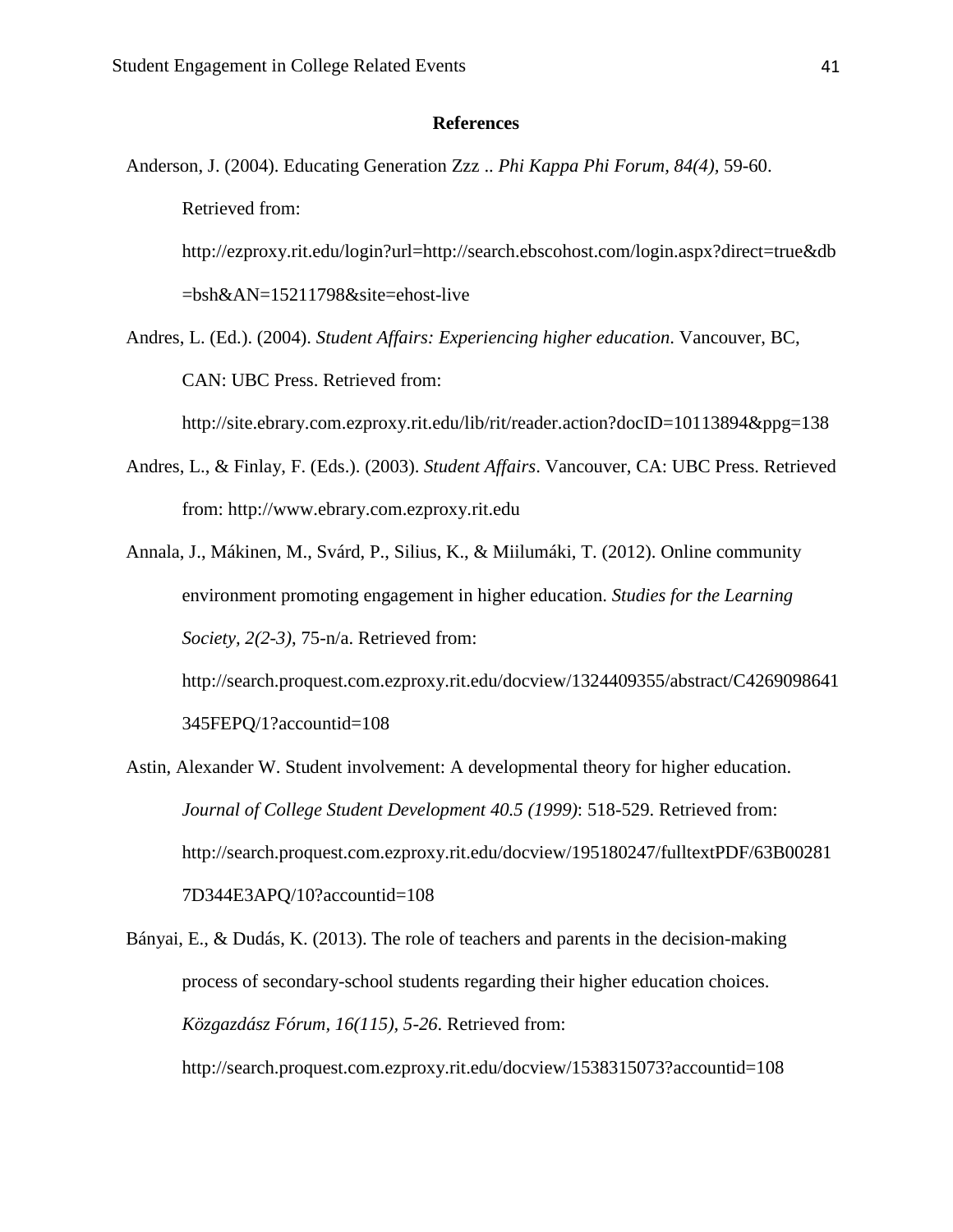Bateson, R., & Taylor, J. (2004). Student involvement in university life— beyond political activism and university governance: A view from Central and Eastern Europe. *European Journal of Education, 39(4),* 471-483. Retrieved from: http://ezproxy.rit.edu/login?url=http://search.ebscohost.com/login.aspx?direct=true&db =tfh&AN=15275182&site=ehost-live

- Bronner, S. J. (2012). *Campus traditions: Folklore from the old-time college to the modern mega-university*. Jackson, MS, USA: University Press of Mississippi. Retrieved from: http://www.ebrary.com.ezproxy.rit.edu
- Creswell, J. W. (2014). *Research Design: Qualitative, quantitative, and mixed methods approaches (4th ed.)*. Thousand Oaks: SAGE Publications.
- Dalton, J. C., & Crosby, P. C. (2013). Digital identity: How social media are influencing student learning and development in college. *Journal of College and Character, 14(1),* 1-4. Retrieved from:

http://search.proquest.com.ezproxy.rit.edu/docview/1703449701/C9032E5A2004035P Q/12?accountid=108

Daniels, J., & Brooker, J. (2014). Student Identity Development in Higher Education: Implications for Graduate Attributes and Work-Readiness. *Educational Research, 56(1),* 65-76. Retrieved from:

http://web.b.ebscohost.com.ezproxy.rit.edu/ehost/detail/detail?vid=6&sid=b70ff766- 9146-4a3d-8807-

0372cce0540e%40sessionmgr115&hid=102&bdata=JnNpdGU9ZWhvc3QtbGl2ZQ%3 d%3d#AN=EJ1029060&db=eric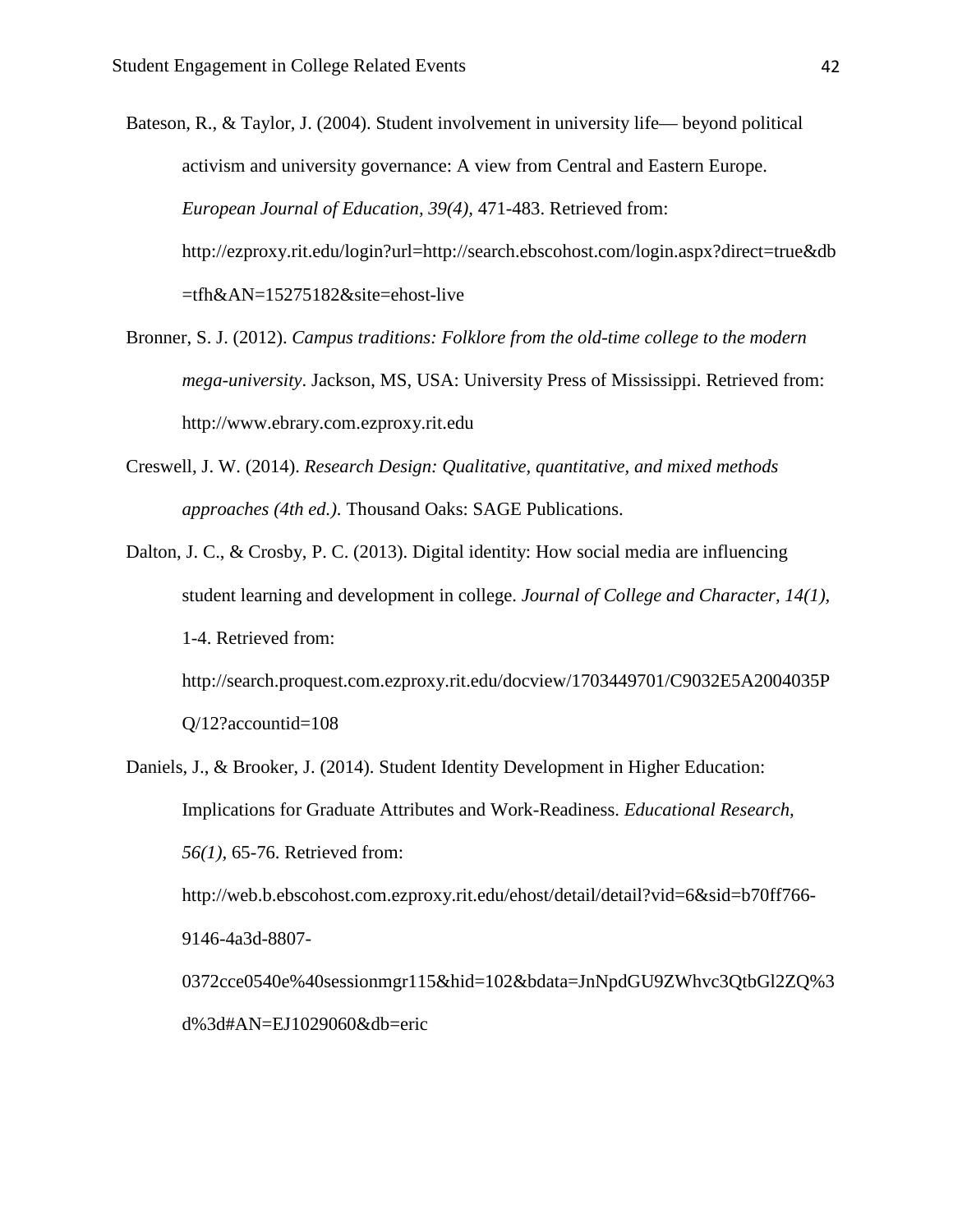- Denscombe, Martyn (2014). *Good Research Guide: For Small-Scale Social Research Projects.* Retrieved from http://www.eblib.com
- DeWitz, S. J., Woolsey, M. L., & Walsh, W. B. (2009). College student retention: An exploration of the relationship between self-efficacy beliefs and purpose in life among college students. *Journal of College Student Development, 50(1),* 19-34. Retrieved from: http://search.proquest.com.ezproxy.rit.edu/docview/195183567?accountid=108
- Dupont, S. (2015). Move over Millennials, here comes Generation Z. *Public Relations Tactics, 22(5)*, 19. Retrieved from: http://search.ebscohost.com.ezproxy.rit.edu/login.aspx?direct=true&db=bsh&AN=10892 2253&site=ehost-live
- Freeman, T. M., Anderman, L. H., & Jensen, J. M. (2007). Sense of belonging in college freshmen at the classroom and campus levels. *Journal of Experimental Education, 75(3),* 203-220. Retrieved from: http://ezproxy.rit.edu/login?url=http://search.ebscohost.com/login.aspx?direct=true&db=t

fh&AN=26288537&site=ehost-live

- Ghosh, K., Chawla, S., & Mallott, K. (2012). Use of social media by U.S. colleges: Potential and pitfalls. *Journal of Higher Education Theory and Practice, 12(2),* 105-118. Retrieved from: http://search.proquest.com.ezproxy.rit.edu/docview/1021381494?accountid=108
- Holzweiss, P., Rahn, R., & Wickline, J. (2007). Are all student organizations created equal? The differences and implications of student participation in academic versus non-academic organizations. *College Student Affairs Journal, 27(1),* 136-150. Retrieved from: http://search.proquest.com.ezproxy.rit.edu/docview/224811315?accountid=108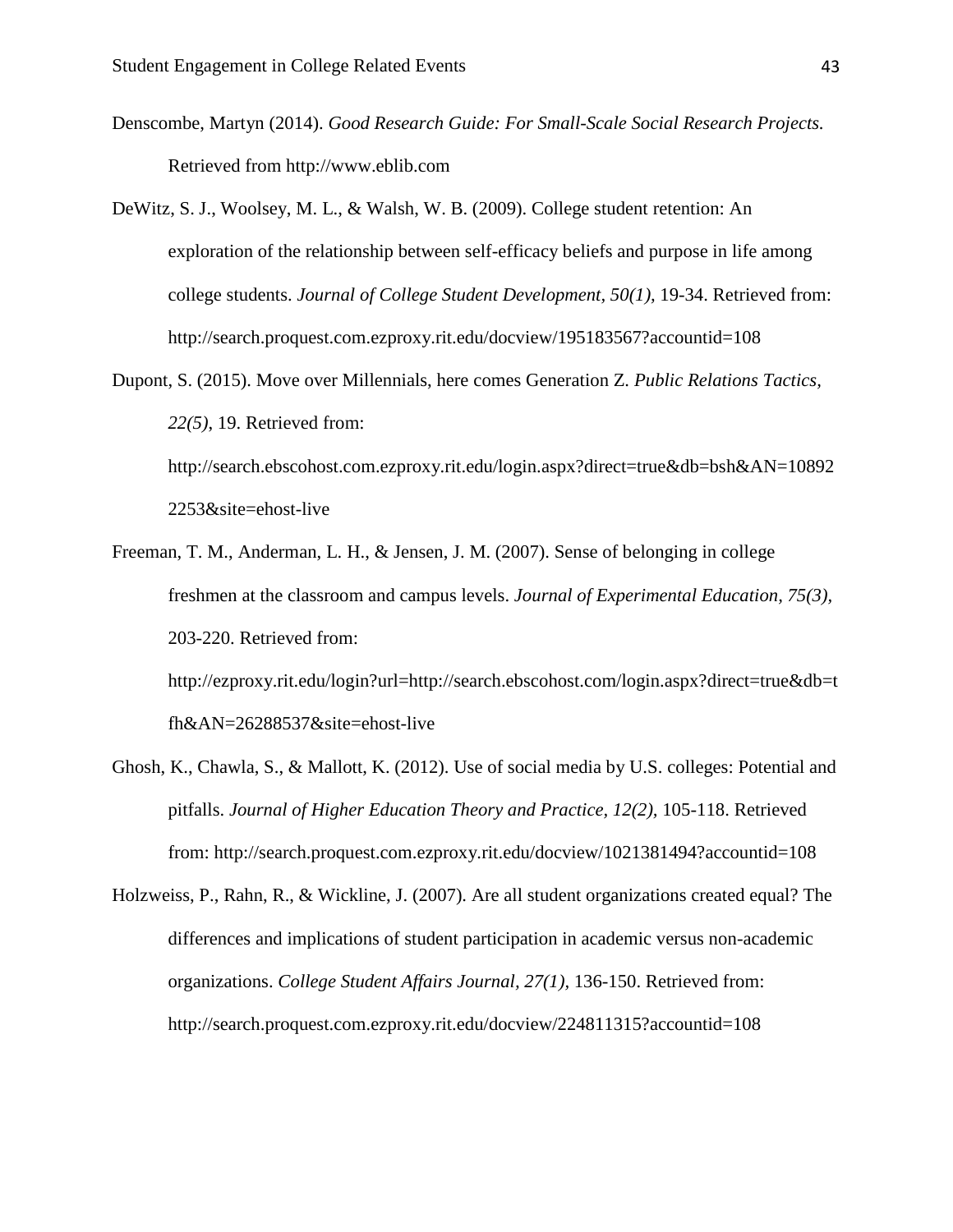Kaur, P. (2014). Relationship between social networking sites usage pattern and motivations behind usage: A study of Generation Z - ´A digital generation´. *International Journal of Applied Services Marketing Perspectives, 3(2),* 996-1004. Retrieved from: http://search.proquest.com.ezproxy.rit.edu/docview/1648631683?accountid=108

Lairio, M., Puukari, S., & Kouvo, A. (2013). Studying at university as part of student life and identity construction. *Scandinavian Journal of Educational Research, 57(2*), 115-131. Retrieved from:

http://ezproxy.rit.edu/login?url=http://search.ebscohost.com/login.aspx?direct=true&db=t fh&AN=86872490&site=ehost-live

McInnis, C. (2004). Studies of student life: An overview. *European Journal of Education, 39(4),* 383-394. Retrieved from: http://ezproxy.rit.edu/login?url=http://search.ebscohost.com/login.aspx?direct=true&db=t fh&AN=15275188&site=ehost-live

Pittman, L. D., & Richmond, A. (2008). University belonging, friendship quality, and psychological adjustment during the transition to college. *The Journal of Experimental Education, 76*(4), 343-362. Retrieved from: http://web.b.ebscohost.com.ezproxy.rit.edu/ehost/pdfviewer/pdfviewer?sid=08eef986 bdc3-47d0-928c-7daf1b550ccf%40sessionmgr120&vid=1&hid=125

Seemiller, C., & Grace, M. (2015). *Generation Z goes to college (1st Edition).* : Wiley. Retrieved from: http://www.ebrary.com.ezproxy.rit.edu

Stat Treck. (n.d.). Retrieved January 22, 2017, from http://stattrek.com/statistics/randomnumber-generator.aspx#minmax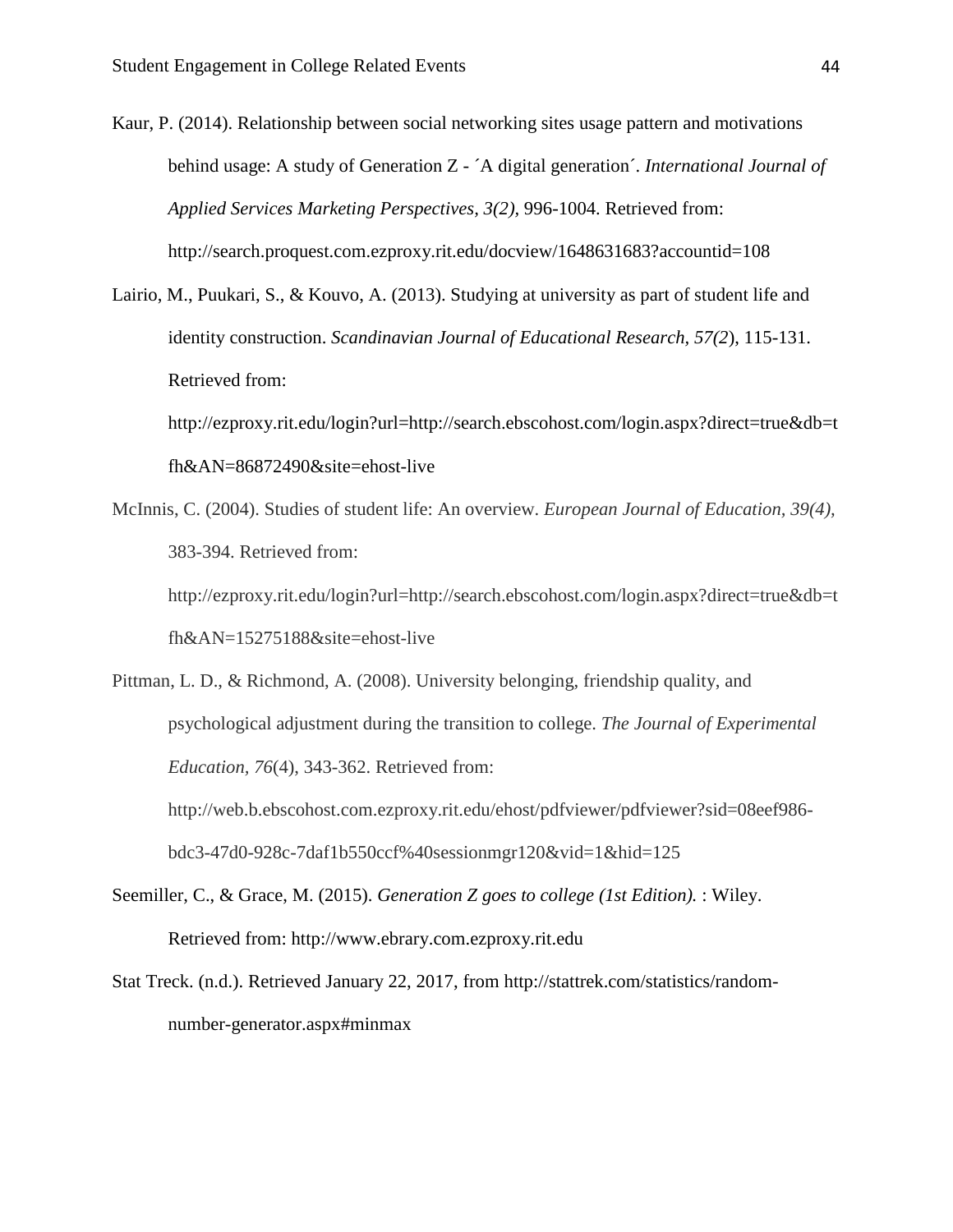Strayhorn, T. L. (2012). *College Students' Sense of Belonging.* Independence, GB: Routledge. Retrieved from http://www.ebrary.com.ezproxy.rit.edu

Student employees turn around event attendance (2006). *Student Affairs Leader, 34(10),* 6. Retrieved from:

http://ezproxy.rit.edu/login?url=http://search.ebscohost.com/login.aspx?direct=true&db= afh&AN=20770583&site=ehost-live

- Swanson, L. (2008). *College-community engagement in response to community perceptions of social and economic value generated by a college* (Order No. NR38134). Available from ProQuest Dissertations & Theses Global. (304693425). Retrieved from: http://search.proquest.com.ezproxy.rit.edu/docview/304693425?accountid=108
- Walsh, M. (2009). Students shaping dialogue at college events: Ideas for academic engagement. *College Student Journal, 43(1),* 216-220. Retrieved from: http://search.proquest.com.ezproxy.rit.edu/docview/236588545?accountid=108
- Wang, X., & Kennedy-Phillips, L. (2013). Focusing on the sophomores: Characteristics associated with the academic and social involvement of second-year college students. *Journal of College Student Development, 54*(5), 541-548. Retrieved from: http://search.proquest.com.ezproxy.rit.edu/docview/1464775875?accountid=108
- Wandel, T. L. (2008). Colleges and universities want to be your friend: Communicating via online social networking. *Planning for Higher Education, 37(1),* 35-48. Retrieved from: http://search.proquest.com.ezproxy.rit.edu/docview/212618810?accountid=108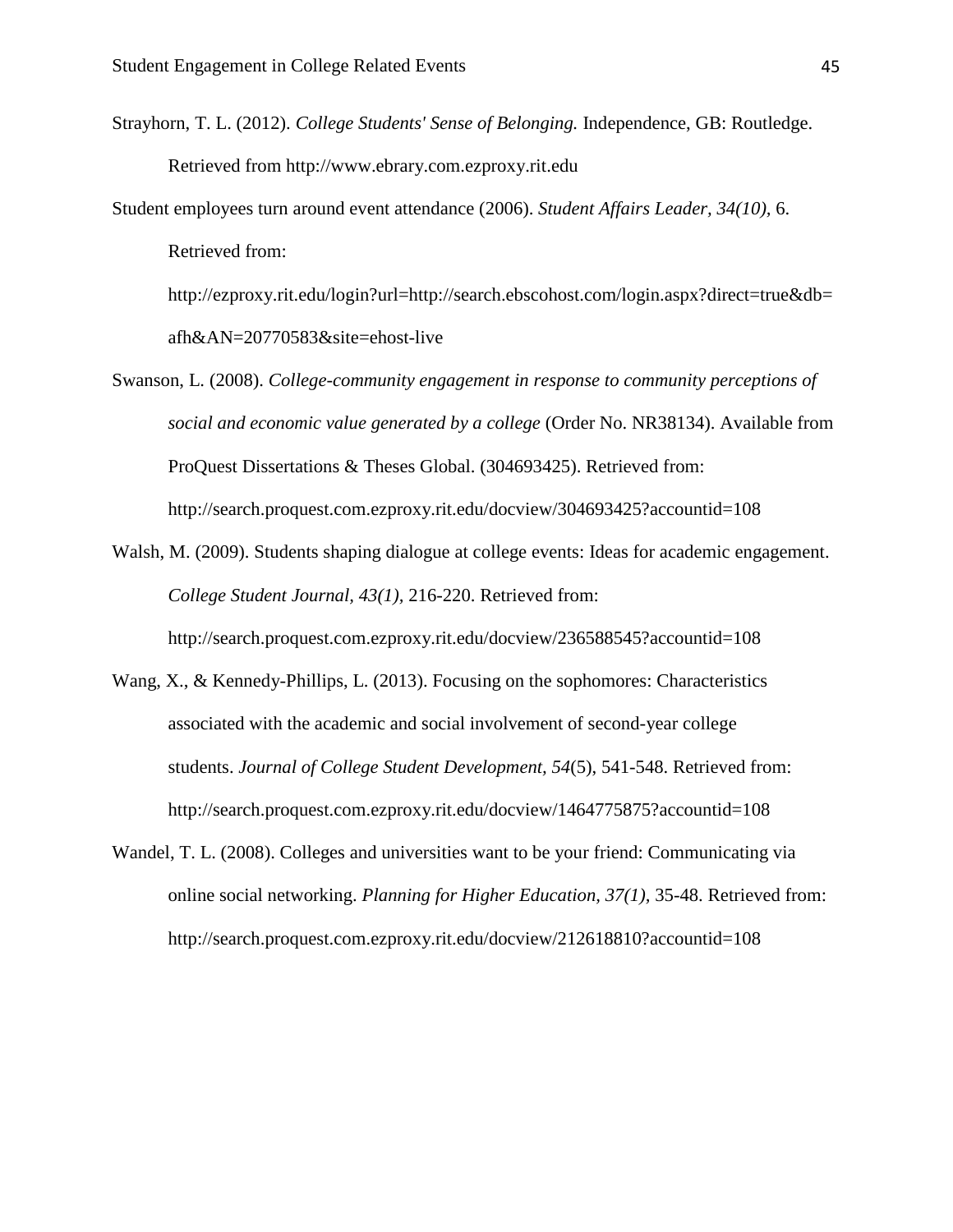#### **Appendix A**

#### **Interview questions:**

- **1. What is your opinion on the offer of college related events at RIT Croatia?**
- a) What do you think about their quantity, quality and organization?
- b) What do you think about the atmosphere at college related events?
- **2. What college related events do you attend and why?**
- a) How does attending of these events make you feel?
- b) What are the reasons that you are choosing these specific events?
- **3. What college related events you choose not to attend and why?**
- a) What would encourage you to attend these events, if anything?
- **4. Please describe your level of engagement in college related events in comparison to your first (and second) year of studying?**
- a) What impacted the change in level of engagement?
- **5. How would you enhance the level of engagement of students in college related events?**
- **6. What would you like to see more of when it comes to college related events at RIT Croatia? Why would these proposed new events be beneficial to students?**
- **7. What is your opinion about your sense of belonging to RIT Croatia community? What kind of role do you think college related events play in enhancement of your sense of belonging to RIT Croatia community?**
- **8. In your opinion, what are the benefits of participating in college related events at RIT Croatia, both personally and professionally?**
- a) What are the benefits when it comes to your current perception of student life?
- b) How would this benefit you for your future?
- **9. What do you think about the internal communication between RIT Croatia and students when it comes to promoting engagement in college related events?**
- **10. What communication channels do you consider the most useful when it comes to reaching to RIT Croatia students to promote college related events and why?**
- **11. In your opinion, what should RIT Croatia do in order to further improve internal communication with the purpose of increasing student engagement in college related events?**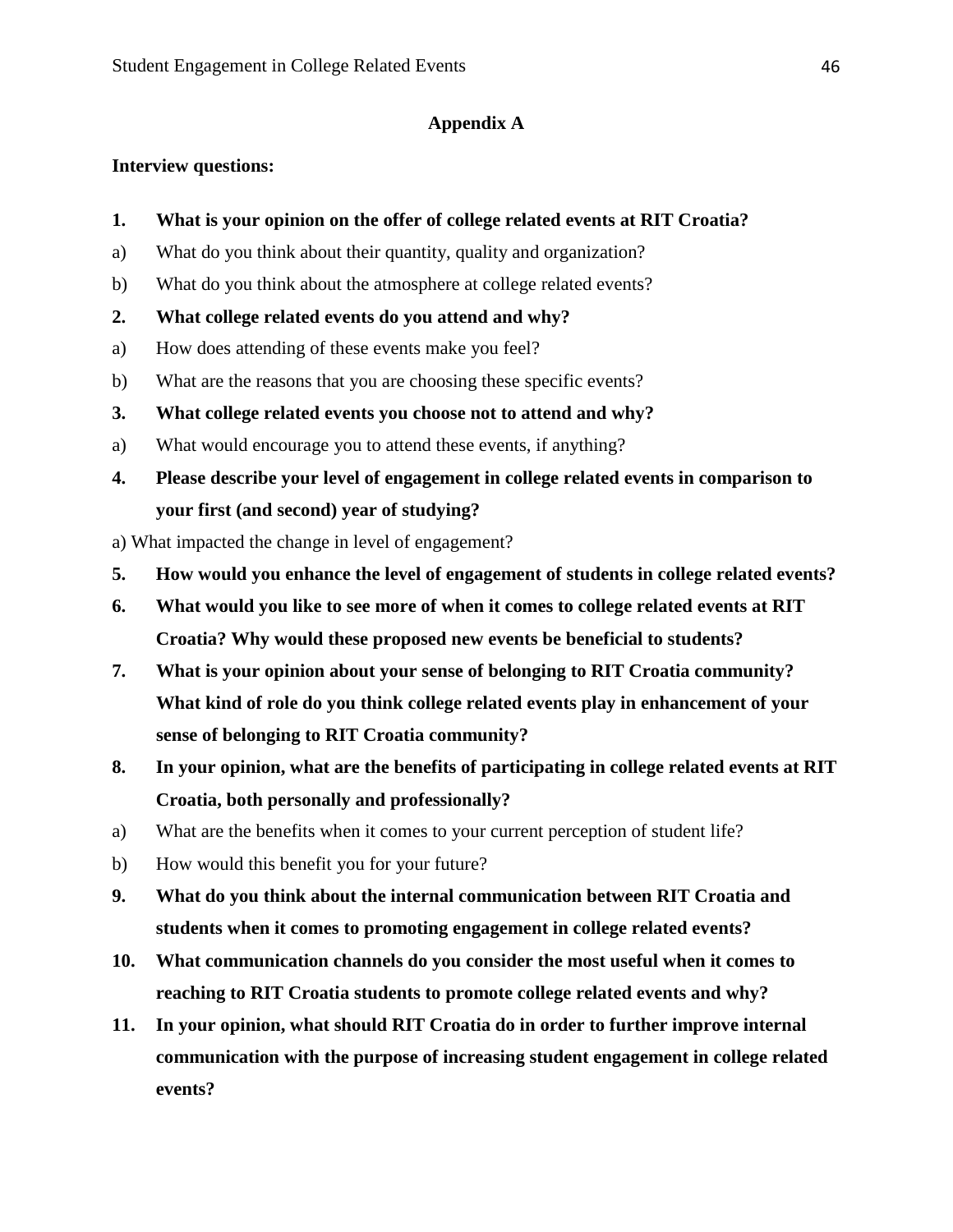### **Appendix B**

| <b>Themes</b>                                            | <b>Codes</b>                                   |
|----------------------------------------------------------|------------------------------------------------|
| Motivators of Attending College Related Events           | Socialization with peers<br>$\bullet$          |
|                                                          | Socialization with professors                  |
|                                                          | Approachability of the Dean                    |
|                                                          | Relaxed atmosphere                             |
|                                                          | Less formal                                    |
|                                                          | Positive, family like atmosphere               |
|                                                          | Food and beverage                              |
|                                                          | Extra points                                   |
|                                                          | Guest speakers                                 |
|                                                          | Workshops                                      |
| Benefits from Attending College Related Events           | Creating relationships with peers              |
|                                                          | Getting to know professors                     |
|                                                          | Networking with business                       |
|                                                          | representatives                                |
|                                                          | Networking with Alumni                         |
|                                                          | Experience of volunteering                     |
|                                                          | Getting closer to local community<br>$\bullet$ |
|                                                          | Developing better communication                |
|                                                          | skills                                         |
|                                                          | Build confidence                               |
|                                                          | Very good in general                           |
| Current and Desirable Offer of College Related<br>Events | Need more diversity                            |
|                                                          | More sports activities                         |
|                                                          | To be less repetitive                          |
|                                                          | Well spread out throughout the year            |
|                                                          | Student clubs should be more active            |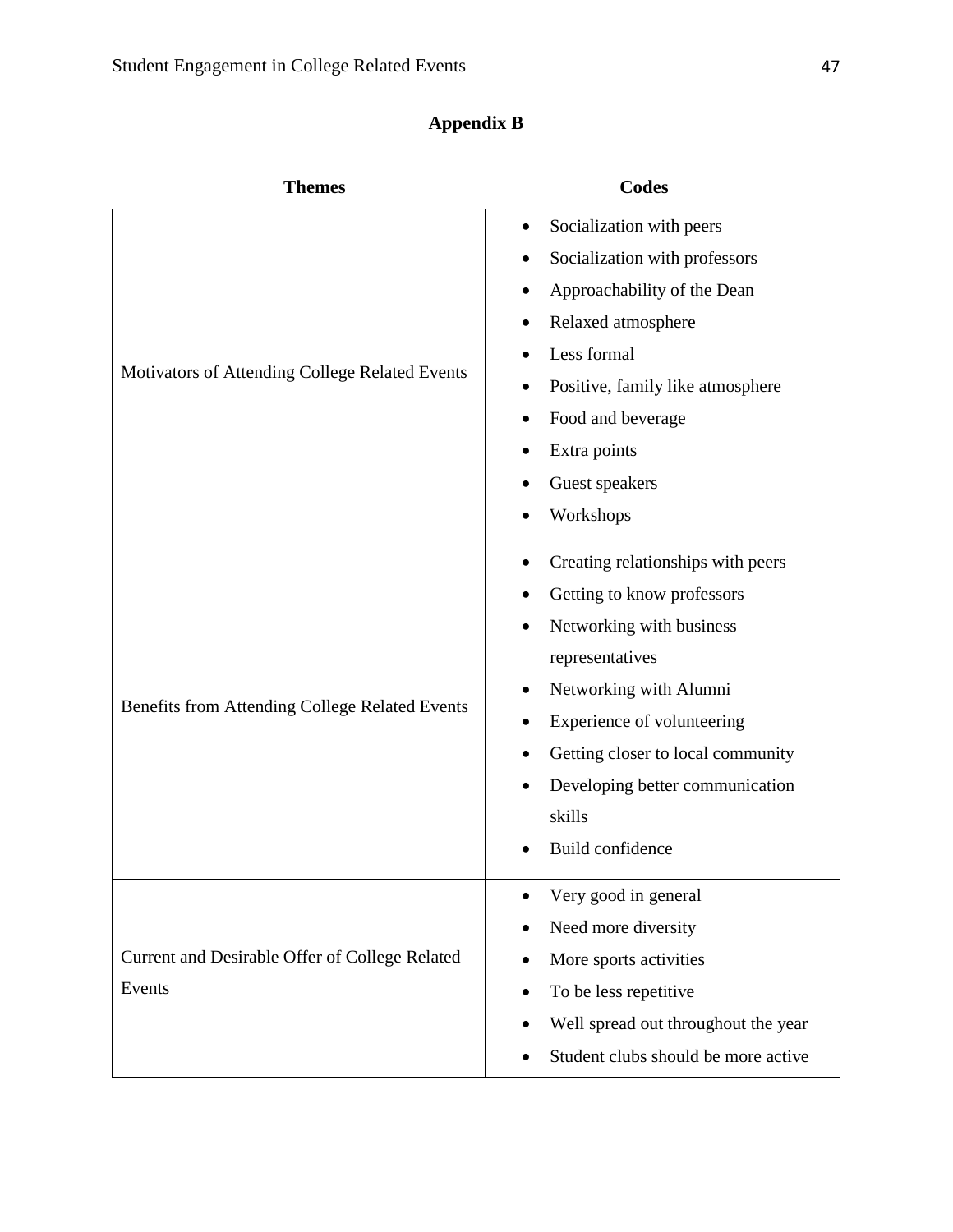|                                                                                      | Not all students have same preferences<br>when it comes to events<br>More events with other Dubrovnik<br>universities<br>Venues should be changed<br>Timing of events                                                                                                                                                              |
|--------------------------------------------------------------------------------------|------------------------------------------------------------------------------------------------------------------------------------------------------------------------------------------------------------------------------------------------------------------------------------------------------------------------------------|
| Importance of Influencers in Motivating students<br>to Attend College Related Events | Motivated by friends to attend<br>$\bullet$<br>Crowd mentality<br>Communicative influencers should<br>interact with others to promote<br>Professors should serve as influencers<br>as well                                                                                                                                         |
| Attending Events in Relation to Sense of<br><b>Belonging to College</b>              | The more they go the stronger he<br>$\bullet$<br>connection is<br>Sense of belonging to university not a<br>$\bullet$<br>part of Croatian culture<br>People feel embarrassed to express<br>$\bullet$<br>sense of belonging<br>Depends on personality<br>Strongest reaction when they need to<br>defend their choice from outsiders |
| Geographic Origin of Students in Relation to<br>Sense of Belonging to College        | <b>Majority from Dubrovnik</b><br>They go home, to their local friends<br>They do not attend as many events<br>They look down on being identified<br>with the institution<br>Students from outside Dubrovnik are<br>more integrated and connected                                                                                  |